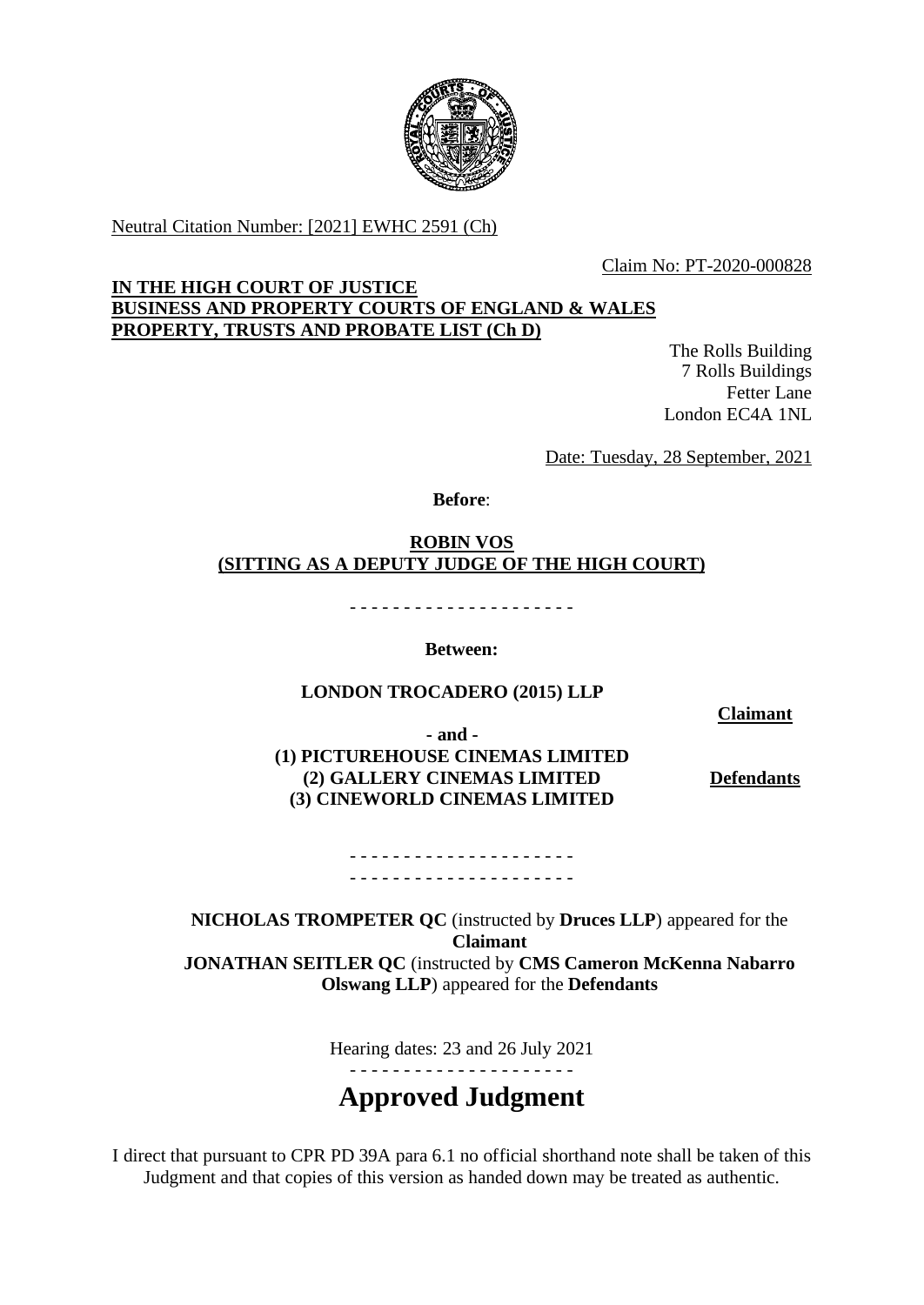**This judgment was handed down by the Judge remotely by circulation to the parties' representatives by email and release to BAILII. The date and time for hand-down is deemed to be 28 September 2021 at 10.30am.**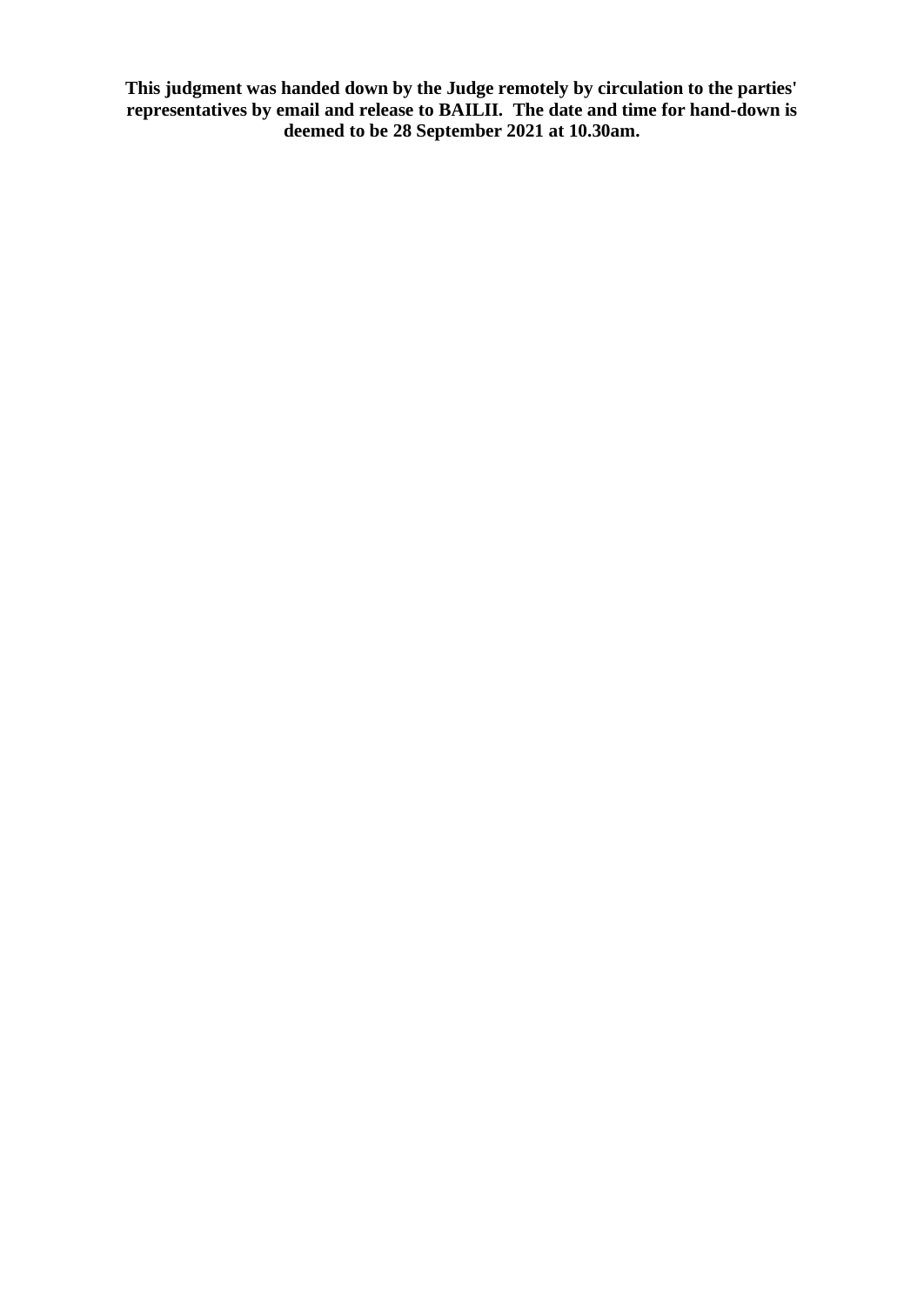## **DEPUTY JUDGE ROBIN VOS:**

## **Introduction**

- 1. Many businesses have been hit hard by the Covid pandemic, especially those operating in the hospitality and entertainment sectors where venues have had to remain closed or have been subject to restrictions. One particular problem for such businesses has been the payment of rent in respect of the premises from which they operate. Of course, this has also caused problems for landlords who may rely on the rent they receive to meet their own obligations.
- 2. The Claimant, London Trocadero (2015) LLP (the "Landlord"), is the landlord in respect of two leases of cinema premises at the Trocadero Centre in London of which the First Defendant, Picturehouse Cinemas Limited (the "Tenant"), is the tenant. The Second Defendant, Gallery Cinemas Limited (the "Original Tenant"), is the original tenant under one of the leases. The Third Defendant, Cineworld Cinemas Limited (the "Guarantor"), is the guarantor of sums due under both leases.
- 3. No rent has been paid under the leases since June 2020. The arrears (together with service charges) up to July this year are in the region of £2.9 million. The Landlord has brought this claim to recover the amounts outstanding.
- 4. The Defendants say that they are not liable for rent and service charges which have arisen in relation to periods when the premises could not be used as a cinema. They put their case either on the basis that a term to this effect should be implied into the leases or, alternatively, on the basis that there has been a failure of consideration (or, as it is now more often referred to, a "failure of basis"). They maintain that this is the case notwithstanding their acceptance that the leases have not come to an end as a result of frustration and that the Landlord is not in breach of the terms of the leases. Mr Seitler, appearing on behalf of the Defendants, acknowledges that the court is being asked to develop existing principles but maintains that, given the unique circumstances presented by the Covid pandemic, it is appropriate to do so.

# **Procedural matters**

5. The Claim was commenced on 22 October 2020. At the time, the total amount outstanding was approximately £1.5 million.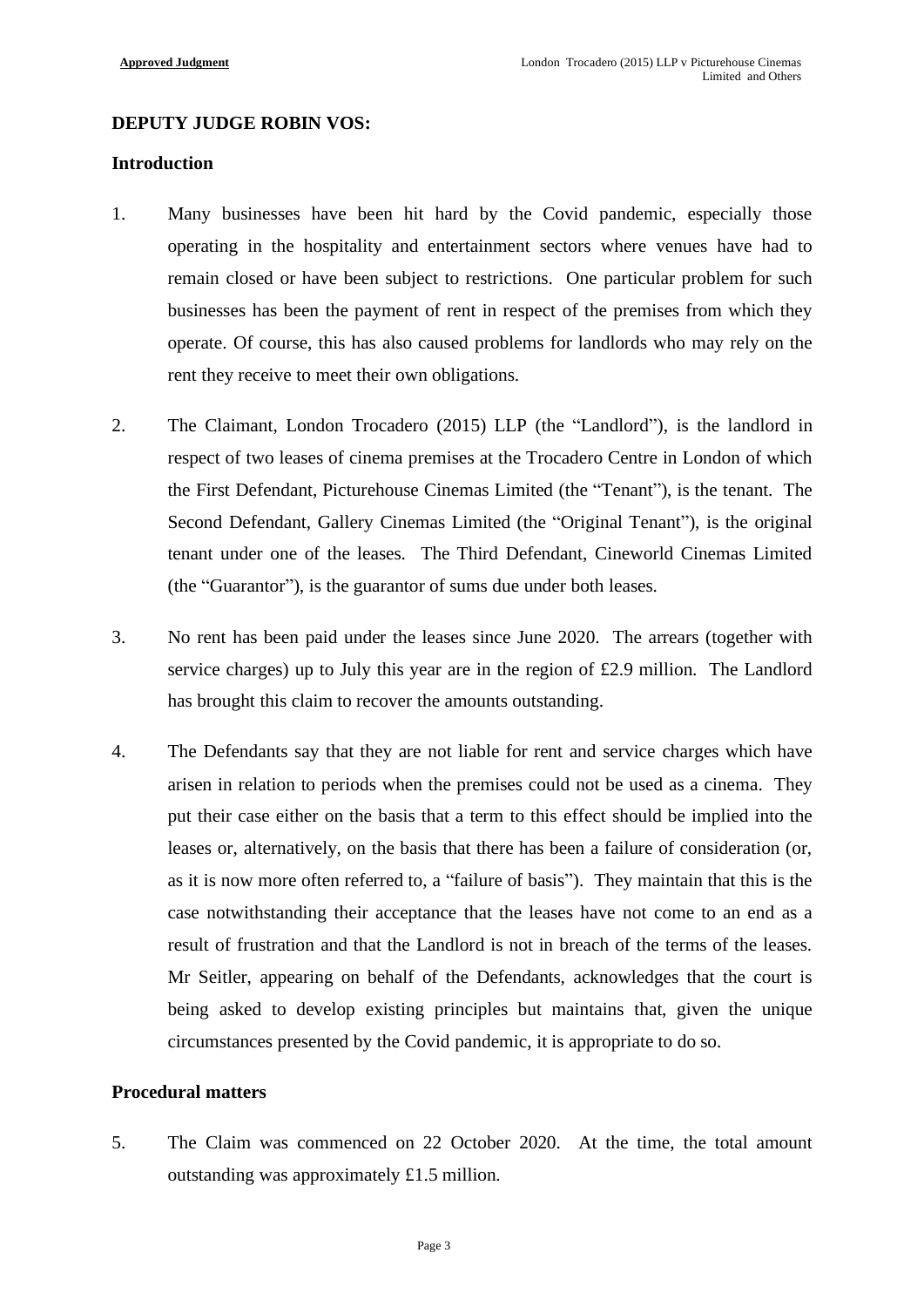- 6. The Defence included a counterclaim for the rent paid on 31 March 2020, said to be paid under a mistake of law (based on the same arguments as the Defendants put forward to defend the Landlord's claim for arrears) and also for damages relating to alleged overcharging by the Landlord in respect of amounts relating to insurance.
- 7. In January 2021, the Landlord applied to amend its Particulars of Claim to include further amounts which had by then become due and also applied for summary judgment.
- 8. On 13 July 2021, the Landlord updated its Particulars of Claim to include further amounts of rent and service charge which had become due, bringing the total up to the amount now currently claimed of approximately £2.9 million.
- 9. The Defendants have provided an Amended Defence and Counterclaim, which includes a further counterclaim in relation to payments in respect of electricity.
- 10. The original application for summary judgment included summary judgment in respect of the Defendants' counterclaim. The Landlord has also applied to amend its application for summary judgment to include the further counterclaim in respect of electricity. However, it now no longer seeks summary judgment in respect of the counterclaim relating to insurance payments and accepts that this should go to trial.
- 11. The result of this is that the summary judgment application relates to the claim for arrears by the Landlord, the First Defendant's counterclaim in respect of amounts paid under a mistake of law (which stands or falls with the outcome of the Landlord's claim for arrears) and the counterclaim in respect of electricity charges. However, the Defendants now accept the position in relation to electricity and so this element of the counterclaim is no longer pursued.
- 12. The Tenant claims to be able to set off its counterclaim in respect of amounts paid in relation to insurance against any arrears of rent or service charge found to be due. Although the Landlord disputes the right of set off, if it is found to exist, the Landlord accepts for the purposes of the summary judgment application that this should be based on the maximum amount claimed on the basis of the Defendants' case of £621,000.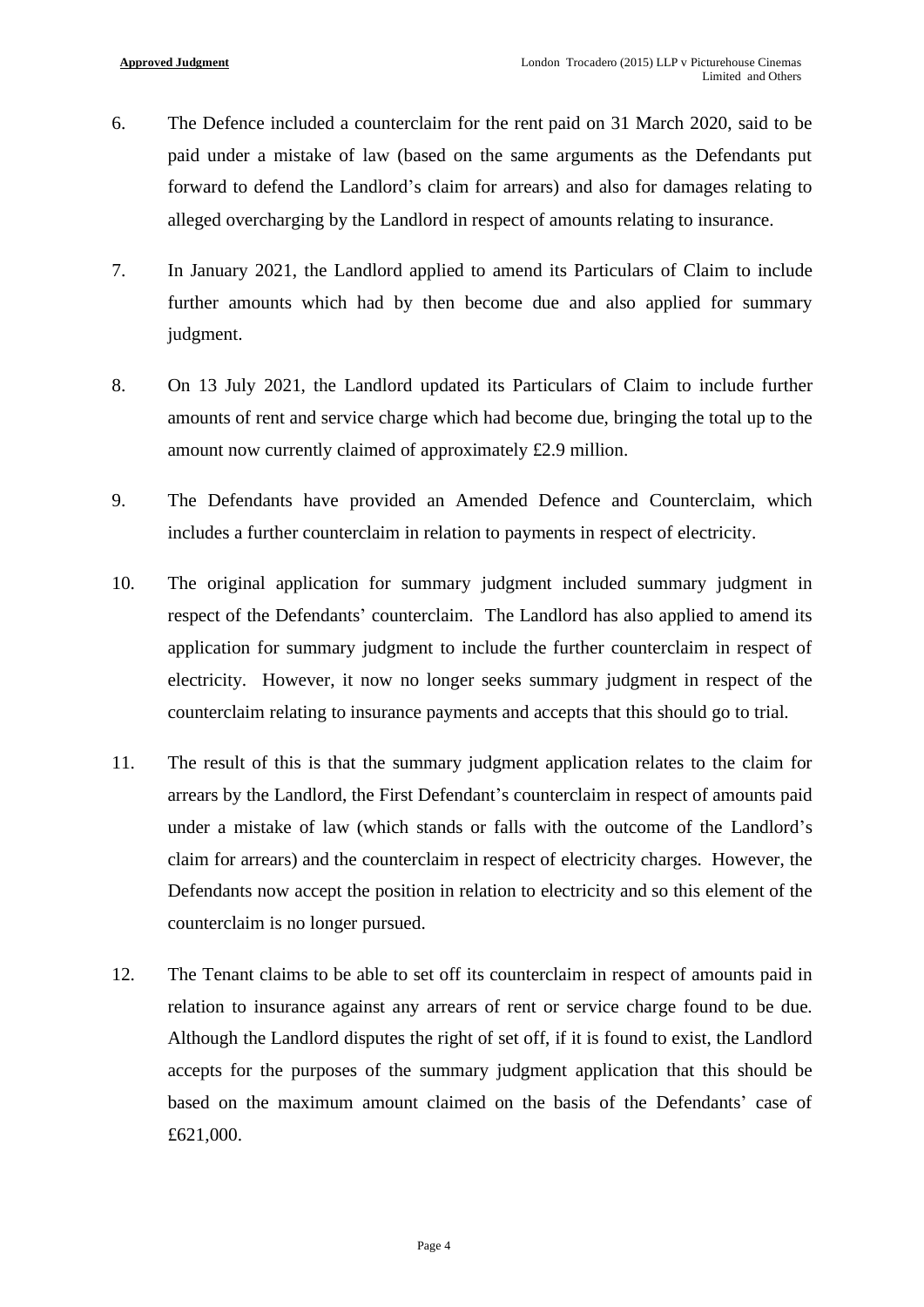- 13. On 12 July 2021, the Defendants made an application to adjourn the hearing of the summary judgment application. For reasons which I gave separately at the hearing, I refused that application.
- 14. I should also record that the Landlord applied for permission for an extension of time for the service of three witness statements in support of the summary judgment application which were provided to the Defendants but not properly served at least three clear days before the hearing as required by CPR 24.5(2). Again, for reasons which I gave at the time, I granted the extension of time.

## **Background facts**

- 15. There is no dispute in relation to the facts which are relevant to the Landlord's claim and to that part of the counterclaim to which the summary judgment application relates.
- 16. The Landlord has, since August 2015, been the owner of the Trocadero Centre.
- 17. The Defendants are all members of the Cineworld group of companies. The Tenant is the current tenant of cinema premises at the Trocadero Centre under the terms of two leases dated 20 June 1994 (the "1994 Lease") and 18 September 2014 (the "2014 Lease").
- 18. The Original Tenant was the original tenant under the 1994 Lease. The Tenant became the tenant under the 1994 Lease in September 2014, at the same time as the 2014 Lease was put in place. The Guarantor has always been the guarantor under the 1994 Lease.
- 19. The 2014 Lease was entered into as a result of an agreed reorganisation under which there was a variation of the 1994 Lease and a surrender of part of the premises which were the subject of the 1994 Lease. The Tenant is the original tenant under the 2014 Lease and the Guarantor is the original guarantor under the 2014 Lease. The Original Tenant is not a party to and has no obligations under the 2014 Lease.
- 20. The result of this is that the Original Tenant is liable under the covenants in the 1994 Lease whilst the Tenant is liable under the covenants in relation to both leases. The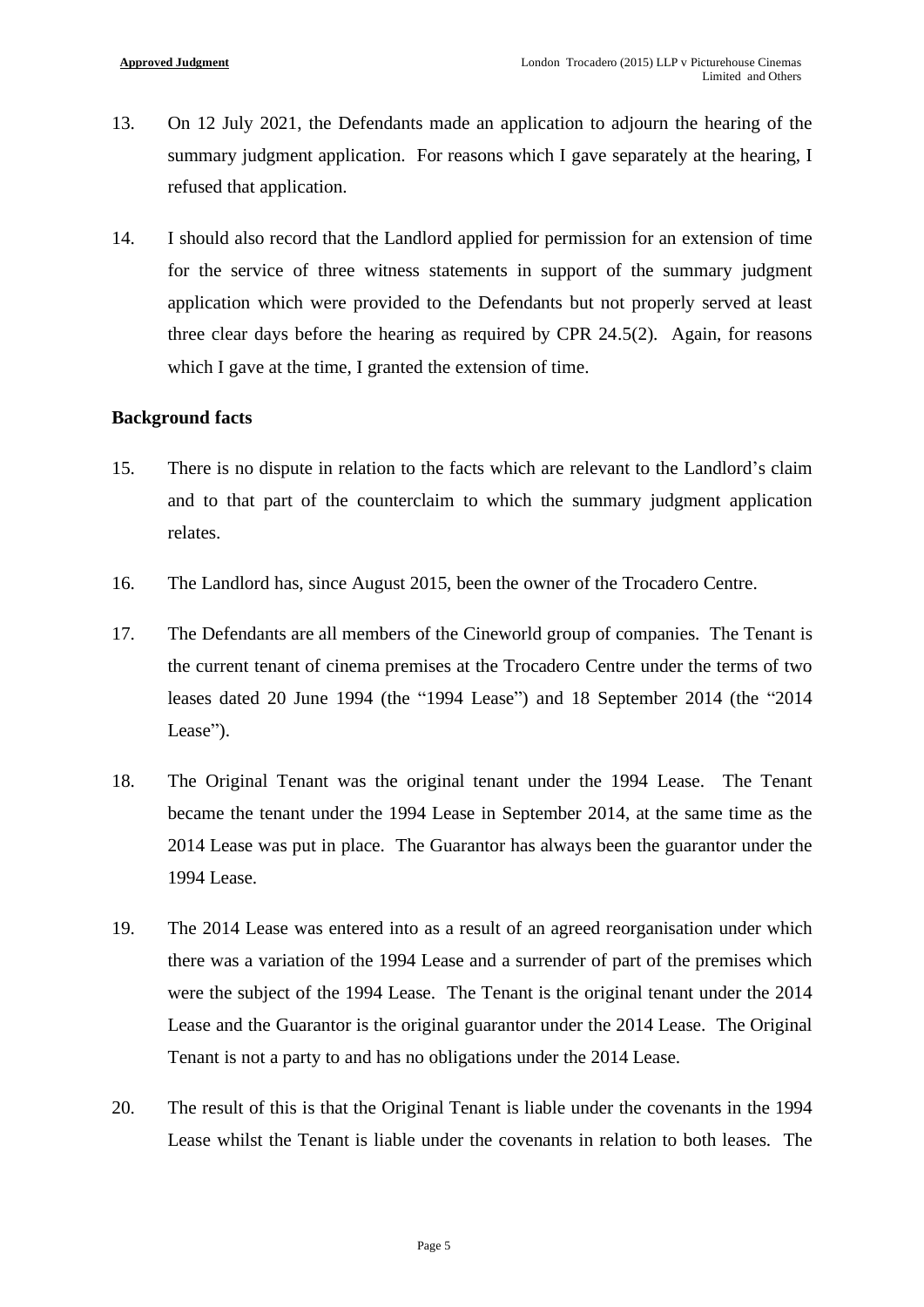Guarantor is liable in respect of the defaults of the Original Tenant under the 1994 Lease and of the Tenant under the 2014 Lease.

## **The terms of the leases**

21. I need only refer to a few provisions of the leases. The key relevant terms are set out below.

# *The 1994 Lease*

- 22. The 1994 Lease is a reversionary lease for a term of 35 years commencing 30 September 2006. It therefore expires in September 2041.
- 23. The demise is contained in clause 2 of the 1994 Lease which provides as follows:-

"IN consideration of the Rent and of the covenants hereinafter contained the Landlord HEREBY DEMISES unto the Tenant ALL THAT the demised premises TOGETHER WITH the easements and rights specified in the First Schedule hereto BUT EXCEPTING AND RESERVING the easements and rights specified in the Second Schedule hereto TO HOLD the same … UNTO the Tenant for the Term YIELDING AND PAYING therefor during the Term FIRST yearly (and proportionately for a part of a year) the Rent which shall be payable by equal quarterly payments in advance on the Quarter Days the first of such payments or a proportionate part thereof to be due on the date specified in the Particulars and to be in respect of the period therein mentioned SECONDLY by way of additional rents the amounts payable pursuant to the provisions of sub-clauses 3.5 and 3.6 of the Lease AND THIRDLY by way of additional rent the amounts payable by way of Value Added Tax pursuant to the provisions of subclause 3.3 of this Lease."

24. Under clause 3.1, the Tenant covenants:-

"to pay the Rents at the respective times and in the manner herein provided for without any deduction whatsoever".

- 25. Clause 3.6 requires the Tenant to pay additional rent equal to the cost of insuring the premises against the "Insured Risks" and against any loss of rent or service charge resulting from this. It is accepted that the Insured Risks do not include the Covid pandemic.
- 26. Clause 3.7.1 requires the Tenant:-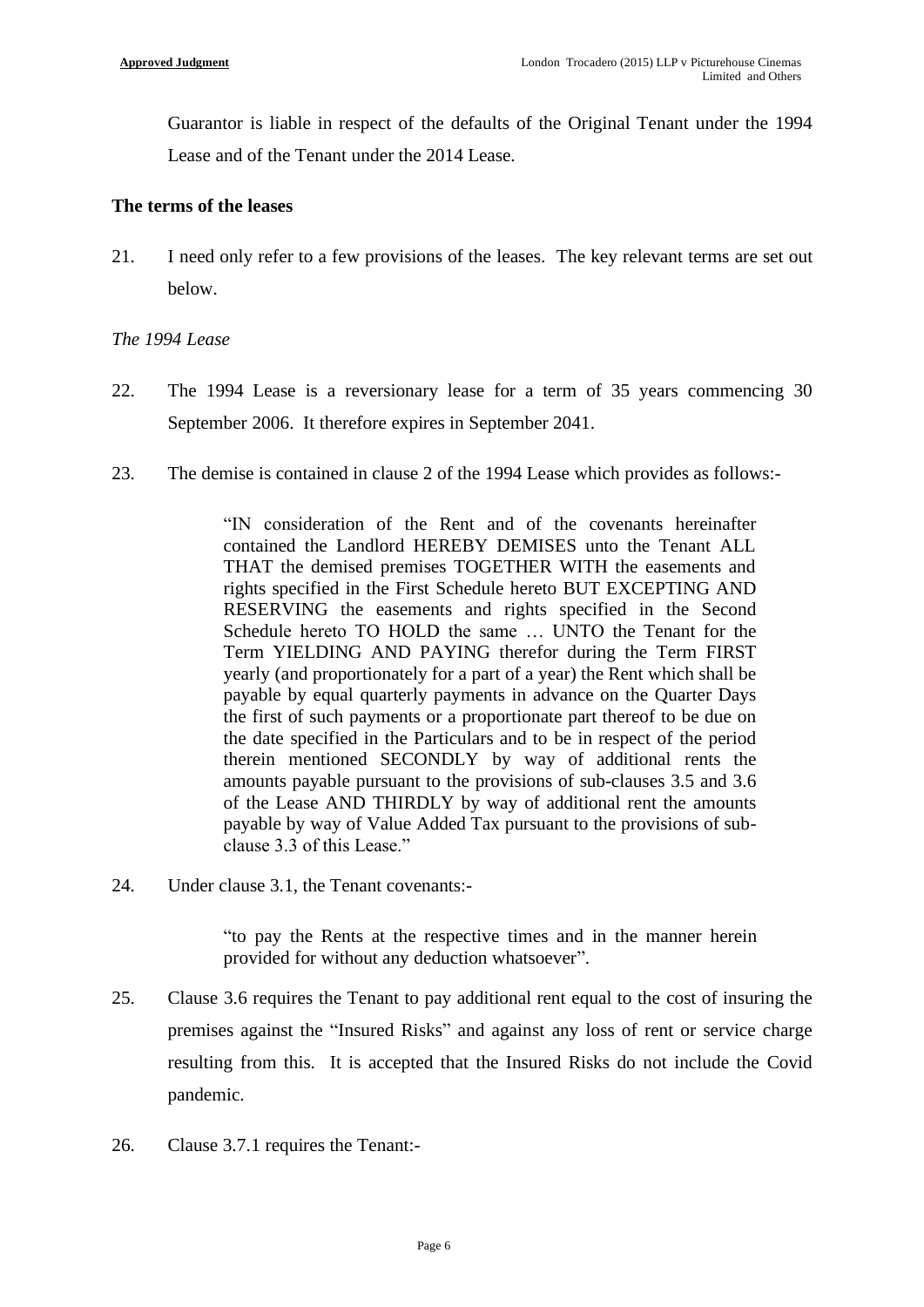"to comply with all obligations imposed by … any Act or Acts of Parliament or legislation … in respect of the demised premises or the use thereof whether by the owner or the Landlord tenant or occupier and at all times to keep the Landlord indemnified against all costs claims demands and liability in respect thereof".

27. Under clause 3.12.1, the tenant covenants not to use the premises other than for the "Permitted Use" which is defined as:-

> "… a cinematograph theatre or theatres with the ancillary sale (but only to patrons of films who have been admitted through the ticket barriers) of merchandise relevant to such cinema use including hot and cold beverages for consumption of such patrons on the premises together with a bar, kitchens, café, and open terrace for the sale and consumption of alcohol on the premises and for conferencing purposes".

- 28. There is a provision in clause 5.2 of the Lease suspending the payment of rent or service charge where the premises are unfit for use as a result of being damaged or destroyed by any of the Insured Risks.
- 29. Clause 5.5 of the Lease provides as follows:-

"No warranty as to Permitted Use

5.5 Nothing herein contained or implied nor any statement or representation made by or on behalf of the Landlord or the Superior Landlord prior to the date hereof shall be taken to be a covenant warranty or representation that the demised premises can lawfully be used for the Permitted Use."

30. Paragraph 3(a) of schedule 6 requires the Tenant to keep the premises open for trading during certain minimum trading hours so far as this is permitted by law.

# *The 2014 Lease*

- 31. The term of the 2014 Lease starts on the date of the Lease (18 September 2014) and ends on 29 September 2041. It therefore terminates at the same time as the 1994 Lease.
- 32. The 2014 Lease is a much shorter document as, subject to certain consequential changes, it imports:-

"all of the terms, requirements, covenants and conditions contained in [the 1994 Lease]".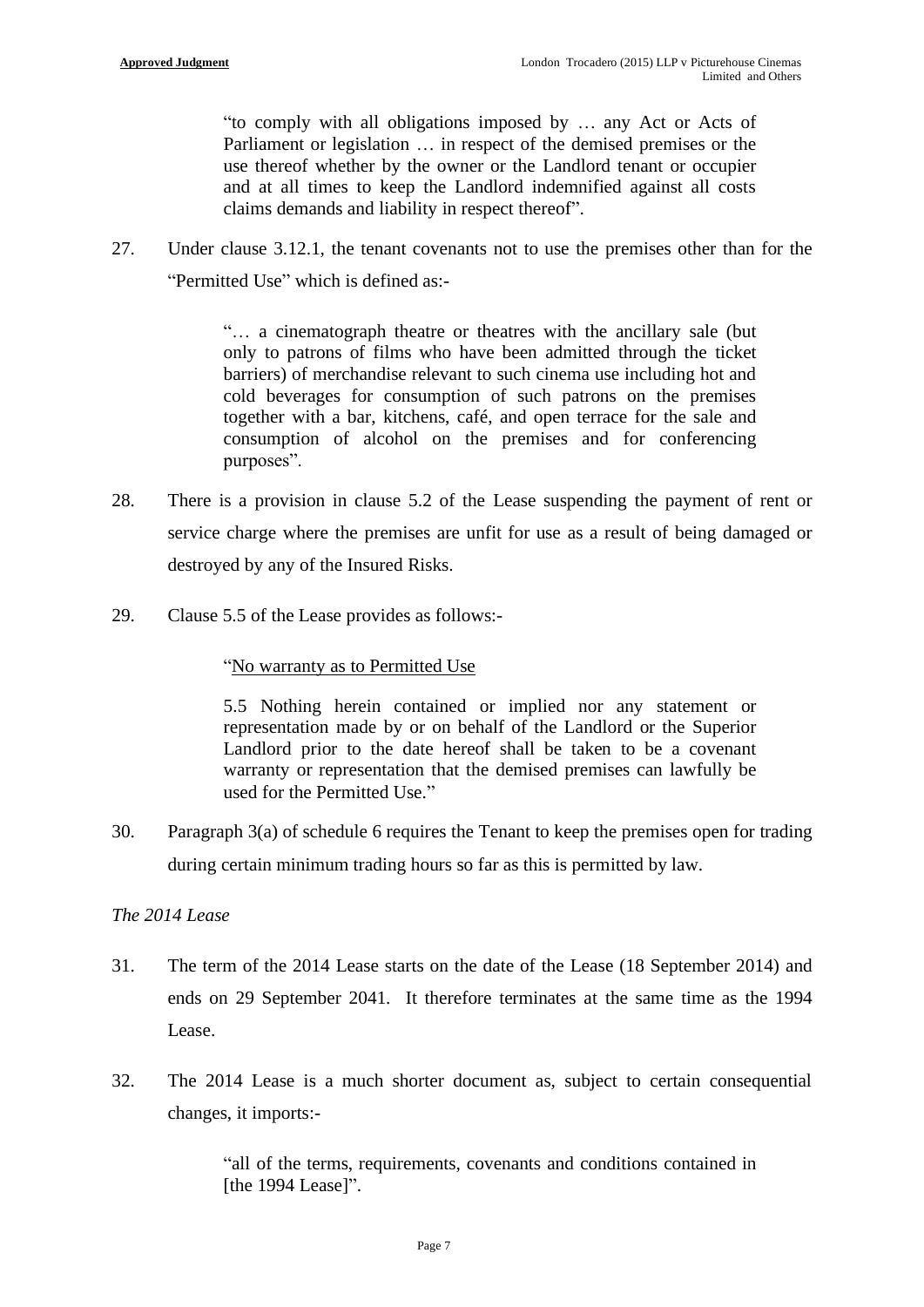33. The grant is contained in clause 2.1 which simply states that:-

"the Landlord lets with full title guarantee the Property to the Tenant for the Contractual Term at the Annual Rent".

- 34. The annual rent is a peppercorn. The insurance rent and the service charge are to be calculated in the same way as under the 1994 Lease.
- 35. For practical purposes, the parties have not drawn any distinction between the terms of the 2014 Lease and the terms of the 1994 Lease to the extent that they are relevant to the claims in this case. I will therefore proceed on the basis that it is the terms of the 1994 Lease which are relevant.

## **The Covid restrictions**

- 36. A series of different regulations imposed restrictions on the operation of cinemas between 21 March 2020 and 19 July 2021. It is not necessary to delve into the detail of the regulations; it is enough to summarise the broad effect.
- 37. From 21 March 2020 3 July 2020, cinemas had to close. They were allowed to reopen again on 4 July 2020 but subject to certain restrictions relating to social distancing.
- 38. The Tenant re-opened the Trocadero cinema business on 31 July 2020. However, the business was not sustainable due to the various ongoing restrictions and the premises closed again on 9 October 2020.
- 39. There was a further lockdown between 5 November 2020 and 1 December 2020 which prevented cinemas from opening. These restrictions were relaxed between 2 December 2020 – 15 December 2020 although the Tenant did not re-open the business during this period.
- 40. Cinemas were required to be closed again from 16 December 2020 16 May 2021. From 17 May 2021 – 18 July 2021, cinemas were allowed to open but still subject to certain restrictions. From 19 July 2021, there have been no restrictions on the operation of cinemas.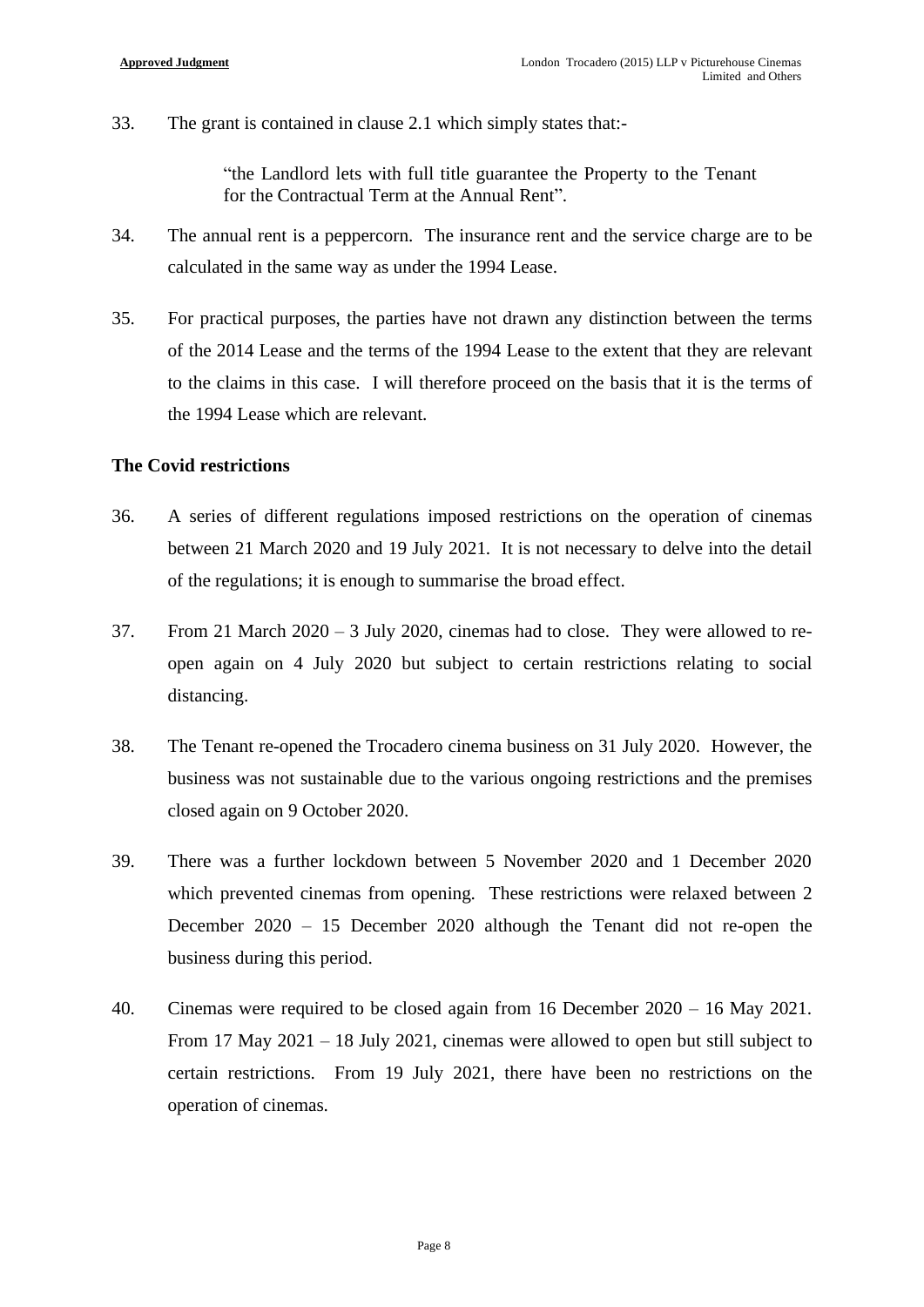- 41. There is no direct evidence as to whether the Tenant has restarted its cinema business at the Trocadero since 17 May 2021 although it is implicit from what is said in the Defendants' amended defence and counterclaim that the premises have been open since that date.
- 42. The evidence given on behalf of the Tenant is that, between 23 March 2020 (when the cinema closed) to 16 May 2021, the premises were only open for 71 days and takings were only £247,000. This compares with takings of £8.92m for the period between 23 March 2018 – 16 May 2019.

## **Summary judgment application**

- 43. In accordance with CPR Rule 24.2, the court may only grant summary judgment if it is satisfied that the Defendants have no real prospect of successfully defending a claim or issue and there is no other compelling reason why the case (or the particular issue) should be disposed of at a trial.
- 44. The principles to be applied are not controversial. Both parties referred to Lewison J's summary in *Easyair Limited v Opal Telecom Limited* [2009] EWHC 339 (Ch) at [15] which was approved by the Court of Appeal in *AC Ward and Sons Limited v Catlin (Five) Limited* [2009] EWCA Civ 1098 at [24] as follows:-
	- "(i) The court must consider whether the [Respondent] has a 'realistic' as opposed to a 'fanciful' prospect of success: *Swain v Hillman* [2001] 2 All ER 91
	- (ii) A 'realistic' claim is one that carries some degree of conviction. This means a claim that is more than merely arguable: *ED & F Man Liquid Products v Patel* [2003] EWCA Civ 472 at [8]
	- (iii) In reaching its conclusion the court must not conduct a 'minitrial': *Swain v Hillman*
	- (iv) This does not mean that the court must take at face value and without analysis everything that a [Respondent] says in his statements before the court. In some cases it may be clear that there is no real substance in factual assertions made, particularly if contradicted by contemporaneous documents: *ED & F Man Liquid Products v Patel* at [10]
	- (v) However, in reaching its conclusion the court must take into account not only the evidence actually placed before it on the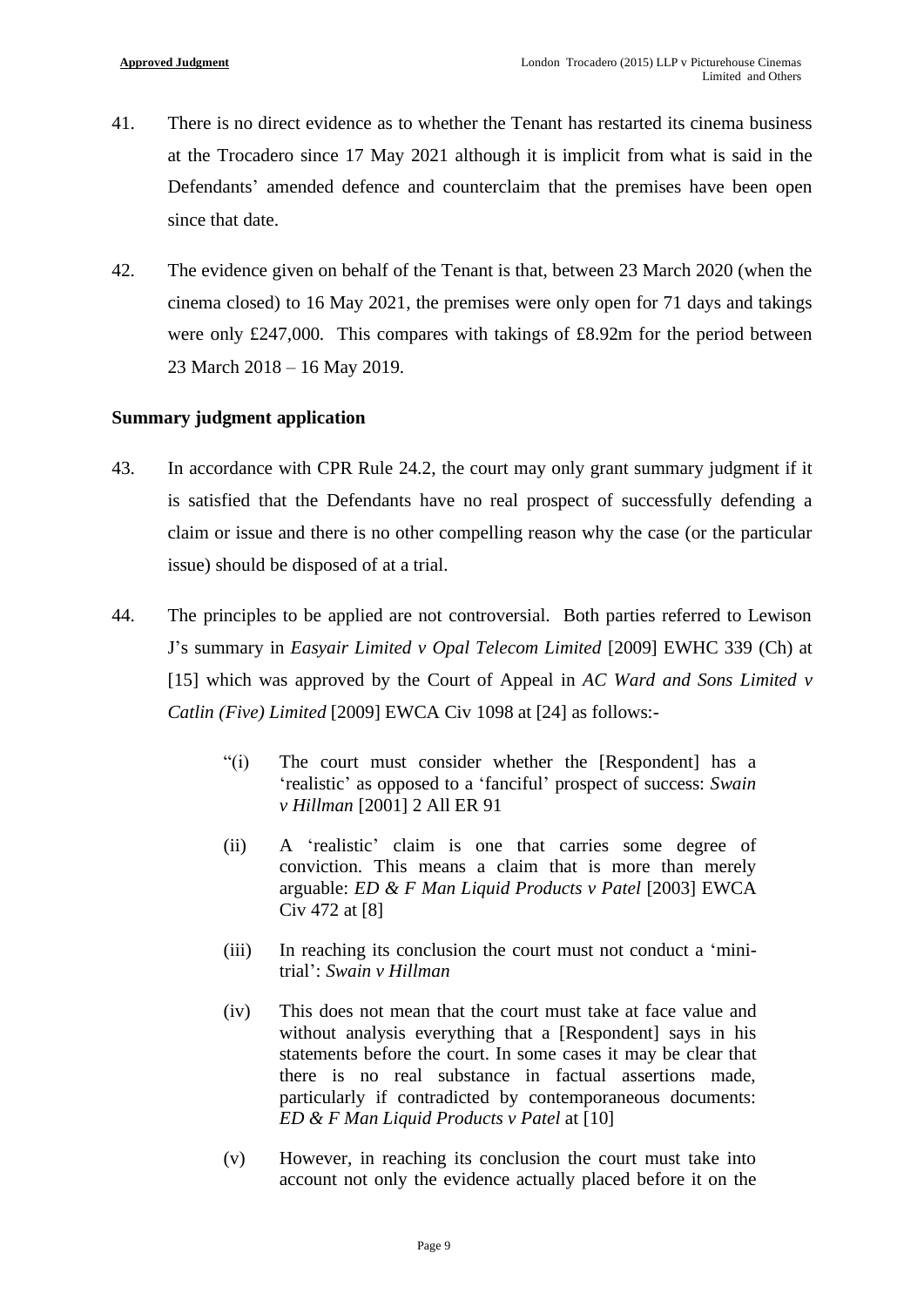application for summary judgment, but also the evidence that can reasonably be expected to be available at trial: *Royal Brompton Hospital NHS Trust v Hammond (No 5)* [2001] EWCA Civ 550

- (vi) Although a case may turn out at trial not to be really complicated, it does not follow that it should be decided without the fuller investigation into the facts at trial than is possible or permissible on summary judgment. Thus the court should hesitate about making a final decision without a trial, even where there is no obvious conflict of fact at the time of the application, where reasonable grounds exist for believing that a fuller investigation into the facts of the case would add to or alter the evidence available to a trial judge and so affect the outcome of the case: *Doncaster Pharmaceuticals Group Ltd v Bolton Pharmaceutical Co 100 Ltd* [2007] FSR 63
- (vii) On the other hand it is not uncommon for an application under Part 24 to give rise to a short point of law or construction and, if the court is satisfied that it has before it all the evidence necessary for the proper determination of the question and that the parties have had an adequate opportunity to address it in argument, it should grasp the nettle and decide it. The reason is quite simple: if the respondent's case is bad in law, he will in truth have no real prospect of succeeding on his claim or successfully defending the claim against him, as the case may be. Similarly, if the applicant's case is bad in law, the sooner that is determined, the better. If it is possible to show by evidence that although material in the form of documents or oral evidence that would put the documents in another light is not currently before the court, such material is likely to exist and can be expected to be available at trial, it would be wrong to give summary judgment because there would be a real, as opposed to a fanciful, prospect of success. However, it is not enough simply to argue that the case should be allowed to go to trial because something may turn up which would have a bearing on the question of construction: *ICI Chemicals & Polymers Ltd v TTE Training Ltd* [2007] EWCA Civ 725."
- 45. Although the Defendants suggest that there are compelling reasons why the issues which are the subject of the summary judgment application should go to trial (and which are essentially the same reasons which they put forward in support of their adjournment application), they do not suggest that, apart from this, the issues in question are not, in principle, suitable to be determined by way of summary judgment.
- 46. As I have already explained, there is no dispute in relation to the facts. On the other hand, the defence put forward by the Defendants raises a novel point of law.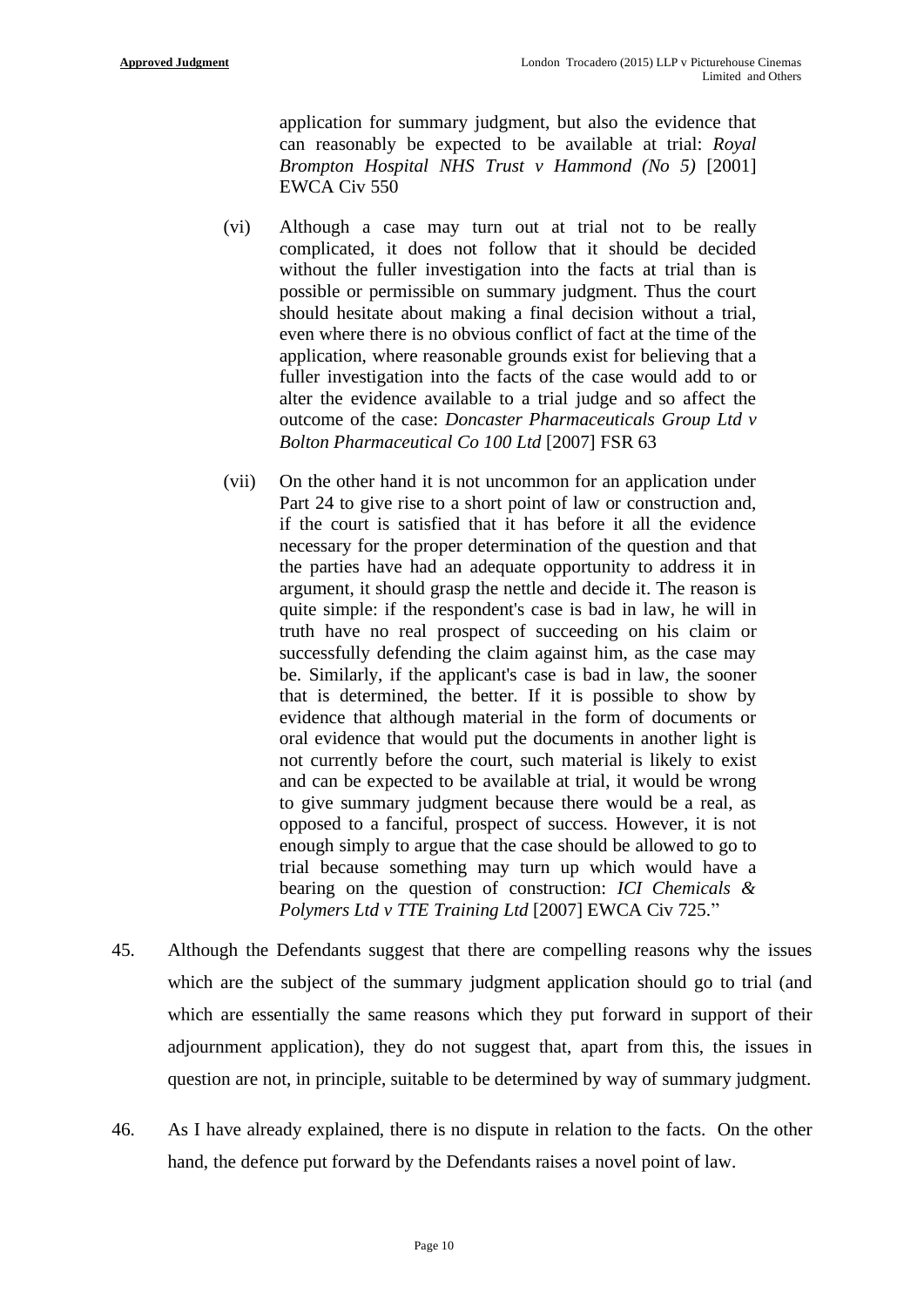47. There are two other recent cases where the court has had to consider similar claims to the one made in these proceedings. The first in time (at least in terms of the date when judgment was given) is *Commerzreal Investmentgesellschaft mbh v TFS Stores Limited* [2021] EWHC 863 (Ch), a decision of Chief Master Marsh. The Chief Master gave summary judgment in favour of the landlord. However, the failure of consideration argument was not put forward in that case. The Chief Master noted at  $[12(1)]$  that:-

> "in my experience the court regularly deals with points of law and construction of real difficulty on the hearing of an application for summary judgment".

48. However, he went on to observe at [12(3)] that Counsel in that case had raised the possibility that:-

> "the court should be reluctant to grant summary judgment where the law is uncertain or the application involves the court making a determination in a developing area of law. The rationale is that the development of the law should in some cases be based upon findings of actual and not hypothetical facts. The judgment of Peter Gibson LJ in *Hughes v Colin Richards* [2004] EWCA Civ 266 at [30] is usually cited in support of this principle".

- 49. In *Commerzreal*, Chief Master Marsh was satisfied that the defence did not rely upon any new principles of law, unlike this case. However, it can be seen that the possible objection referred to in *Hughes* is rooted in the desirability of developments in the law being based on actual rather than hypothetical facts. Peter Gibson LJ specifically noted at [22] that "the pleadings show significant disputes of fact between the parties". In this case, there is no dispute as to the facts.
- 50. The second decision is that of Master Dagnall in *Bank of New York Mellon (International) Limited v Cine-UK Limited* [2021] EWHC 1013 (QB). Again, the application was for summary judgment. In that case, a defence of failure of consideration was run as well as partial frustration. Despite this, the Master proceeded to give summary judgment.
- 51. In my view, this is an appropriate case for the summary judgment application to be determined. As I have said, there is no dispute as to the facts. The issues are points of law and construction which the parties have had a proper opportunity to address in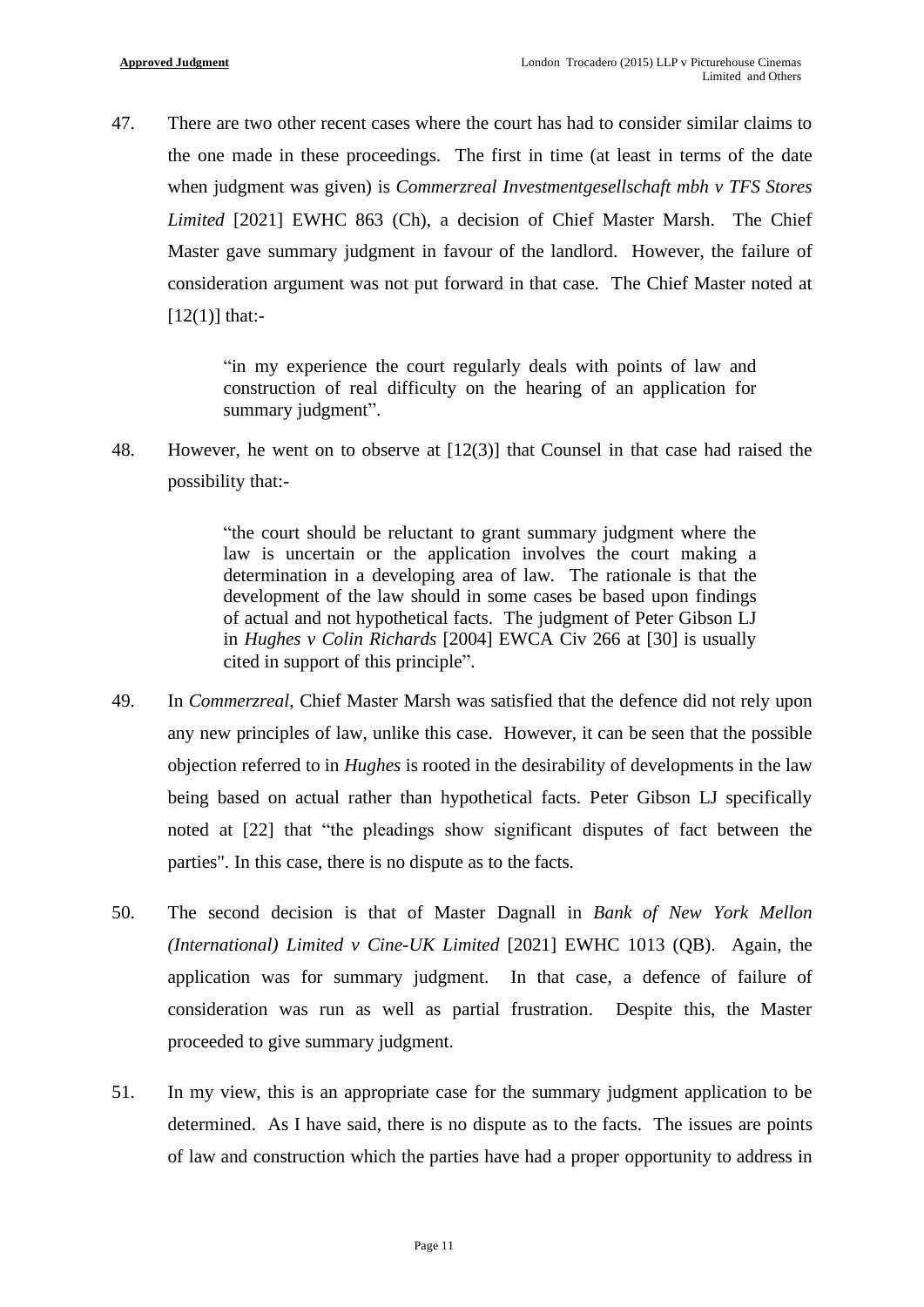argument. Although some of the issues of law could result in a development of existing principles, this would be on the basis of actual facts rather than assumed facts. As Lewison J observed, if the Defendants' submissions are bad, the sooner this is determined the better.

- 52. In this particular case, there is another reason for this. Cine-UK (the defendant in the *Bank of New York* action) is another member of the Cineworld group. It has applied for permission to appeal against Master Dagnall's decision. Whatever the outcome of the application for summary judgment, it would in my view be more efficient for any appeals in this case and the *Cine-UK* case to be heard together. I note that any appeal from the decision of the Master is, in the first instance, to the High Court. However, I am told that an application has been made for the appeal to be heard direct by the Court of Appeal.
- 53. I will therefore go on to consider whether the Defendants have a realistic prospect of success and, if not, whether there is any other compelling reason for these issues to proceed to trial.

#### **The issues**

- 54. The Defendants put forward three defences to the claim for arrears.
- 55. The first is that terms should be implied into the leases to the effect that payment of rent and service charges should be suspended during any period for which the use of the premises as a cinema is illegal and/or during which the attendance would not be at a level commensurate with that which the parties would have anticipated at the time that the 1994 Lease and the 2014 Lease were entered into.
- 56. The second line of defence is that there has been a partial failure of consideration, on the basis that the payments due under the leases were for the use of the premises as a cinema, with the result that no payments are due under the leases in respect of periods for which the premises could not be used as a cinema.
- 57. The final defence is that the Tenant is entitled to set-off in equity its counterclaim in respect of insurance issues against any sums otherwise found to be due. It is said that any reduction in the rent or service charge which can be recovered as a result of the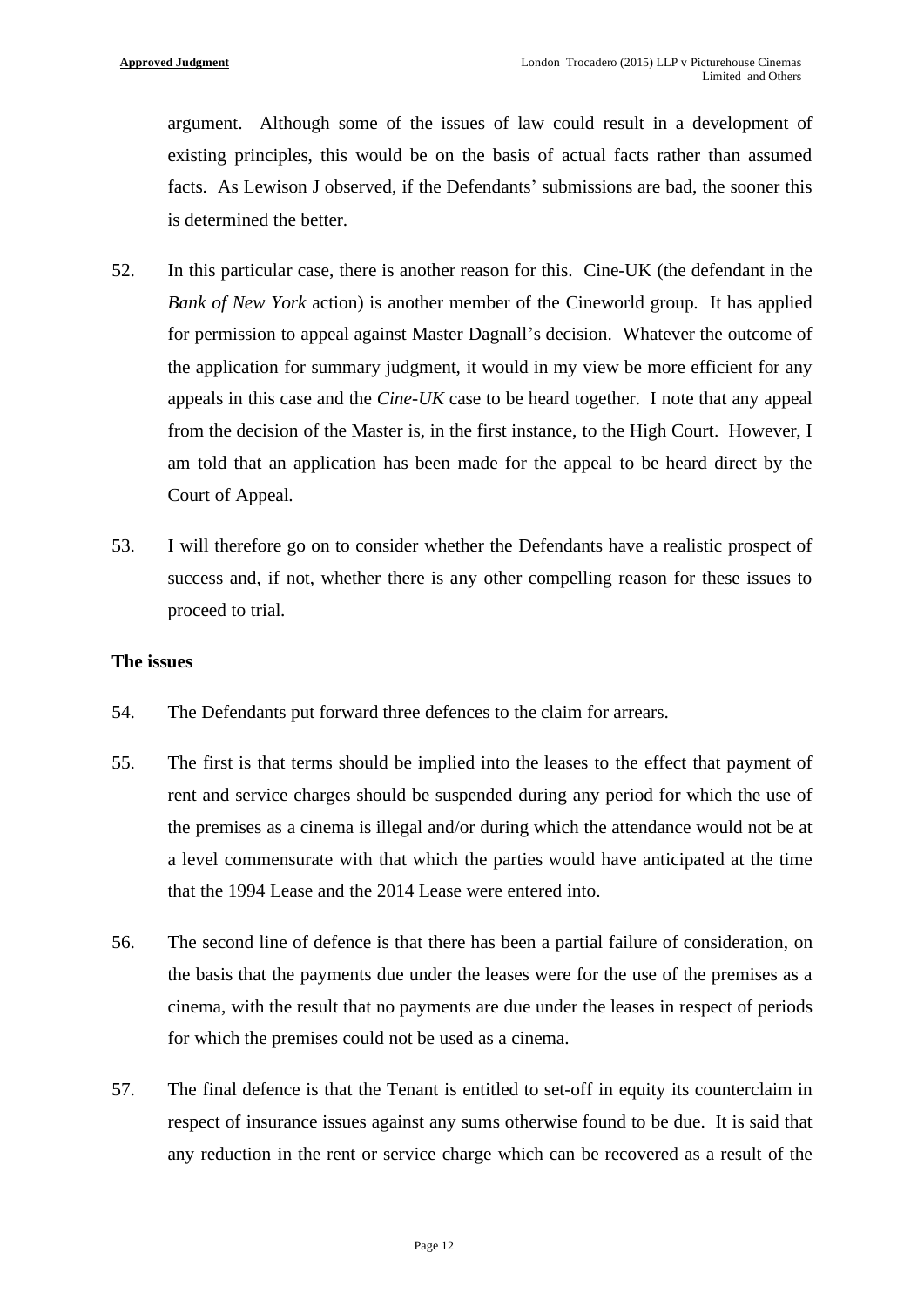set-off is not in fact due and so cannot be recovered from the Original Tenant or the Guarantor either, even though they have no counterclaim of their own against the Landlord.

58. I will take each of these defences in turn.

## **Implied terms**

59. There was a large measure of agreement between the parties as to the principles which should be applied in determining whether any terms should be implied into a contract. Mr Seitler referred to Lord Neuberger's discussion in *Marks & Spencer Plc v BNP Paribas Securities Services* [2016] AC 742 at [16-21]. Mr Trompeter on the other hand relied on the more recent summary of Carr LJ in *Yoo Design Services Limited v Iliv Realty Pte Limited* [2021] EWCA Civ 560 at [51] as follows:-

> "In summary, the relevant principles can be drawn together as follows:-

- i) A term will not be implied unless, on an objective assessment of the terms of the contract, it is necessary to give business efficacy to the contract and/or on the basis of the obviousness test;
- ii) The business efficacy and the obviousness tests are alternative tests. However, it will be a rare (or unusual) case where one, but not the other, is satisfied;
- iii) The business efficacy test will only be satisfied if, without the term, the contract would lack commercial or practical coherence. Its application involves a value judgment;
- iv) The obviousness test will only be met when the implied term is so obvious that it goes without saying. It needs to be obvious not only that a term is to be implied, but precisely what that term (which must be capable of clear expression) is. It is vital to formulate the question to be posed by the officious bystander with the utmost care;
- v) A term will not be implied if it is inconsistent with an express term of the contract;
- vi) The implication of a term is not critically dependent on proof of an actual intention of the parties. If one is approaching the question by reference to what the parties would have agreed, one is not strictly concerned with the hypothetical answer of the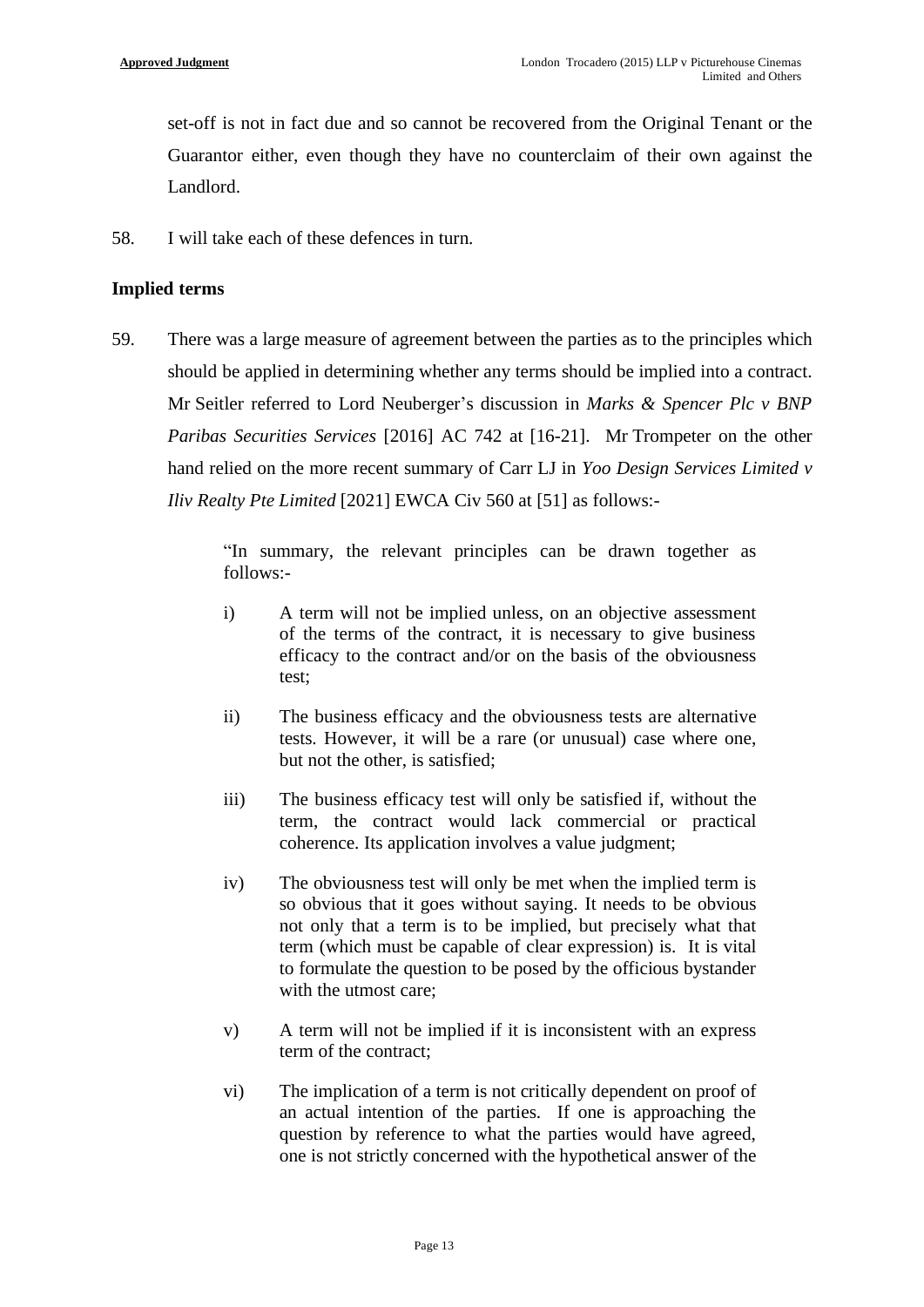actual parties, but with that of notional reasonable people in the position of the parties at the time;

- vii) The question is to be assessed at the time that the contract was made: it is wrong to approach the question with the benefit of hindsight in the light of the particular issue that has in fact arisen. Nor is it enough to show that, had the parties foreseen the eventuality which in fact occurred, they would have wished to make provision for it, unless it can also be shown either that there was only one contractual solution or that one of several possible solutions would without doubt have been preferred;
- viii) The equity of a suggested implied term is an essential but not sufficient pre-condition for inclusion. A term should not be implied into a detailed commercial contract merely because it appears fair or merely because the court considers the parties would have agreed it if it had been suggested to them. The test is one of necessity, not reasonableness. That is a stringent test."
- 60. Mr Seitler also referred to the decision of the Court of Appeal in *Bromarin v IMD Investments Limited* [1999] STC 301. In that case, Chadwick LJ stated at [310g] that:-

"It is not, to my mind, an appropriate approach to construction to hold that, where the parties contemplated event 'A', and they did not contemplate event 'B', their agreement must be taken as applying only in event 'A' and cannot apply in event 'B'. The task of the Court is to decide, in the light of the agreement that the parties made, what they must have been taken to have intended in relation to the event, event 'B', which they did not contemplate."

- 61. Based on this, Mr Seitler submits that, as the parties did not contemplate the Covid pandemic, it is necessary for the Court to consider objectively what the parties would have intended if the potential for such an event had been put to them.
- 62. However, *Bromarin* was a case dealing with construction of the contract in question and was not dealing with the possibility of terms being implied into the contract. As Carr LJ emphasised at [47] in *Yoo Design*:-

"The implication of contractual terms involves a 'different and altogether more ambitious undertaking' than the exercise of contractual interpretation which identifies the true meaning of the language in which the parties have expressed themselves: the interpolation of terms to deal with matters for which, ex hypothesi, the parties have themselves made no provision. It is because the implication of terms is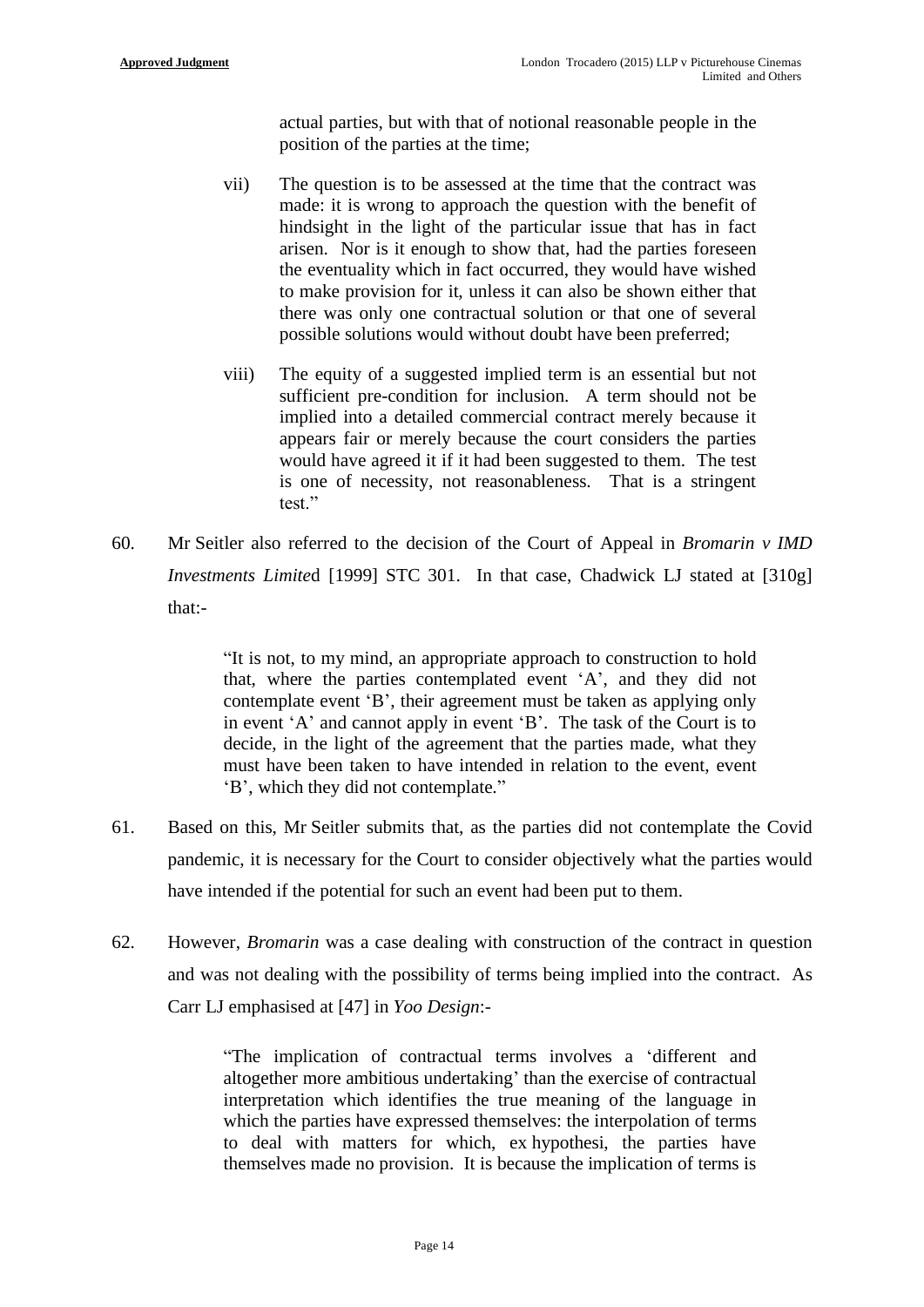so potentially intrusive that the law imposes strict constraints on the exercise of the 'extraordinary' power so to intervene."

- 63. As has been seen above, Carr LJ went on to conclude in her summary of the principles at [51(vii)] that a term cannot be implied simply because the parties would have wanted to make provision for a particular set of circumstances had they foreseen the eventuality unless there was only one contractual solution or one of several possible solutions would undoubtedly have been preferred. The reason for this is no doubt based on the obviousness test.
- 64. Mr Trompeter also referred to Lewison *The Interpretation of Contracts* (7th Edition  $-$  s 4 of chapter 6) where it is stated that:-

"The default position is that nothing is to be implied into a contract. The more detailed and apparently complete the contract, the stronger this presumption is."

- 65. Based on the authorities referred to in Lewison, I accept this is an accurate statement of the law. In my view, it does not however add anything significant to the summary of the principles set out by Carr LJ in *Yoo Design*.
- 66. The two suggested implied terms are as follows:-
	- "(a) That if the Permitted Use of the premises by [the Tenant] under the leases were to become illegal, then the obligation to pay rent and service charges otherwise due thereunder would be suspended and cease to be payable for that period;
	- (b) That the sums due under the leases would only be payable in respect of periods during which the premises could be used for its intended purpose, as a cinema with attendance at a level commensurate with that which the parties would have anticipated at the time that the 1994 Lease and the 2014 Lease were entered into."
- 67. The starting point is whether such terms are so obvious that they go without saying or that they are necessary to give the leases business efficacy.
- 68. Mr Seitler's submission is that, in circumstances where the premises were intended to be used as a cinema and where the Tenant's income would derive from such use, it is both obvious and necessary for business efficacy that the rent should not be payable during periods where the premises cannot effectively be used as a cinema. It would,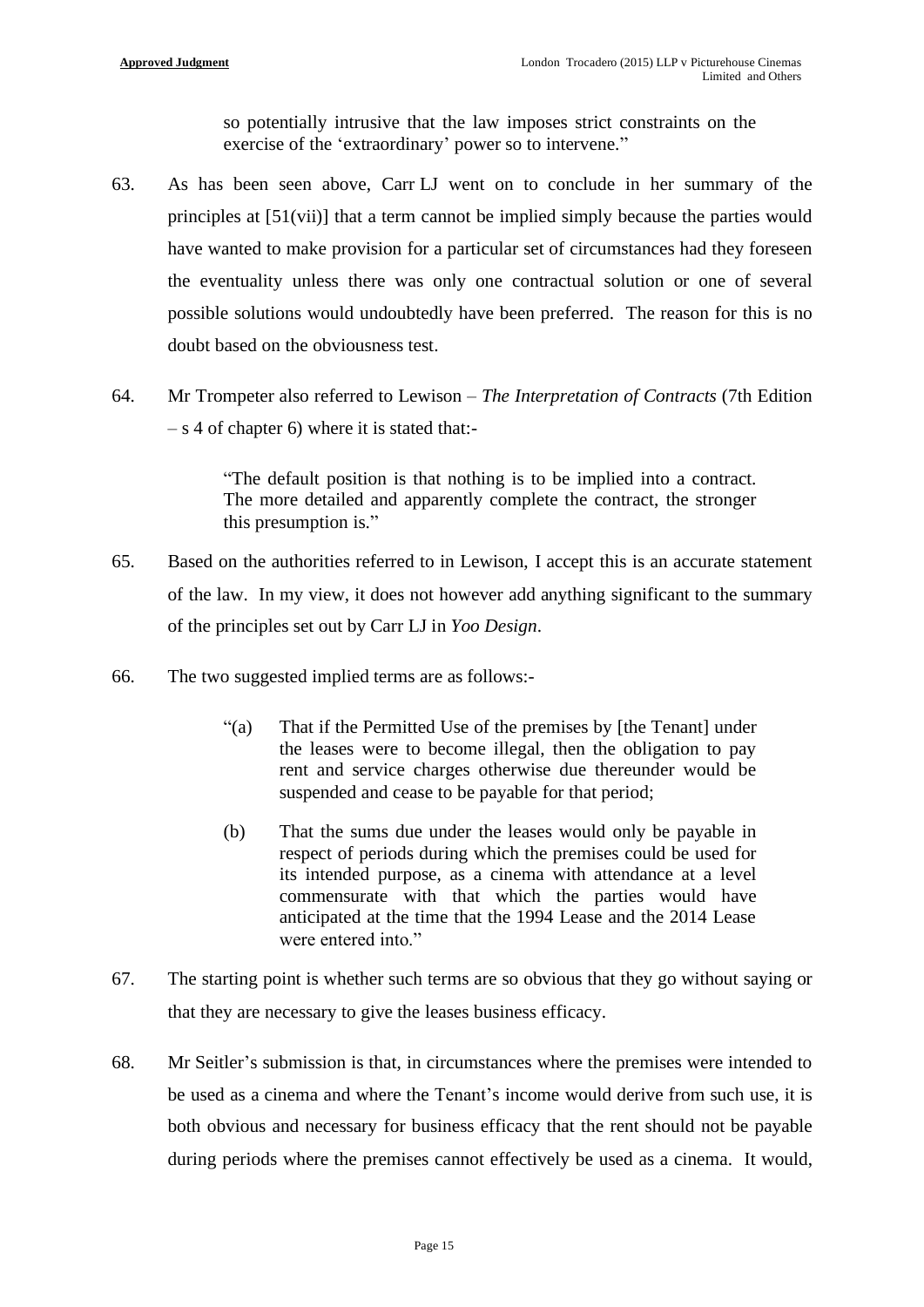he says, be uncommercial to expect the Tenant to pay the rent if the cinema cannot open.

- 69. Mr Trompeter's position is that the defence based on implied terms is bound to fail as the proposed terms do not meet either the business efficacy test or the obviousness test and, in any event, are inconsistent with the terms of the leases. In my view, Mr Trompeter is right.
- 70. Looking first at business efficacy, it must be remembered that it is not enough that a term might be fair or reasonable, nor that the parties would have agreed to it had it been suggested to them. As Carr LJ said in *Yoo Design* at [51(viii)]:-

"The test is one of necessity, not reasonableness. That is a stringent test."

- 71. Lord Neuberger, in *Marks & Spencer*, suggested at [21] that a more helpful way of looking at the business efficacy test is to ask whether, "without the term, the contract would lack commercial or practical coherence".
- 72. In my view, the requirement for the Tenant to pay rent even though the premises could not be used for the intended purpose as a result of unforeseen, extraneous events does not deprive the leases of business efficacy or mean that they lack commercial or practical coherence. Clearly, without the implied terms, the risk is shouldered by the Tenant. However, there is no good commercial reason why the loss should necessarily be borne by the Landlord.
- 73. Mr Seitler suggested that the Landlord would be able to insure against any loss of rent as it is in any event required to do in respect of the Insured Risks. However, as Mr Trompeter observed, it would equally be open to the Tenant to take out business interruption insurance to guard against the risk of unforeseen events preventing the Tenant from carrying on business. Indeed, it is apparent from recent litigation related to the Covid pandemic that many businesses have such insurance.
- 74. It is therefore a matter for negotiation between the parties as to where the risk should lie. The fact that, as matters stand, the risk is left with the Tenant does not, in this case, lead to the conclusion that the leases lack commercial or practical coherence.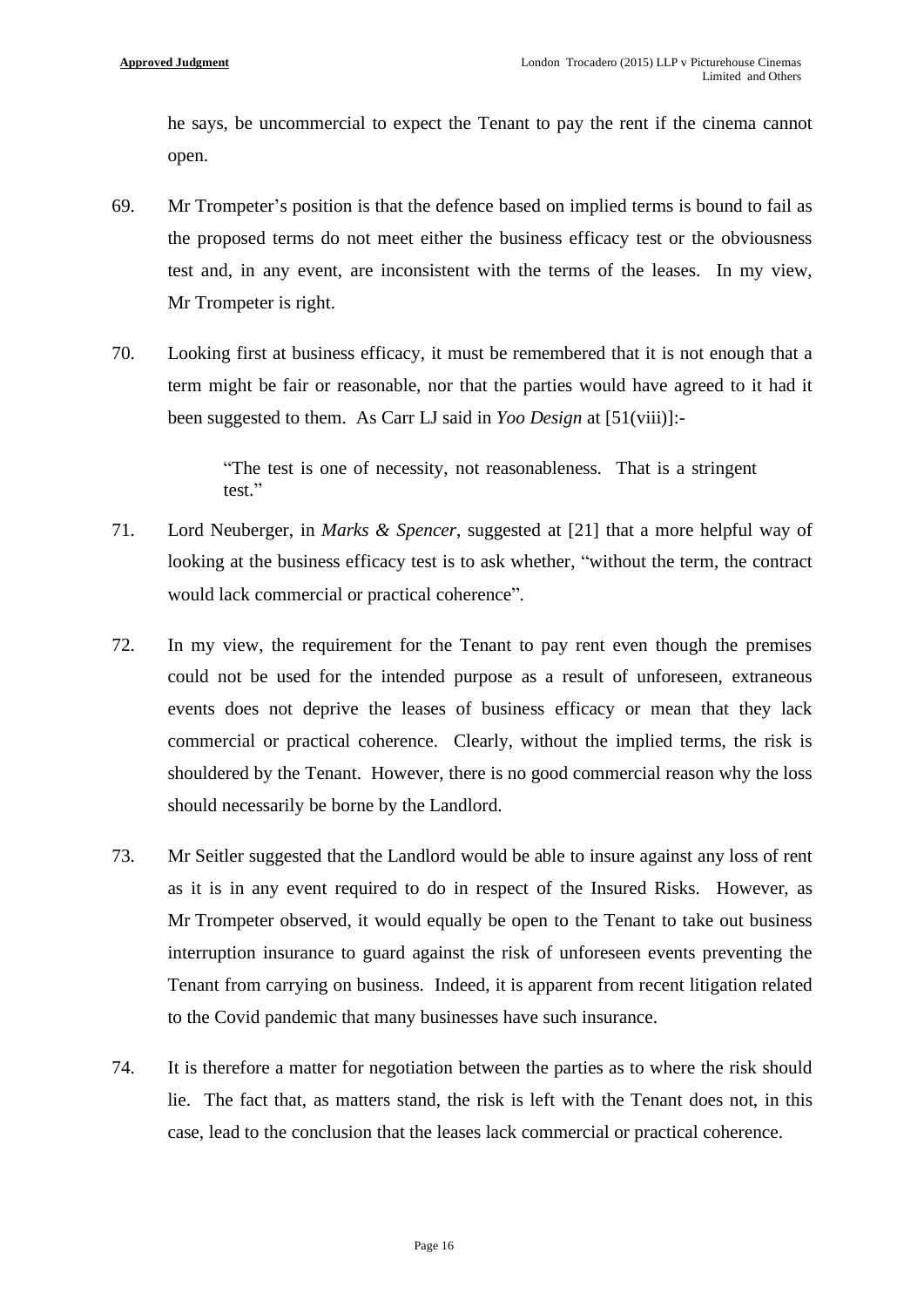- 75. Turning to obviousness, for similar reasons to those which I have already explained, it cannot be said that the terms are so obvious that they go without saying.
- 76. In this context, Mr Trompeter drew attention to the fact that there is a longstanding principle that a landlord, when granting a lease, gives no warranty as to the use of the premises (see for example *Cricklewood Property and Investment Trust Limited v Leighton's Investment Trust Limited* [1945] AC 221 at [239]).
- 77. Mr Trompeter submits that, in considering whether the proposed terms are obvious, this should be tested against the background that, under common law, a landlord does not generally give a warranty as to the use of the property. That principle is in this case reflected by the express terms of the leases as clause 5.5 of the 1994 Lease confirms that there is "no covenant warranty or representation that the demised premises can lawfully be used for the Permitted Use".
- 78. Although Mr Seitler submits that the lack of any warranty as to the use of the premises is irrelevant in the context of implied terms, it seems to me that it is highly relevant to the question as to whether the proposed terms in this case are so obvious that they go without saying. In circumstances where the Landlord expressly gives no warranty that the premises can lawfully be used as a cinema, and even taking account of the fact that that there is a covenant not to use the premises for any other purpose, it simply cannot be said that it is obvious that the Tenant should be excused from paying rent for any period when it cannot be so used.
- 79. In this context clause 5.2 of the lease is also relevant. This is the provision which suspends the payment of rent or service charge if the premises cannot be used as a result of being damaged by an Insured Risk. Whilst Mr Seitler submits that this is not a comprehensive code and that it does not conflict with a term which provides for a suspension of the payment of sums due under the lease in other circumstances, the fact that the parties have thought about the suspension of rent and service charge and made express provision for it in certain circumstances in my view inevitably leads to the conclusion that it is not obvious that a further term should be implied providing for a suspension of rent or service charges in other circumstances. It certainly cannot be said that, had the parties foreseen the possibility of a pandemic, the proposed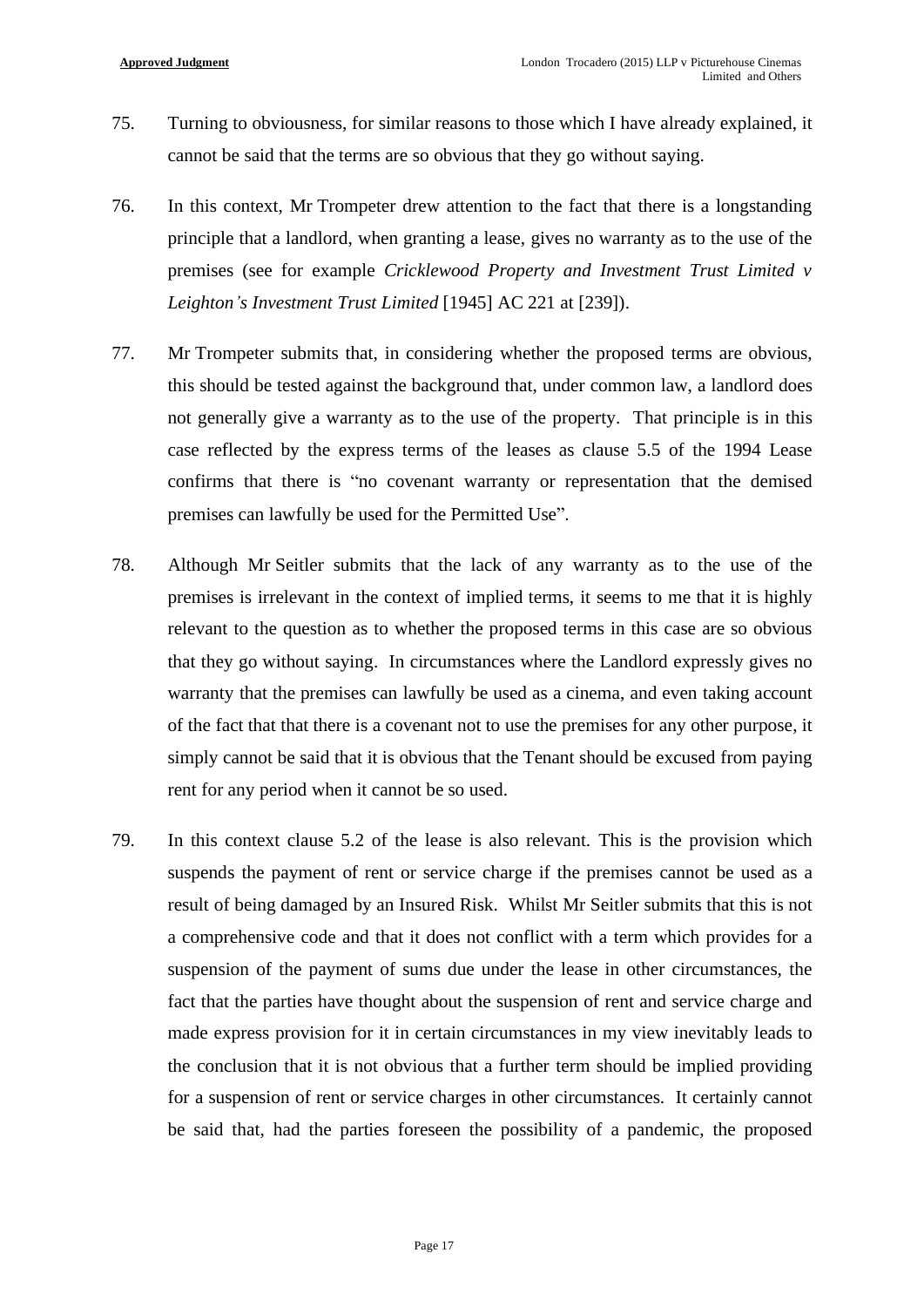implied terms represent the only contractual solution or the one which would, without doubt, have been preferred.

- 80. In relation to the second proposed implied term, I should mention that Mr Trompeter submits that the proposed term is too uncertain given that its application depends on anticipated attendance levels. I agree with this. In the context of leases which last for over 25 years and in circumstances where there is no evidence of any forecast attendance levels being discussed by the parties, it would clearly be impossible to determine whether the suspension of payments had been triggered in any given situation other than a complete closure of the premises.
- 81. For these reasons, I am satisfied that the defence based on implied terms has no realistic prospect of success.

## **Failure of basis**

82. In defending this claim, the Defendants rely on failure of consideration (or, as it is sometimes known, failure of basis), a concept relevant to the formulation of a claim in unjust enrichment. The authors of Goff and Jones – *The Law of Unjust Enrichment*  $(9<sup>th</sup> Ed)$  explain at [12-01] the concept of failure of basis as follows:-

> "… a benefit has been conferred on the joint understanding that the recipient's right to retain it is conditional. If the condition is not fulfilled, the recipient must return the benefit. The condition might take one of a variety of forms. For instance, it might consist in the recipient doing or giving something in return for the benefit… Alternatively, the condition might be the existence of a state of affairs, or the occurrence of an event, for which the recipient has undertaken no responsibility."

83. It is well established that, in order for a claim in unjust enrichment based on failure of basis to succeed, the failure must be total. Mr Seitler referred to the decision of the House of Lords in *Fibrosa Spolka Akcyjna v Fairbairn Lawson Combe Barbour Ltd* [1943] AC 32. Lord Porter confirmed at [77] that, under English law:-

> "Money had and received to the Plaintiff's use can undoubtedly be recovered in cases where the consideration has wholly failed, but unless the contract is divisible into separate parts it is the whole money, not part of it, which can be recovered … a partial failure of consideration gives rise to no claim for recovery of part of what has been paid."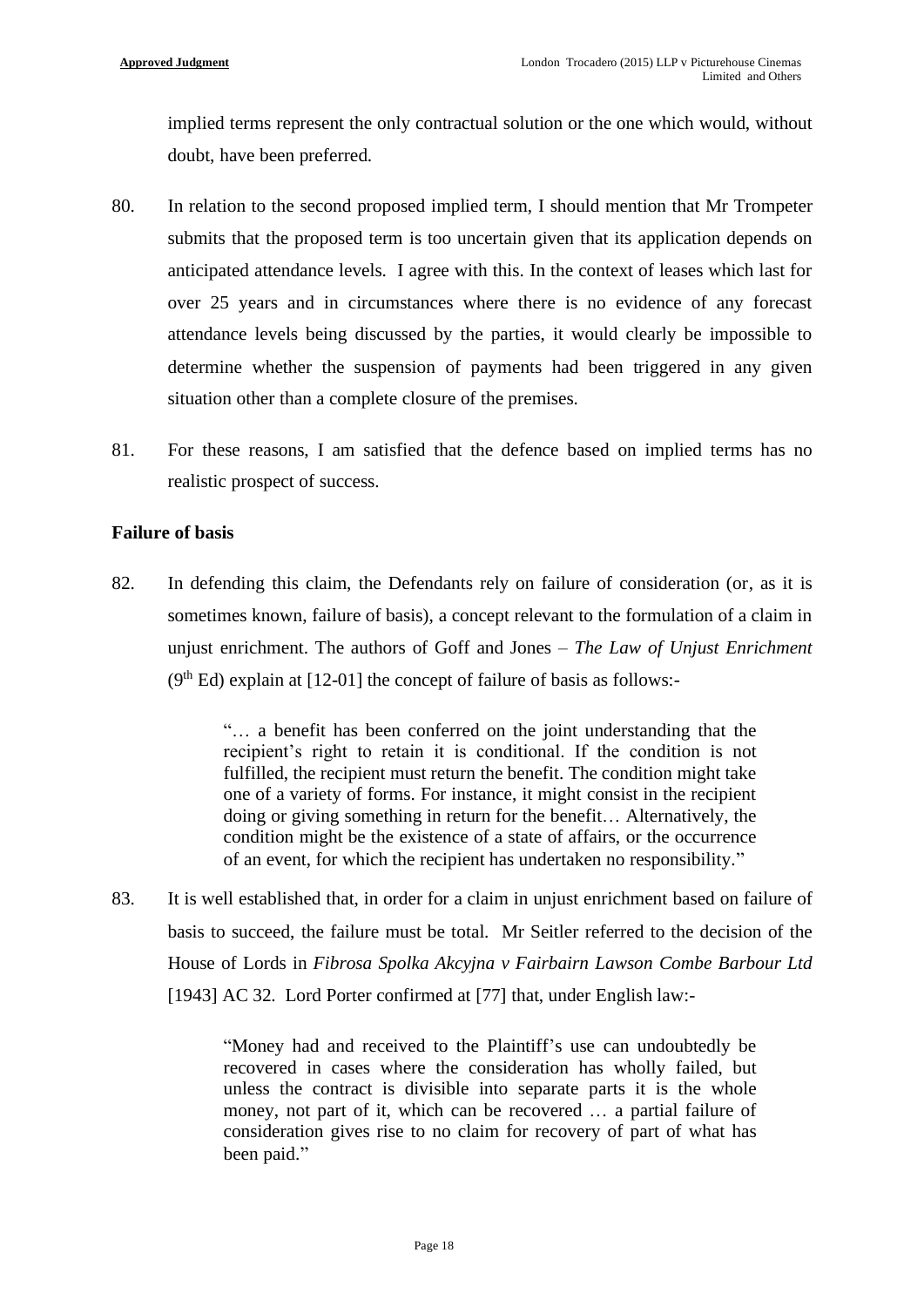- 84. Although the Defendants' Amended Defence and Counterclaim refers to a partial failure of consideration and that this is indeed how Mr Seitler framed his submissions in his skeleton argument, as he developed his arguments at the hearing, it became clear that what he was suggesting was a total failure of consideration in relation to a severable or divisible part of a contract.
- 85. In essence, Mr Seitler submits that, what the Defendants bargained for was the use of the premises as a cinema and that this was the state of affairs on which the leases were premised. He argues that this state of affairs failed as a result of the inability to use the premises as a cinema due to the various Covid restrictions, resulting in a failure of basis.
- 86. Viewed in the context of the leases as a whole, this is a partial failure of basis. However, Mr Seitler submits that the leases are severable on a time apportionment basis so that there is a total failure of basis in relation to the severable or divisible parts of the leases representing the periods during which the premises could not be used as a cinema. The result of this, he says, is that no rent or service charge is due for such periods.
- 87. It was not entirely clear whether the Defendants suggest that the failure of basis covers only those periods when the premises could not be opened or whether it should also cover those periods during which, despite the fact that it would be lawful for the premises to be used as a cinema, it was uneconomic for the Tenant to do so.
- 88. The Defendants' Amended Defence and Counterclaim states that the failure of consideration relates "at the very least" to the three periods when it was unlawful for the premises to be open. Mr Seitler's skeleton argument suggests that the failure of basis only relates to the periods when opening the premises as a cinema would "contravene the criminal law". However, in oral argument, Mr Seitler suggested that the defence is put forward in relation to all periods when the premises were not in fact open (even if they were capable of being open). Given the conclusions I have reached, nothing turns on this.
- 89. Mr Trompeter does not accept that English law recognises a partial failure of basis. He agrees that there may be a total failure of basis in relation to a severable part of a contract. However, he submits that, on the facts of this case, there is no failure of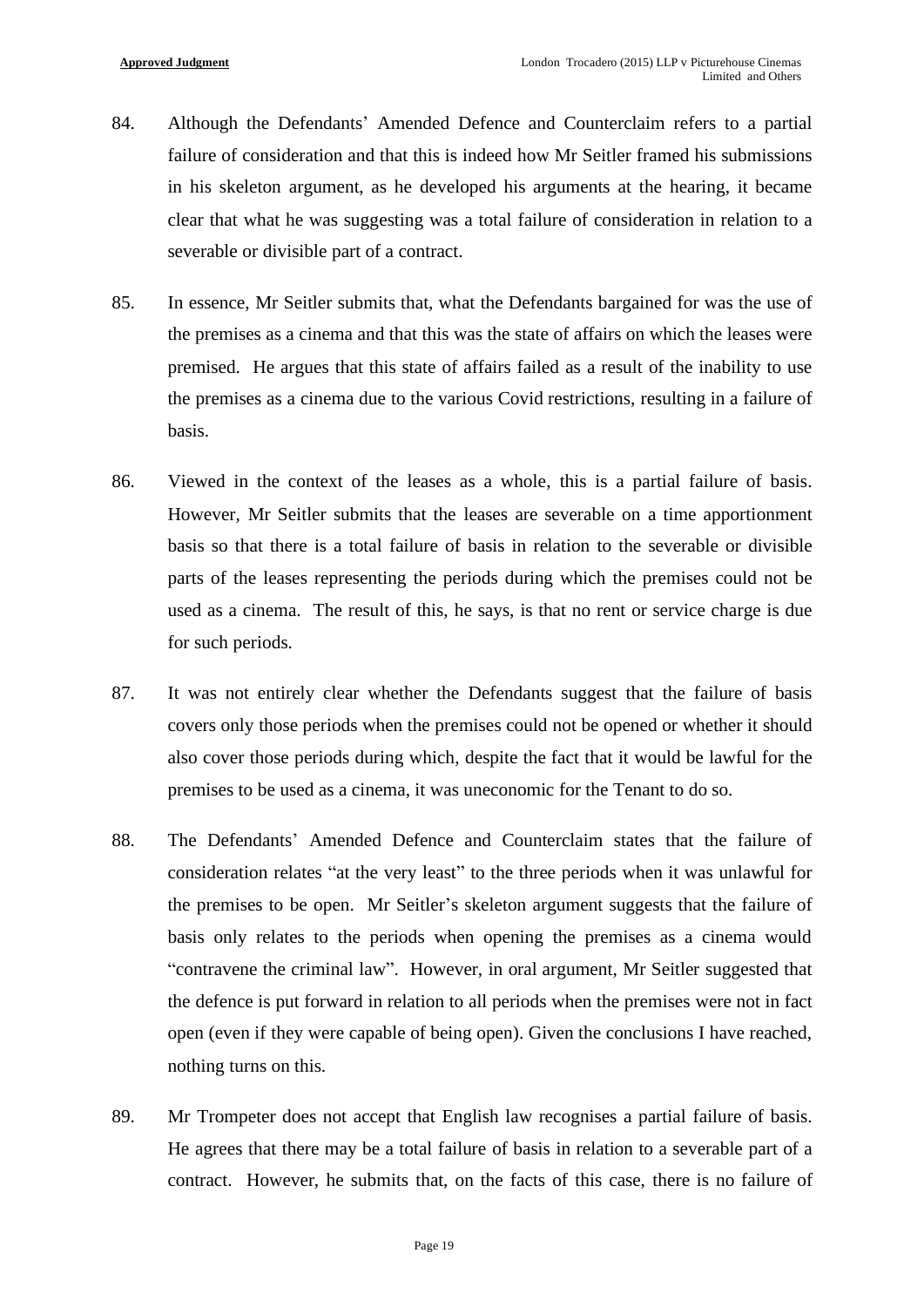basis and that, even if there is, it is not a total failure. In any event, he says that this would not provide a defence to a claim in contract as opposed to possibly providing a gateway to a restitutionary claim based on unjust enrichment.

- 90. Although the Defendants do not make a claim (or counterclaim) for restitution based on unjust enrichment as a result of failure of consideration (their counterclaim in respect of the March 2020 rent payment is based on mistake of law), Mr Seitler's position is that, in principle, if they were able to make such a claim had the rent and service charges been paid, this should provide a defence to having to make the payments in the first place. It would, he says, make no sense for the Defendants to have to pay these sums and then to bring an action to recover them.
- 91. There are a number of questions which the Court must address in determining a claim in unjust enrichment (see *Dargamo Holdings Limited v Avonwick Holding Limited* [2021] EWCA Civ 1149 at [55-56]). However, given that the Defendants' submissions in relation to failure of basis are not in support of a claim (or counterclaim) in unjust enrichment, it is only necessary in this case to consider whether there has been a failure of consideration or failure of basis (which, it is well established, is one of the categories recognised as satisfying the "unjust" element of unjust enrichment (see, for example, Lord Toulson in *Barnes v Eastenders Group* [2014] UKSC 26 at [103])).
- 92. Breaking down the parties' submissions, there are three issues which need to be considered:
	- (1) Whether there has in fact been a failure of basis.
	- (2) If so, does the failure of basis relate to a severable part of the leases?
	- (3) If both of these hurdles are overcome, is the failure of basis a defence to the Landlord's contractual claim for payment of sums due under the leases?
- 93. These issues raise the question of the relationship between unjust enrichment and contractual obligations, a subject dealt with recently by the Court of Appeal in *Dargamo*, a decision released on 28 July 2021, less than a week after the hearing. As a result of this, I asked the parties for written submissions in relation to the relevance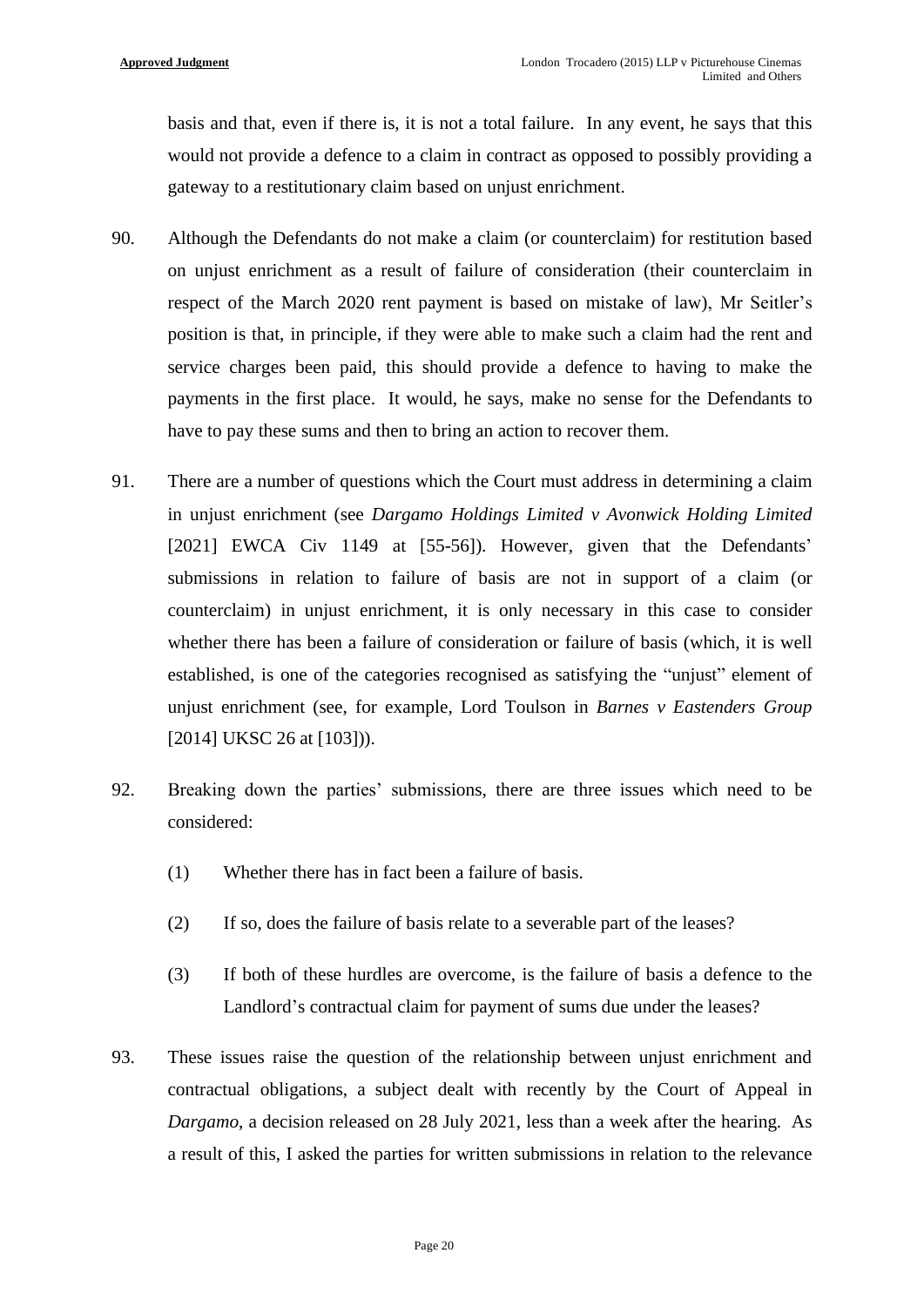of that judgment to the issues which I have to decide. I am grateful to both Mr Seitler and Mr Trompeter for the submissions which they have made and which I have taken into account in this judgment.

## *Failure of basis and subsisting contracts*

94. In analysing what constitutes a failure of basis, Mr Seitler refers to the decision of Lord Toulson in *Barnes*, where he explained at [104-106] the reason for using the term "failure of basis" rather than "failure of consideration" as follows:-

> "104. Confusion is sometimes caused by the fact that the term 'consideration', when used in the phrase "failure of consideration" as a reason for a restitutionary claim, does not mean the same thing as it does when considering whether there is sufficient consideration to support the formation of a valid contract. Viscount Simon LC explained this in *Fibrosa Spolka Akcyjna v Fairbairn Lawson Combe Barbour Ltd* [1943] AC 32, 48:

> > 'In English law, an enforceable contract may be formed by an exchange of a promise for a promise, or by the exchange of a promise for an act ... but when one is considering the law of failure of consideration and of the quasi-contractual right to recover money on that ground, it is, generally speaking, not the promise which is referred to as the consideration, but the performance of the promise.'

105. To avoid this confusion, Goff and Jones suggest, at paras 12-10 to 12-15, that the expression 'failure of basis' is preferable to 'failure of consideration' because it accurately identifies the essence of the claim being pursued. Whichever terminology is used, the legal content is the same. The attraction of 'failure of basis' is that it is more apt, but 'failure of consideration' is more familiar.

106. Failure of basis, or failure of consideration as it has been generally called, does not necessarily require failure of a promised counter-performance; it may consist of the failure of a state of affairs on which the agreement was premised."

95. In *Barnes* itself, the claimant was appointed as the receiver of the assets of a group of companies following an application made by the Crown Prosecution Service. There was an agreement between the receiver and the CPS as to the terms on which the receiver would act. That agreement provided that the receiver's remuneration would come from the assets of the relevant companies. The orders appointing the receiver were quashed on appeal, with the effect that he could not take any remuneration from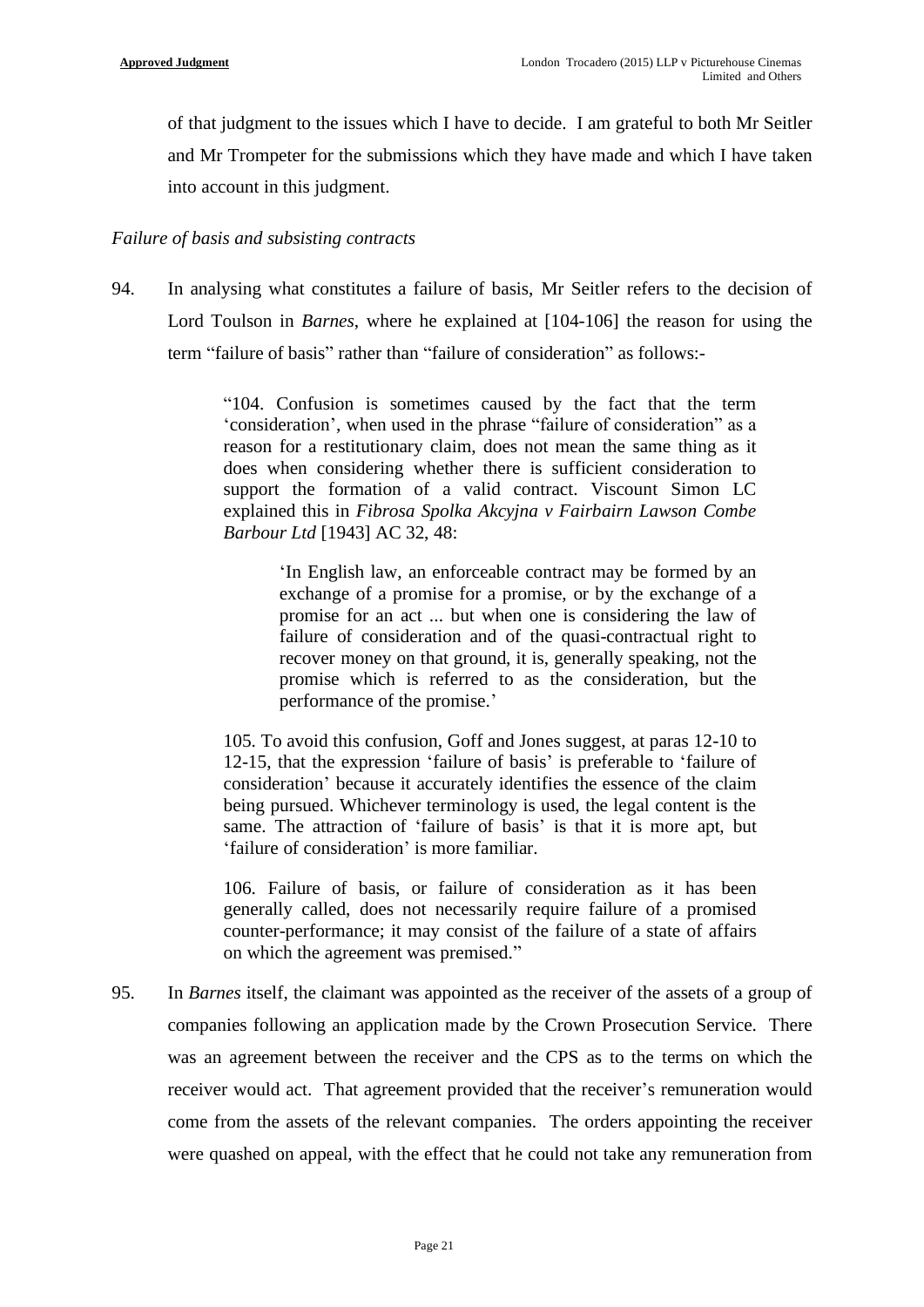the assets of the companies. The Supreme Court held that a state of affairs which was fundamental to the agreement (that the receiver would be able to draw his remuneration form the companies' assets) had failed to sustain itself and that, as a result, the receiver was entitled to restitution in the form of payment by the CPS for his services. Importantly, there was a continuing contract between the CPS and the receiver, there was no breach of that contract by the CPS and, in particular, no failure by the CPS to perform any of its obligations under the contract.

96. Lord Toulson emphasised the need for the failure of the relevant state of affairs to be fundamental to the basis of the agreement. He said at [115]:-

> "I use the expression 'fundamental to the basis' because it should not be thought that mere failure of an expectation which motivated a party to enter into a contract may give rise to a restitutionary claim. Most contracts are entered into with intentions or expectations which may not be fulfilled, and the allocation of the risk of their non-fulfilment is a function of the contract."

97. It will be apparent from Lord Toulson's remarks that claims in unjust enrichment as a result of failure of basis most often arise against the background of a contract. However, it needs to borne in mind that a remedy in restitution based on unjust enrichment is a separate principle which can apply whether or not there is an underlying contract. It is different from, and does not form part of, the law of contract. As the authors of *Chitty on Contracts* (33rd Edition) explain at [29-001]:-

> "The law of restitution is concerned with whether a claimant can claim a gain from the defendant, rather than whether a claimant can be compensated for loss suffered. Restitutionary remedies are therefore distinct from those which are traditionally available in contract or in tort, as was recognised by Lord Wright [in *Fibrosa* at [61]]:-

'It is clear that any civilised system of law is bound to provide remedies for cases of what has been called unjust enrichment or unjust benefit, that is, to prevent a man from retaining the money of, or some benefit derived from, another which it is against conscience that he should keep. Such remedies in English Law are generically different from remedies in contract or in tort, and are now recognised to fall within a third category of the common law which has been called quasi-contract or restitution."

98. Carr LJ confirmed this in *Dargamo* at [132], noting that:-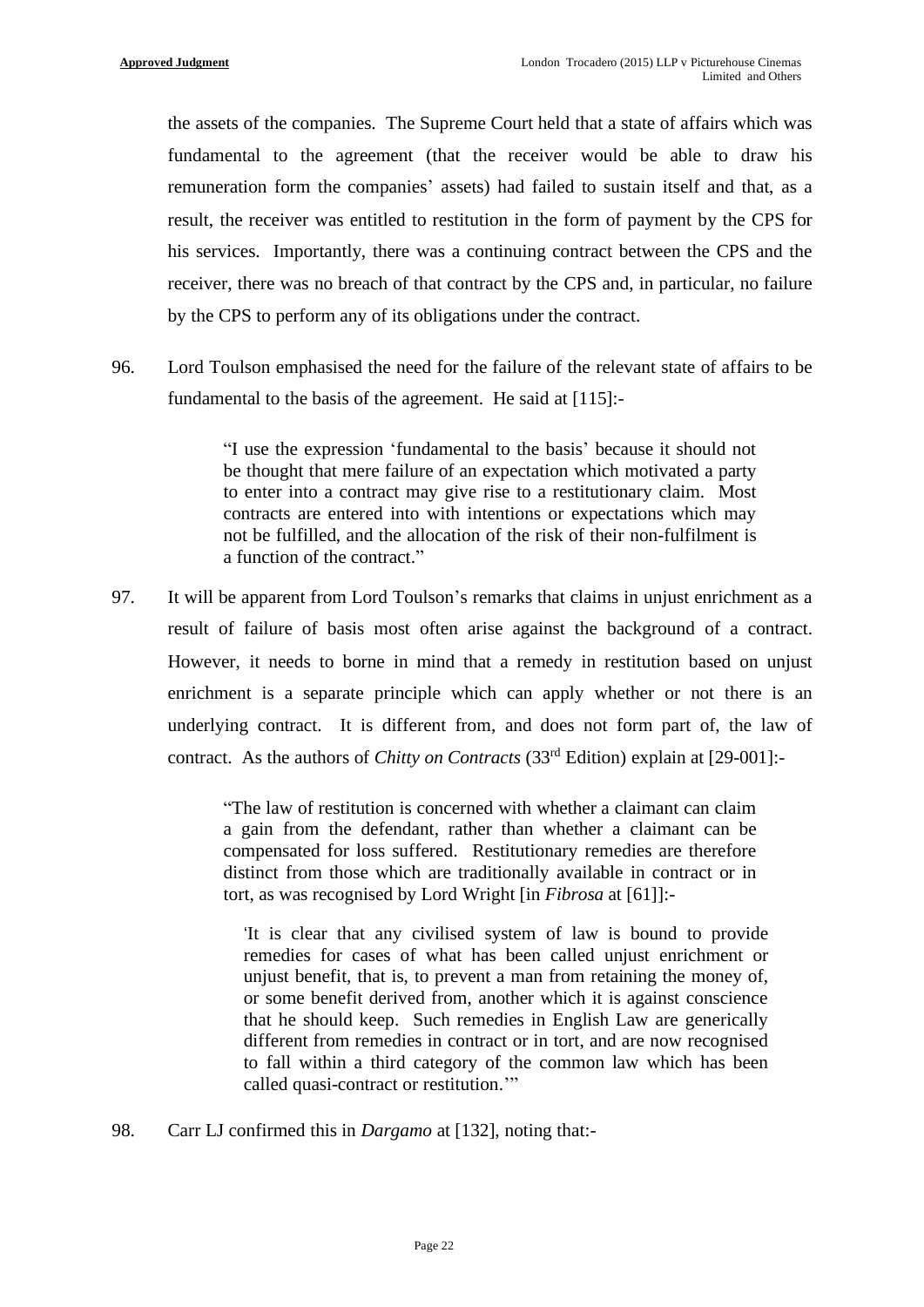"The underlying rationale for a claim in unjust enrichment differs from that of a contractual claim, and different policy considerations will arise."

- 99. The authors of *Goff & Jones* observe at [3-01] that the relationship between liability in contract and liability in unjust enrichment is problematic, a view shared by Carr LJ at [65] in *Dargamo*.
- 100. It is suggested in *Goff & Jones* at [3-13] that the general rule is that:-

"Where there is a contract between the parties relating to the benefit transferred, no claim in unjust enrichment will generally lie while the contact is subsisting."

101. The main justification offered for this at [3-16] is that:-

"The law should give effect to the parties' own allocation of risk and valuations, as expressed in the contract, and should not permit the law of unjust enrichment to be used to overturn those allocations or valuations."

102. It is however recognised at [3-20 - 3-22] that there are exceptions to this rule. Carr LJ expands on this in *Dargamo*, concluding at [67] that:-

> "…invalidity of a relevant contract is not a necessary prerequisite to a successful claim in unjust enrichment."

- 103. In *Dargamo*, the defendant, Avonwick agreed to sell shares in Company A to Dargamo and to another company Azitio Holdings Limited, the consideration being \$950m. It was accepted that the price of \$950m was intended to include payment for shares in other companies indirectly owned by the individual behind Avonwick. The shares in those companies were never transferred, thus giving rise to the claim by Dargamo in unjust enrichment based on failure of consideration. Whilst accepting that a claim in unjust enrichment could in principle be brought even where there is a subsisting contract, the Court of Appeal concluded that the claim could not succeed as it would be inconsistent with the clear terms of the contract which provided only for a sale of the shares in Company A in return for the purchase price.
- 104. The circumstances in which a claim in unjust enrichment can succeed where there is a subsisting contract are however unclear. Carr LJ in *Dargamo* refers at [70] to a significant restriction being what she describes as the "Obligation Rule" quoting the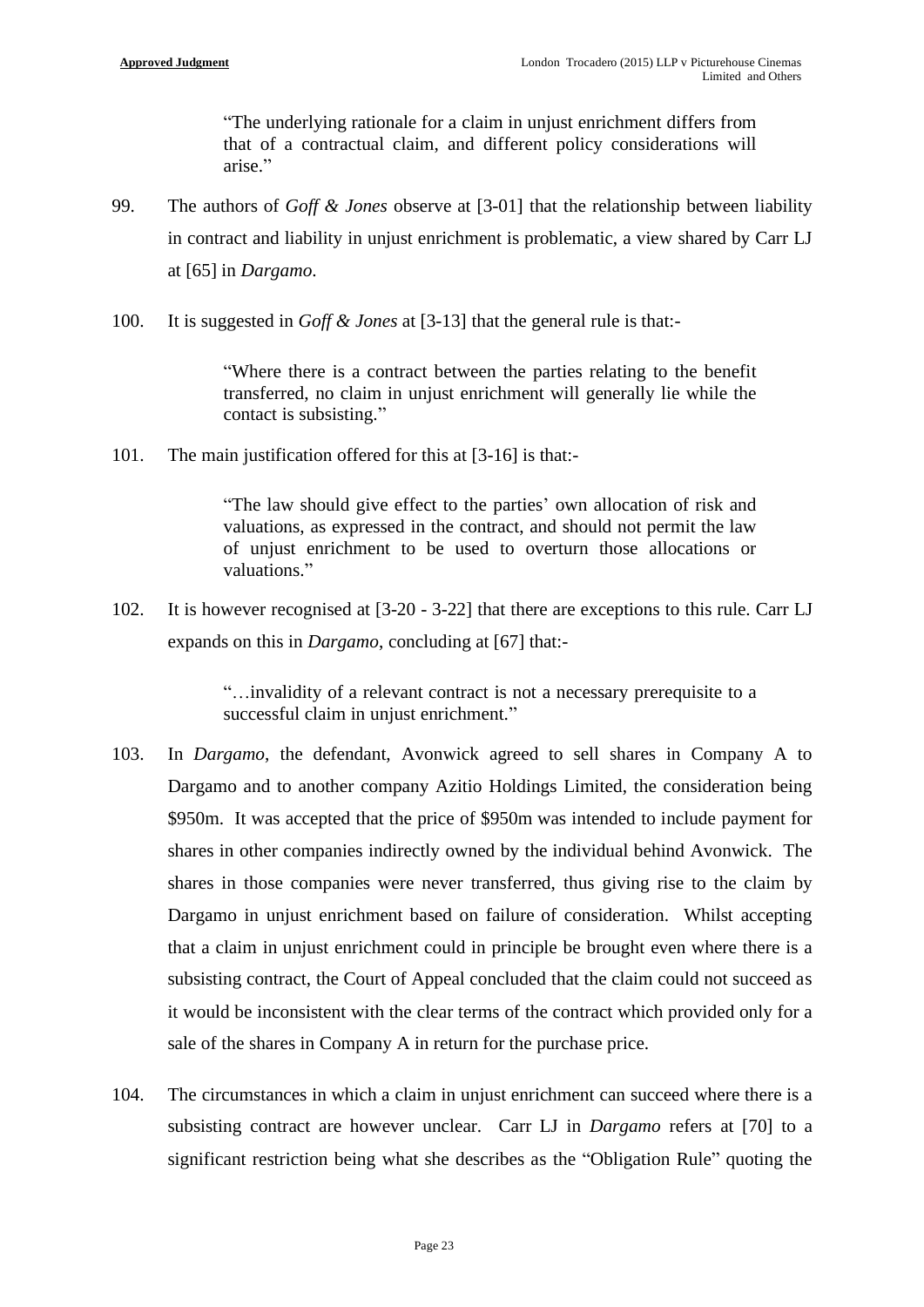statement by Lord Sumption in *DD Growth Premium X2 Fund v. RMF Market Neutral Strategies (Master) Limited* [2017] UKPC 36 at [62] that:-

"It is fundamental that a payment cannot amount to an enrichment if it was made for full consideration; and that it cannot be unjust to receive or retain it if it was made in satisfaction of a legal right… The proposition is supported by more than a century and a half of authority…"

- 105. However, Carr LJ points out in *Dargamo* at [72 and 128] that the Obligation Rule is not absolute, mentioning in this context the decision of the High Court of Australia in *Roxborough v Rothmans of Pall Mall Australia Limited* (2001) 208 CLR 516 (examined in more detail below) where a claim in unjust enrichment succeeded despite the existence of a valid contract and an obligation in that contract to make the payment which was the subject of the unjust enrichment claim.
- 106. Having reviewed various academic commentaries in relation to the rationale behind the exceptions to the general rule that a claim in unjust enrichment cannot succeed where there is a subsisting contract, Carr LJ concludes at [75-76] that a claim in unjust enrichment where there is a subsisting contract is a "gap-filling device" which is "complementary, though not subsidiary, to the law of contract".
- 107. Reading her judgment as a whole, it can be seen that what Carr LJ meant by "gapfilling" was that the claim in unjust enrichment should not:-
	- (1) be inconsistent with the terms of the contract (see [75], [97] and [116]); nor
	- (2) interfere with the contractual allocation of risk between the parties (see [72- 73], [121], [124] and [126]).
- 108. Whilst it must now be accepted that a claim in unjust enrichment as a result of failure of basis can in principle be made where there is a subsisting contract, it is clear that this remains an exception to a general rule. The exception will only apply where there is a gap (in the sense explained by Carr LJ in *Dargamo*) which needs to be filled.
- 109. Against this background, I turn now to consider whether, in this case, there has been a failure of basis.

*Has there been a failure of basis?*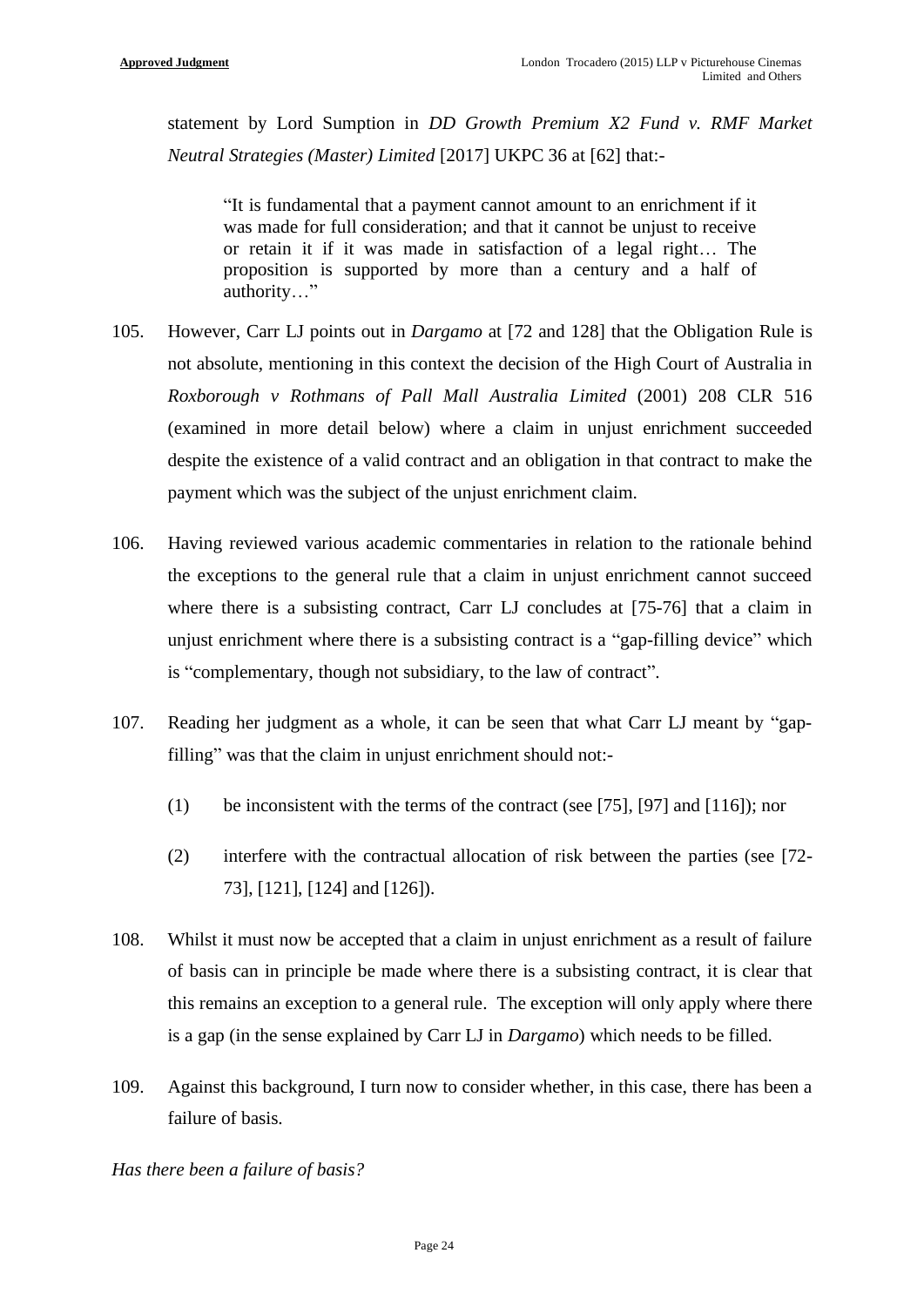- 110. Mr Seitler acknowledges that the Landlord did not give any warranty that the premises could be used as a cinema but nonetheless argues that the ability to use the premises as a cinema was fundamental to the basis of the leases. In support of this, he notes that, under clause 2 of the 1994 Lease, the demise is in consideration not only of the rent but also of "the covenants hereinafter contained". He points out that one of those covenants is the covenant in clause 3.12.1 not to use the premises other than for the Permitted Use (i.e. as a cinema).
- 111. Mr Trompeter puts forward two reasons why, in this case, there is no failure of basis. The first reason is that the foundation of the lease is simply the grant of a term of years (i.e. a legal interest in the premises) to the tenant in return for the payment of rent and other sums due under the leases. Like Mr Seitler, he also relies on clause 2 of the 1994 Lease in this context and points out that clause 3.12.1 does not positively require the Tenant to use the premises as a cinema; instead, it simply prohibits the Tenant from using the premises for any other purpose. He also draws support from the speech of Lord Goddard in *Cricklewood* where, in relation to a discussion about frustration, he states at [245] that:-

"Now whatever be the true ground on which the doctrine is based, it is certain that it applies only where the foundation of the contract is destroyed so that performance or further performance is no longer possible. In the case of a lease, the foundation of the agreement in my opinion is that the landlord parts with his interest in the demised property for a term of years, which thereupon becomes vested in the tenant, in return for rent. So long as the interest remains in the tenant, there is no frustration though particular use may be prevented."

- 112. In the absence of any warranty as to the ability to use the premises for a particular purpose, Mr Trompeter submits that, in the light of this, any understanding as to how the premises are intended to be used cannot be fundamental to the basis of the contract but, in the words of Lord Toulson at [115] in *Barnes*, is merely "… an expectation which motivated a party to enter into a contract".
- 113. Mr Trompeter's second objection is linked to the first. He points out that, as I have already mentioned, in order for there to be a failure of basis, the failure must be total, referring by way of confirmation of this principle to the decision of Stadlen J in *Giedo van der Garde BV v Force India Formula One Team Limited* [2010] EWHC 2373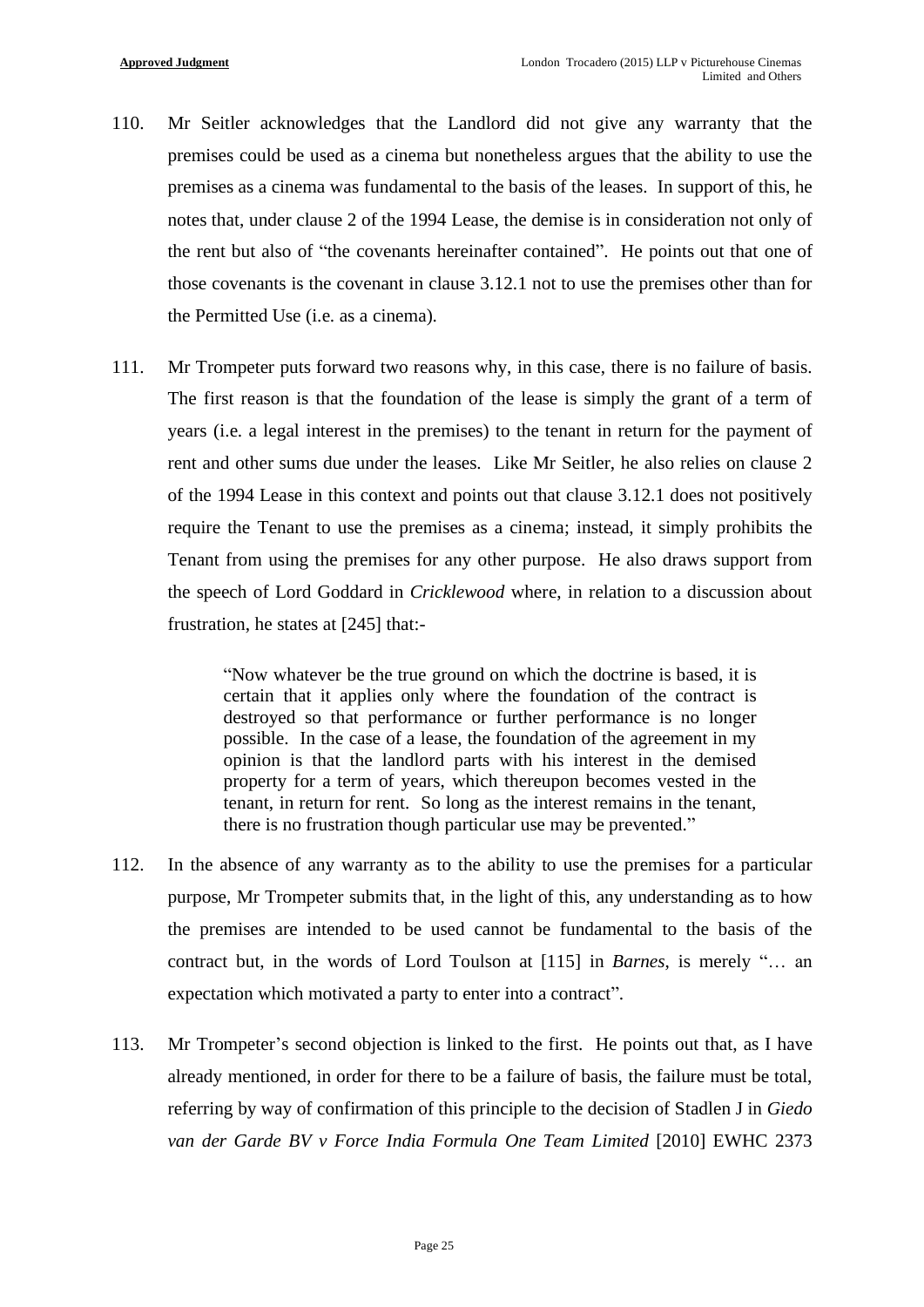(QB) who quoted with approval [at 261] the statement in Goff & Jones *The Law of Restitution* 7 th Edition at [19-009] that:-

"The case law holds that a restitutionary claim, based on failure of consideration, will, therefore, succeed only if the failure is total."

114. Lord Toulson notes at [114] in *Barnes* that:-

"There is a lively academic debate whether it is an accurate statement of law today that failure of consideration cannot found a claim in restitution or unjust enrichment unless the failure is total, but that point has not been fully argued and it is unnecessary to decide it in this case. Modern authorities show that the courts are prepared, where it reflects commercial reality, to treat consideration as severable."

- 115. It is, however, clear that, subject to the point about severability (which I shall come on to), as the law stands, there must be a total failure of basis. Mr Seitler does not challenge this. In this case, Mr Trompeter submits that, as the Tenant has had possession of the premises under the terms of the leases throughout the entire period, it has received part of the benefit which it has bargained for and so there is no total failure of basis, even if the periods for which the premises could not open are treated as severable.
- 116. In this context, Mr Trompeter referred to Stadlen J's summary in *Giedo* at [285], having reviewed various authorities, of the test to be applied, as follows:-

"This analysis reinforces the central importance in the test of identifying the essential purpose of the contract. Thus, a contract may confer the right to receive and impose an obligation to provide a number of benefits. The test as to whether receipt of any one or more of those benefits is inconsistent with total failure of consideration is not whether they are large or small in the context of the entirety of the benefits to be conferred but whether they are the whole or part of the main benefit expected or bargained for or merely incidental or collateral thereto. It is no doubt for that reason that the High Court in *David Securities* and *Baltic Shipping* and the Court of Appeal in *Rowland v Divall* and *Rover International* held that the answer to that question is to be approached from the perspective of the payer rather than the payee."

117. The key question therefore is whether the benefit received by the payer is part of the main benefit which that person had bargained for. Mr Trompeter relied on a number of cases in support of his proposition that the Tenant had received part of the benefit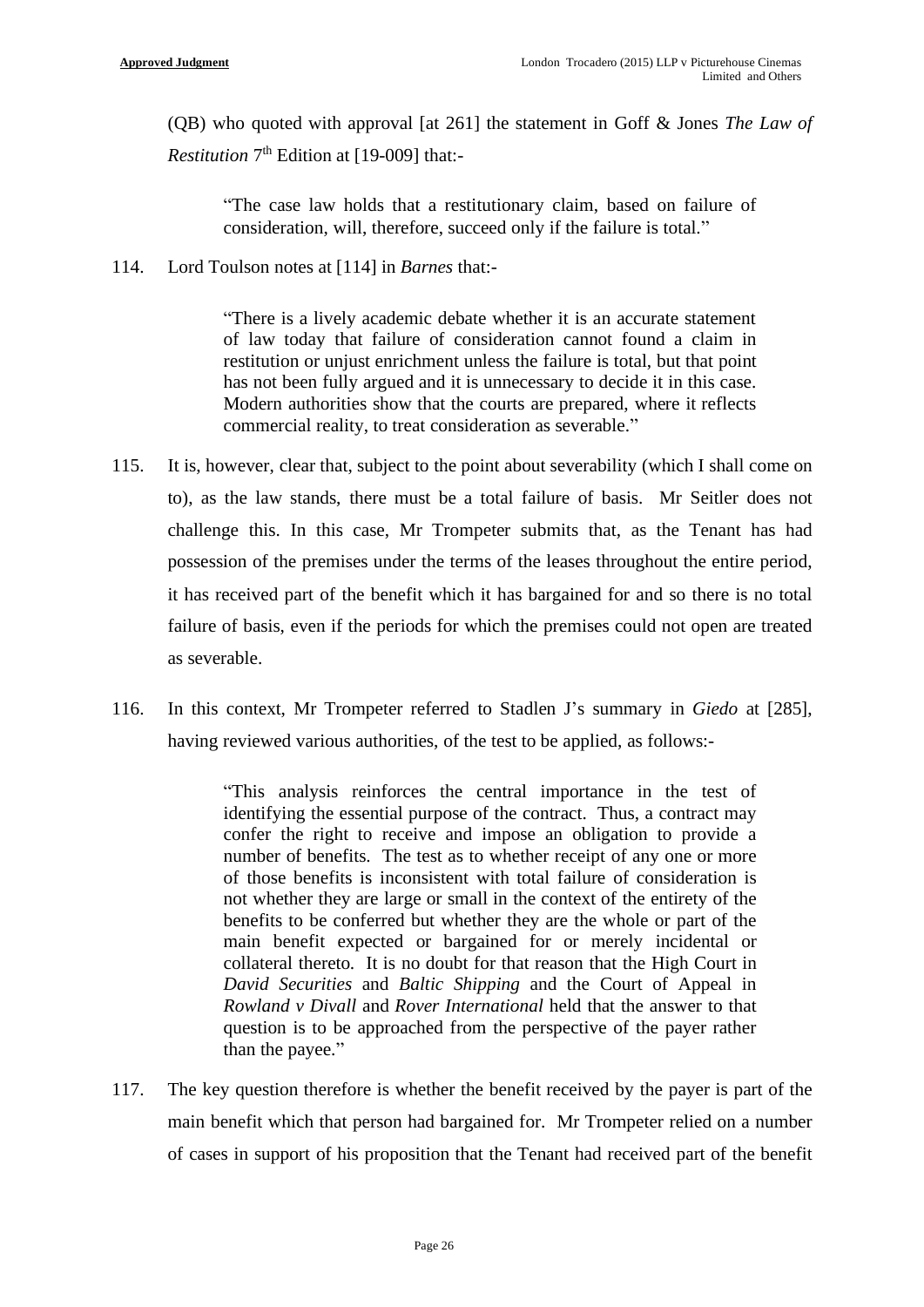which it had bargained for notwithstanding the fact that it could not use the premises for the intended purpose.

- 118. The first case is *Hunt v Silk* [1804] 5 East 449. In that case, A agreed in consideration of £10 to let their house to B which A was to repair and execute a lease of within 10 days but B was to have immediate possession. B took possession and paid the £10 but A failed to make the repairs or execute the lease within the agreed period. It was held that the contract could not be rescinded and that B could not recover the £10 in an action for money had and received since, as a result of his occupation of the property, the parties could not be put back in the same position as they were before the contract was entered into and the consideration had not wholly failed.
- 119. In *Sutton v Temple* [1848] 12 M&W 52, A took a lease of land from B for grazing stock. The land was contaminated and could not be used for grazing. A defended a claim for rent on the basis that he had not had any beneficial use or enjoyment of the land. Lord Abinger CB (with whom the other judges agreed) concluded at [62] that:-

"The general rule must therefore be, that where a man undertakes to pay a specific rent for a piece of land, he is obliged to pay that rent, whether it answers the purpose for which he took it or not."

120. In *Matthey v Curling* [1922] 2 AC 180, Mr Matthey took a 21 year lease of a house and grounds from Mr Curling. The military took possession of the premises during the First World War. Shortly before the end of the lease, the house was destroyed by fire whilst the military were still in occupation. Mr Curling claimed payment of the rent for the final quarter and damages for breach of repairing obligations. He succeeded in these claims. In relation to the claim for rent, Lord Atkinson observed at [232] that:-

> "I cannot find any case in which the rent reserved by a lease was apportioned simply because the lessee was deprived of the use and enjoyment of a portion of the demised premises, his title to that portion not being either assailed, displaced or weakened. On the contrary, the trend of the authorities is, I think, strongly against any such result."

121. The final case relied on by Mr Trompeter is *Cricklewood*. In that case, the Respondents granted a building lease to the Appellants. The Appellants covenanted to build a certain number of shops on the premises. On a claim for unpaid rent, the Appellants argued that their obligation to pay the rent had been discharged by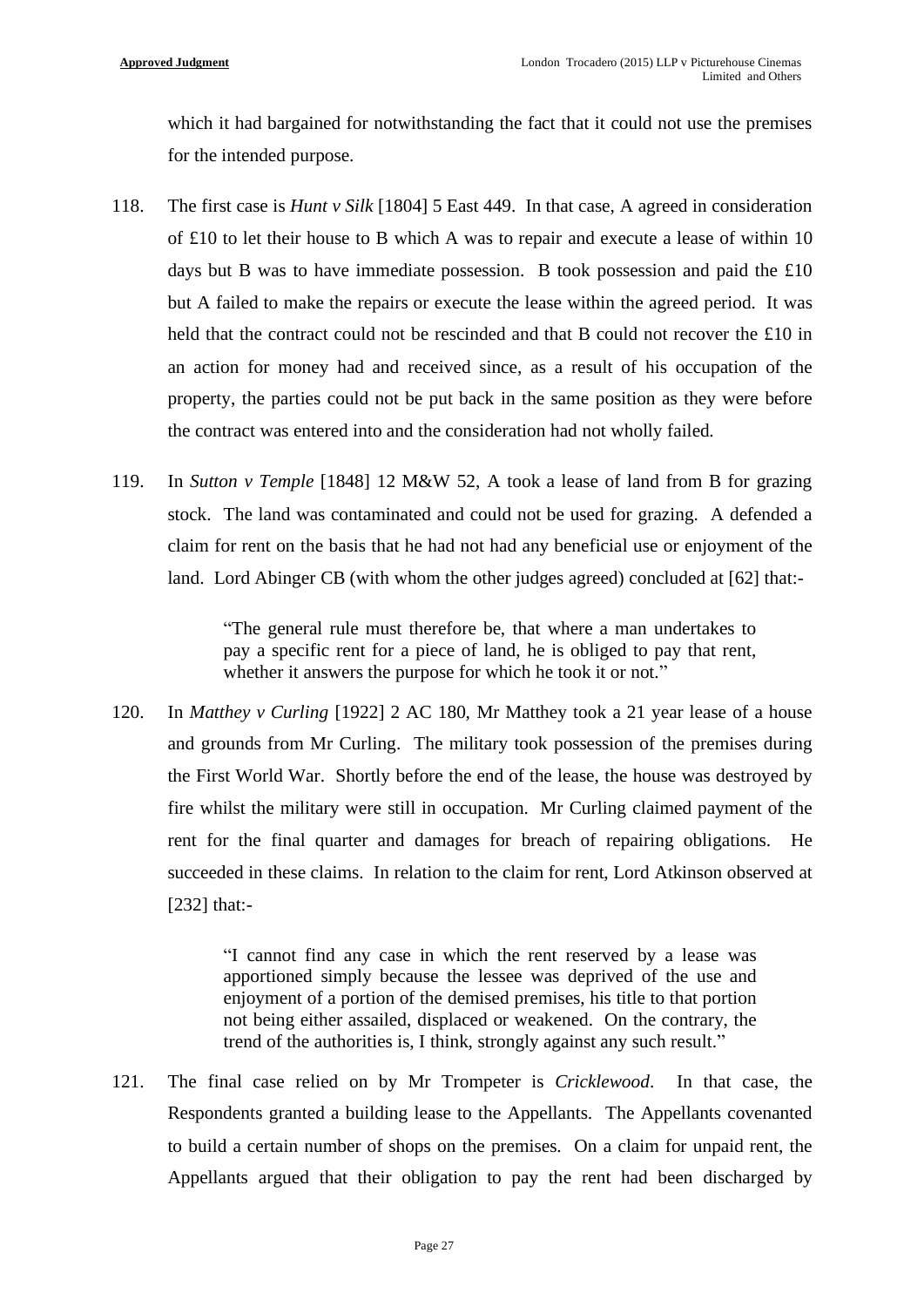frustration as a result of wartime building restrictions preventing the shops from being built. In concluding that the lease had not been frustrated and that the rent remained payable, Lord Porter noted at [242] that:-

"The rent is payable for the site and issues out of the land."

- 122. What Mr Trompeter takes from these cases is that the rent is an incident of the proprietary reversion held by the Landlord and that it remains payable even if the Tenant cannot use the premises for the intended purpose. The result of this, he says, is that what the Tenant has truly bargained for is the grant of a term of years. Given that the leases continue to subsist and the Tenant has possession of the premises, Mr Trompeter submits that it has received all or part of the benefit which it has bargained for.
- 123. In my view, there has in this case been no failure of basis. The reason for this is that, taking into account the terms of the leases, the use of the premises as a cinema is not (in the words of Lord Toulson) "fundamental to the basis" on which the parties entered into the leases.
- 124. In reaching this conclusion, I am conscious that the statements made by Lord Goddard in *Cricklewood* must now be read in the light of the subsequent decision of the House of Lords in *National Carriers Limited v. Panalpina (Northern) Limited* [1981] AC 675 (this case was not referred to by either party but was closely examined by Master Dagnall in *Cine-UK*). The question in both *Cricklewood* and *Panalpina* was whether a lease had come to an end as a result of frustration. No definitive ruling was given in *Cricklewood* as to whether the doctrine of frustration could apply to a lease. Lord Goddard, together with Lord Russell both thought that it could not whilst Viscount Simon LC and Lord Wright were of the view that it could. Lord Porter did not come down on either side, preferring to leave the point open. However, in *Panalpina,* it was decided that a lease could in principle be frustrated although it was accepted that the circumstances in which this would occur were likely to be very rare.
- 125. In the light of this, Lord Goddard's suggestion in *Cricklewood* that, at least in the context of frustration, the foundation of the lease is the vesting of a term of years in the tenant in return for rent carries rather less weight. Indeed, in *Panalpina* Lord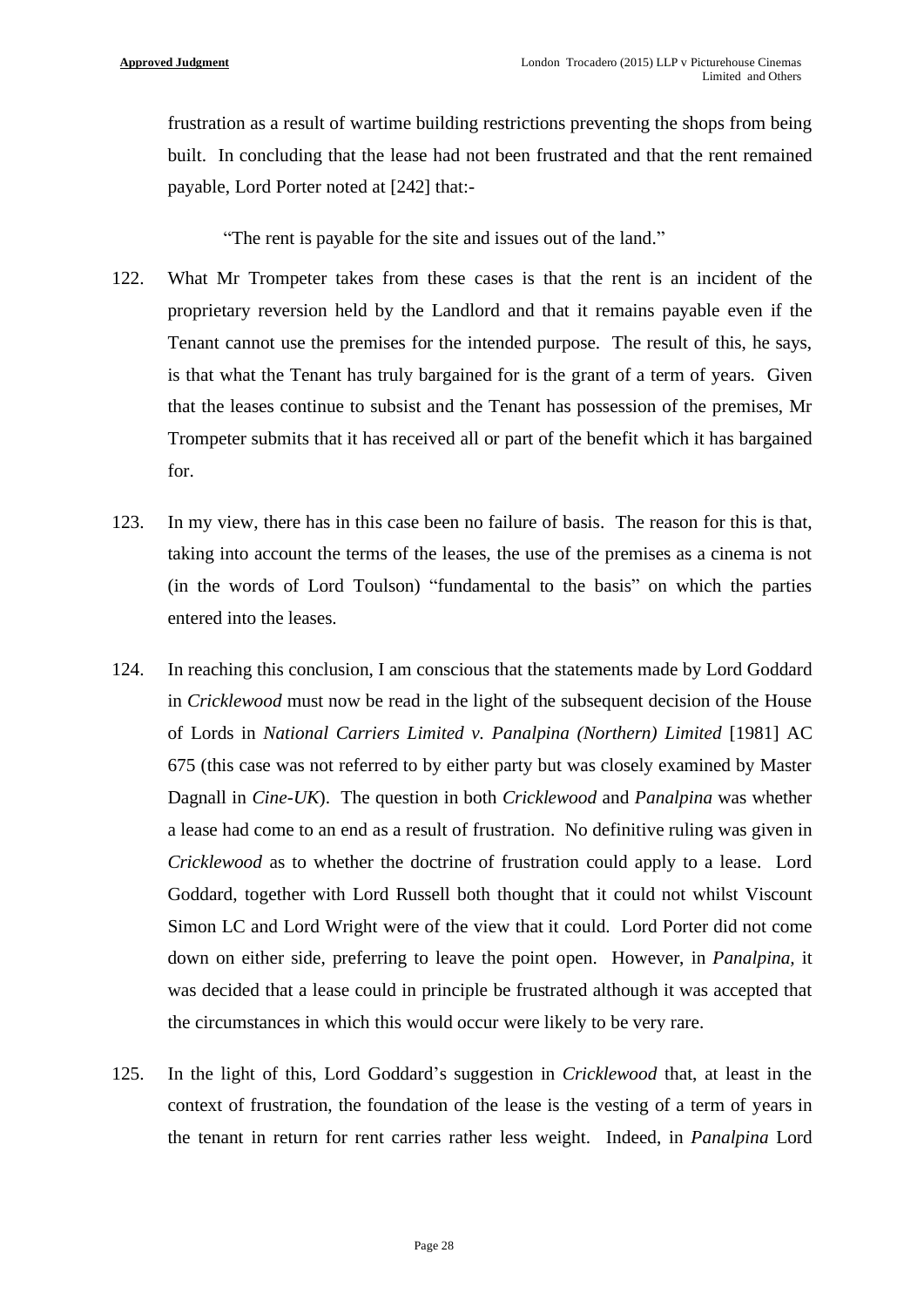Wilberforce noted at [693H] that the application of frustration to the lease in question could in principle be justified in that case on the basis of:-

"…removal of the foundation of the contract – viz. use as a warehouse."

- 126. I do not therefore accept that the vesting of a term of years in the Tenant excludes the possibility that the use of the premises as a cinema was the foundation of the leases in this case (or, to put it another way, that it was fundamental to the basis on which the parties entered into the leases). However, bearing in mind the principles derived from *Dargamo*, that question must be answered taking into account the specific terms of the leases and the allocation of risk between the parties.
- 127. I have already mentioned Lord Toulson's observation at [115] in *Barnes* that:-

"Most contracts are entered into with intentions or expectations which may not be fulfilled, and the allocation of the risk of their nonfulfilment is a function of the contract."

- 128. The question here is whether the continued and uninterrupted lawful use of the premises as a cinema was fundamental to the basis on which the Tenant (or the Original Tenant, in the case of the 1994 Lease) entered into the leases or whether it was simply an expectation which motivated them to enter into the leases. In my judgment, it was the latter.
- 129. As Mr Seitler suggests, it is clear from the terms of the leases that the parties expected that the premises would be used as a cinema. Indeed, the Tenant is not permitted to use the premises for any other purpose as well as having a positive obligation to keep the premises open during certain trading hours where it is lawful to do so. No doubt, the main benefit which the Tenant expected to derive from the leases was its ability to use the premises as a cinema. Clearly, a state of affairs which may have been anticipated by the Tenant has failed to sustain itself in that, for a period of time, it has been unlawful to use the premises as a cinema.
- 130. However, there are of course other reasons why there may be periods of time for which the premises cannot be used as a cinema. Some of those circumstances are expressly provided for in the leases, specifically damage or destruction by any of the Insured Risks. The parties have dealt with these risks by passing the burden to the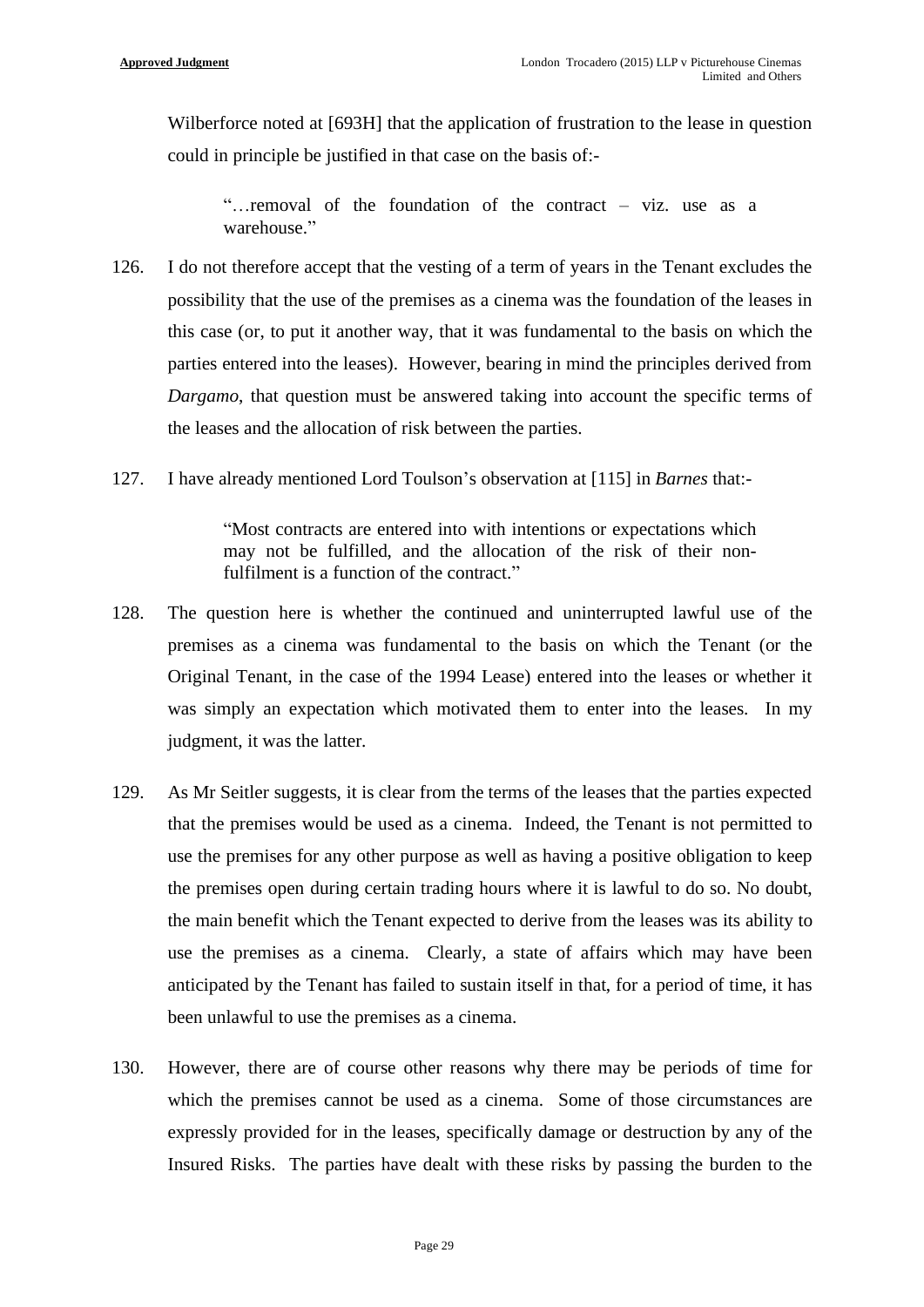Landlord, but on the basis that the Landlord takes out insurance against the relevant risks, the cost of which is then paid for by the Tenant.

- 131. Although not dealt with in the same level of detail, the leases do also address the possibility that the premises cannot lawfully be used as a cinema. As I have already mentioned, clause 5.5 specifically provides that the Landlord gives no warranty that the premises can lawfully be used for the Permitted Use. The risk that the premises cannot be lawfully used in this way has therefore been allocated (as anticipated might be the case by Lord Toulson in *Barnes*) by the terms of the leases to the Tenant. This conclusion is not, to my mind, overridden by the fact that the Tenant has covenanted not to use the premises for any purpose other than as a cinema. Rather, clause 5.5 emphasises that the risk that the premises cannot be so used is one that is borne by the Tenant.
- 132. The suggested failure of basis in this case therefore would both interfere with the agreed allocation of risk between the parties as well as being inconsistent with the terms of the leases.
- 133. Mr Seitler suggests that a finding of failure of basis is not inconsistent with the terms of the leases given that the demise in Clause 2 of the 1994 Lease is specifically in consideration of both the rent and the covenant not to use the premises for anything other than as a cinema. That may be so but, as I have explained, it would be inconsistent with the other provisions of the leases which I have highlighted.
- 134. In this context, I should also make it clear that the inconsistency in question does not relate to the obligation to pay the rent but to the other provisions of the leases which I have mentioned (in particular at clauses 5.2 and 5.5). Where the failure of basis results from a state of affairs which has ceased to exist, the decision in *Roxborough* (which was cited with apparent approval by Lord Toulson in *Barnes* at [109-114] and which, although described at [121] as "controversial" by Carr LJ in *Dargamo*, was not expressly disapproved of by her) demonstrates that the payment obligation will not, despite the Obligation Rule, of itself prevent a claim in unjust enrichment. The position is however different if, as in this case, giving effect to a claim in unjust enrichment would be inconsistent with other provisions of the contract.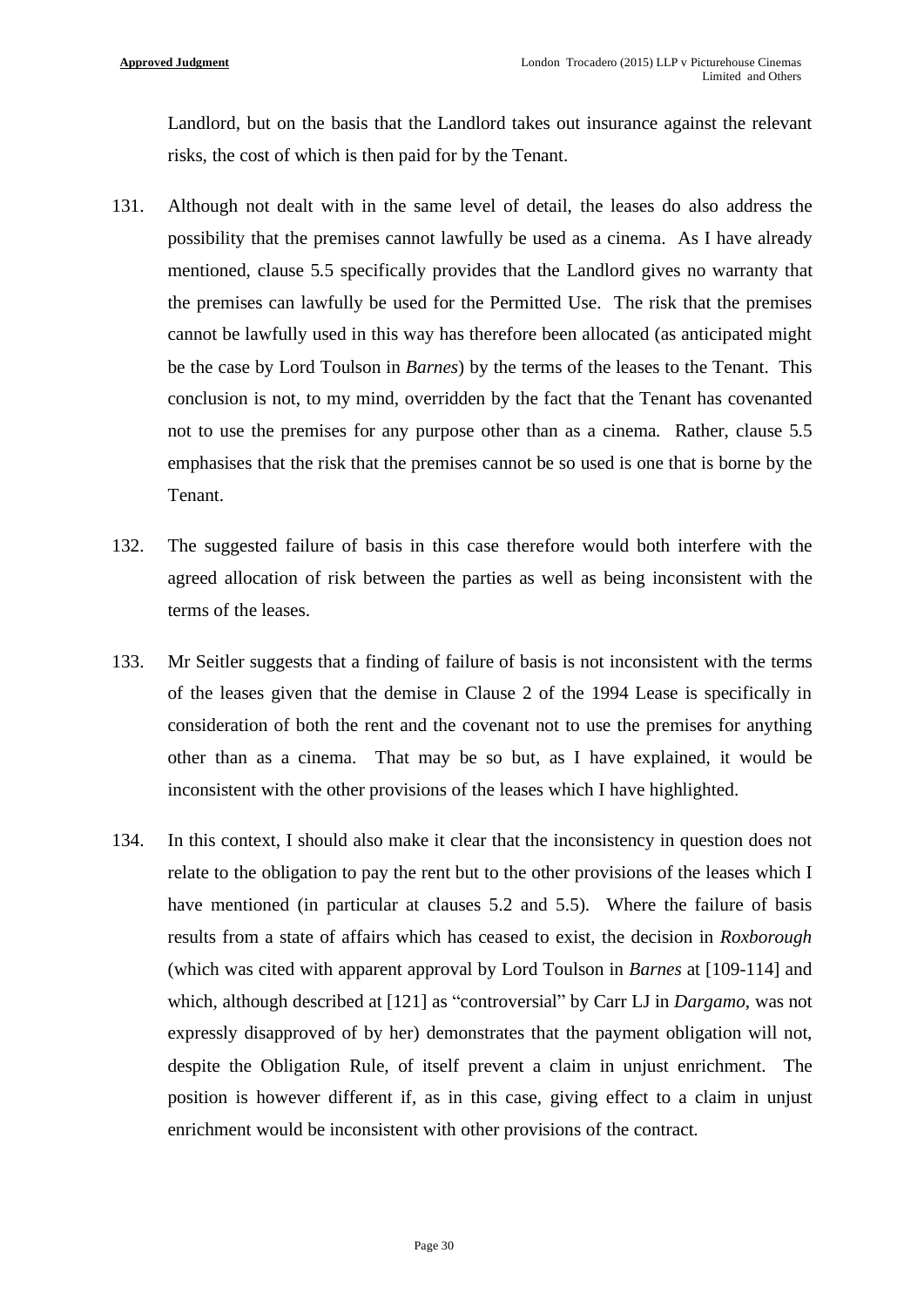- 135. As noted by Carr LJ in *Dargamo*, there has been a mixed reaction to the *Roxborough* decision. *Goff & Jones* for example criticises it at [3-26] as, in effect, amounting to a reallocation of risk between the parties. Clearly that is a matter which can be debated; but the criticism is not based on inconsistency with the payment obligation itself given that the payment obligation directly related to the state of affairs which had ceased to exist (the requirement for the seller to pay the relevant licence fee). Similarly, in this case, if it were accepted that the fundamental basis of the leases was the use of the premises as a cinema, the payment obligation would relate directly to that state of affairs and so a remedy which overrides that obligation could be justified if there were no conflict with other provisions of the leases and no interference with the allocation of risk between the parties.
- 136. Having said that, for the reasons I have given, the Tenant in my view has no real prospect of successfully arguing that the failure of the anticipated state of affairs is fundamental to the basis on which the parties entered into the leases.
- 137. Had I concluded that there was in this case a failure of basis in that the continued ability to use the premises as a cinema was fundamental to the basis on which the parties entered into the leases, it would in my judgment follow that there would (subject to point about severability which I shall come to) have been a total failure of basis despite the fact that the Tenant continued to have the possession of the premises.
- 138. The reason for this is that, as Stadlen J pointed out at [285] in *Giedo*, the question is whether any benefit is "part of the main benefit expected or bargained for" and that this question is to be approached from the perspective of the payer (in this case the Tenant). If the use of the premises as a cinema was indeed fundamental to the basis of the leases, it is clear that simply having possession of the premises but being unable to use them as a cinema would not provide the Tenant with any part of the essential bargain contracted for.
- 139. This conclusion is not, to my mind, affected by the authorities referred to by Mr Trompeter. Whilst they reflect the common law rule that rent continues to be payable notwithstanding the inability to use the premises for the intended purpose, with the exception of *Cricklewood*, they predate the development of the law in relation to unjust enrichment, as explained in *Fibrosa* and developed in subsequent cases such as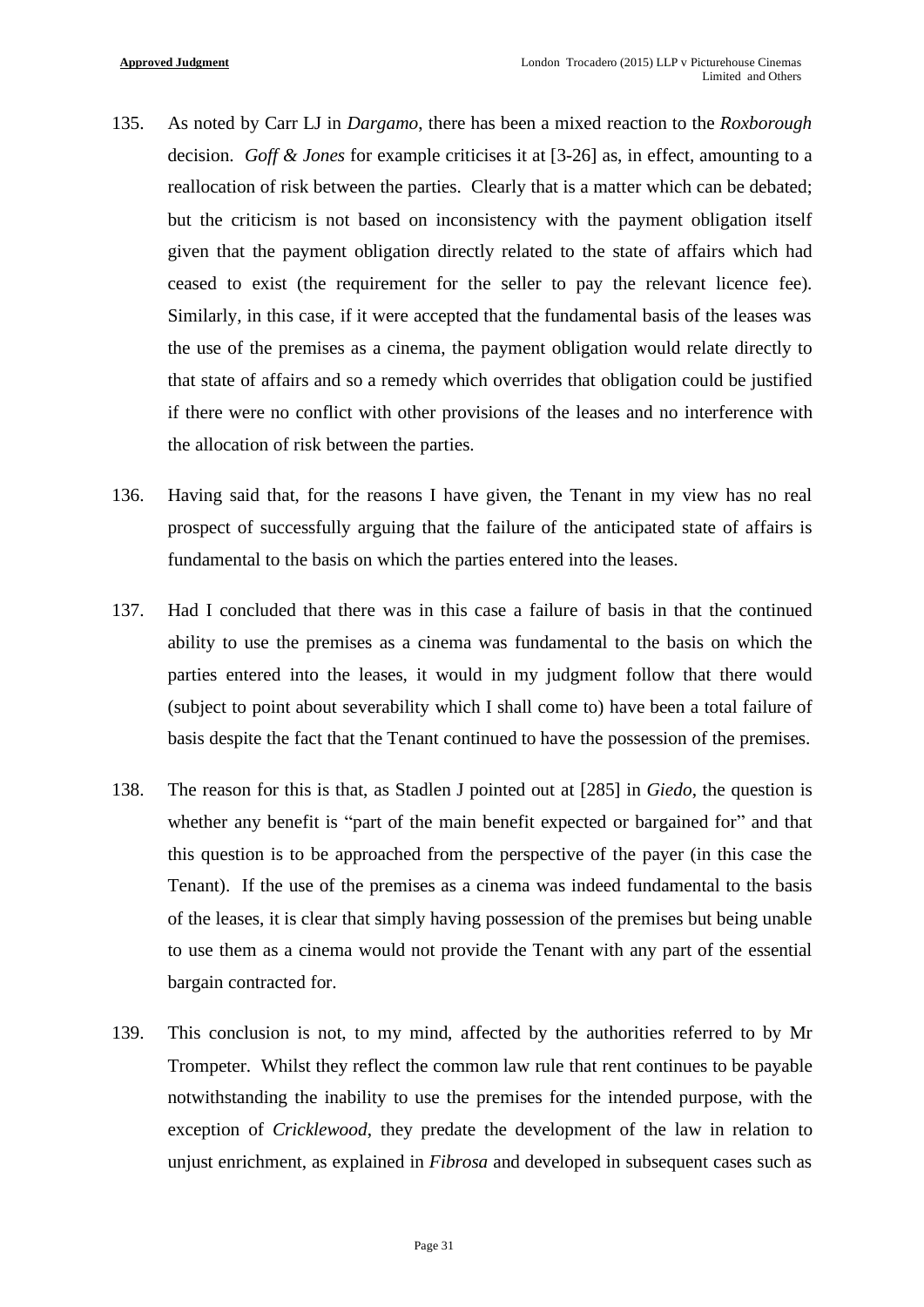*Barnes* and *Giedo*, and so, understandably, do not address the question as to whether there was a total failure of consideration in the sense now understood in relation to unjust enrichment.

- 140. As far as *Cricklewood* itself is concerned, I have already mentioned that the case related to the question as to whether a lease could be frustrated and that no firm conclusion was reached in that case. Lord Porter in particular did not come down on one side or the other. In the light of the decision in *Panalpina*, his comments must be treated with some caution even in the context of the requirements for frustration of a lease to occur. These cases are therefore of limited assistance in determining whether the Tenant (in this case) has received part of the main benefit which it bargained for.
- 141. What those cases do however support is the proposition that there is a longstanding principle that an inability of a tenant to use premises for the purposes intended at the time the lease was granted will not provide a defence to a claim for the payment of rent. In my view, this indirectly supports a conclusion that the default position is that, in the case of a lease, an inability to use premises for the intended purpose is unlikely to constitute a failure of basis as it may be relevant to the presumed allocation of risk between the parties. However, there can be no general rule. Each case will depend on its own facts.
- 142. Mr Trompeter made the additional point that the Tenant continued to enjoy the services in respect of which the insurance rent and service charges are payable. He also suggested that the Tenant had received some benefit as a result of being able to store equipment at the premises whilst it was closed.
- 143. As far as the latter point is concerned, it is clear that the Tenant was not using the premises for storage of anything other than the equipment which was held at the premises in the normal course of its use as a cinema and so was not storage, and did not provide a benefit, in any real sense. Whilst the services have no doubt provided some benefit to the Tenant in keeping the premises secure and in good order, they cannot to my mind be separated from the ability to use the premises as a cinema. They are more in the nature of incidental or collateral benefits. In both cases therefore, these would not in my view prevent there from being a total failure of basis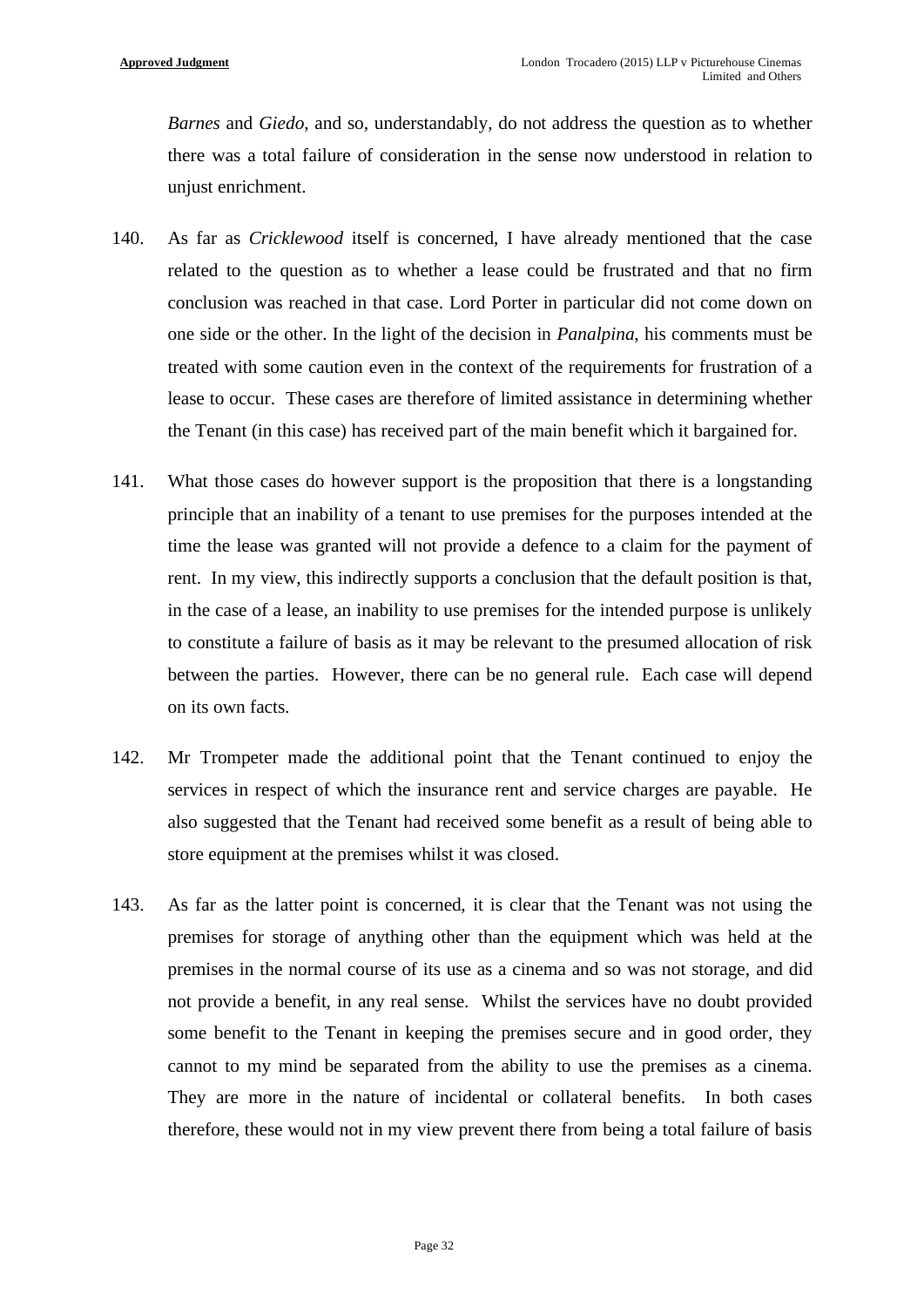had I reached a different conclusion on the question as to whether there had been a failure of basis in the first place.

#### *Are the leases severable?*

- 144. Given my conclusion that there was in this case no failure of basis, I do not strictly speaking need to go on and consider whether there is a total failure of basis in relation to a severable part of the leases. However, given that the point was argued before me, I will address this issue briefly.
- 145. Based on the authorities I have already mentioned (in particular *Fibrosa* and *Barnes*), it is clear that a failure of basis, which is not a total failure in the context of the agreement as a whole, can give rise to a claim in unjust enrichment if the failure in question can be attributed to a severable part of the agreement and so results in a total failure of basis in respect of that severable part.
- 146. Lord Toulson in *Barnes* refers in particular to the decision of the High Court of Australia in *Roxborough.* In that case, Rothmans sold tobacco products on a wholesale basis to Roxborough. Under New South Wales law, a licence fee (effectively tax) was payable in respect of the sale of such products. The agreement between Rothmans and Roxborough provided for two parts to the consideration, the first part being the actual cost of the goods and the second part being an amount equal to the licence fee. The effect of this was that, although the licence fee was payable by Rothmans, the economic cost was born by Roxborough.
- 147. It was subsequently determined that the provisions of New South Wales law levying the licence fee were invalid. Roxborough brought a claim against Rothmans to recover the amount of the payments it had made relating to the licence fee on the basis of failure of consideration. By a majority, the High Court of Australia allowed the claim on the basis that, given the terms of the agreement (which specifically provided for two separate amounts to be paid) the obligation to pay the amounts representing the licence fee could be severed from the obligation to pay the amounts representing the cost of the tobacco product. There was therefore a total failure of consideration in relation to the payments representing the licence fees.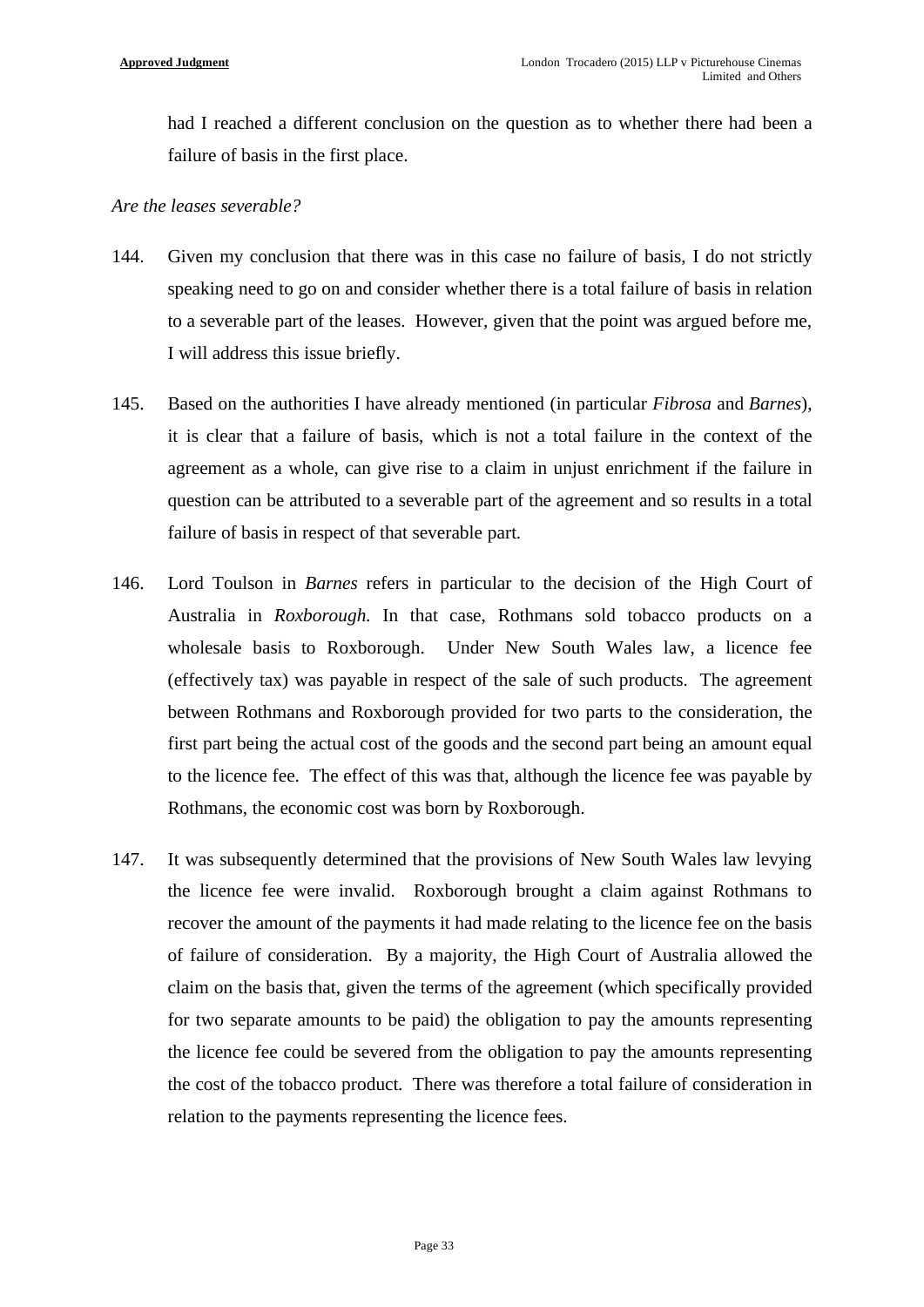- 148. This is however rather different to the present situation where there was a grant of a lease of premises to be used as a cinema in return for an annual rent to be paid in quarterly instalments. Mr Seitler placed heavy reliance on another Australian decision, that of the New South Wales Supreme Court in *Ocelota Limited v Water Administration Ministerial Corporation* [2000] NSWSC 370.
- 149. In that case, the plaintiffs granted a two year lease to the second defendant at an annual rent of \$3m, payable in two equal instalments each year. The lease contained a provision allowing the landlord to terminate the lease if a named individual ceased to be employed by the tenant. The condition was satisfied and the landlord terminated the lease. As part of the proceedings, the tenant brought a counterclaim against the landlord seeking restitution of the rent it had paid in advance representing the period after the termination of the lease. Based on the terms of the lease, the judge decided at [79] that:-

"The intention as disclosed by the lease is that … the consideration to be received by the lessee is severable by reference to the period of occupation; so that there was a total failure of consideration at least in relation to 83 days out of the 183 days in respect of which the \$1.5m was paid. I do not think that such an interpretation of this lease is inconsistent with *Ellis v Rowbotham* and the other cases referred to, which did not address questions of severability of consideration under the particular leases being dealt with and consequent failure of consideration."

150. Mr Trompeter however refers to two subsequent English decisions which have declined to follow the reasoning in *Ocelota*. The first is *PCE Investors Limited v Cancer Research UK* [2012] EWHC 884 (Ch), a decision of Peter Smith J. The case related to the exercise by a tenant of a break clause in an underlease. One condition to the exercise of the break clause was that the tenant should have paid all rent due in full. However, the tenant only paid rent on a proportionate basis up to the date the break was to take effect. The judge held that, as a result of this, the condition for the exercise of the break had not been satisfied and that the underlease continued. In relation to *Ocelota*, he said the following at [49]:-

> "It is not appropriate to separate out parts of the obligation in the Underlease and say that there is a total failure of consideration merely because the lease had been terminated in future as regards the rent that was payable in advance for that period. The Underlease contains a bundle of rights and obligations on both sides and as part of that in my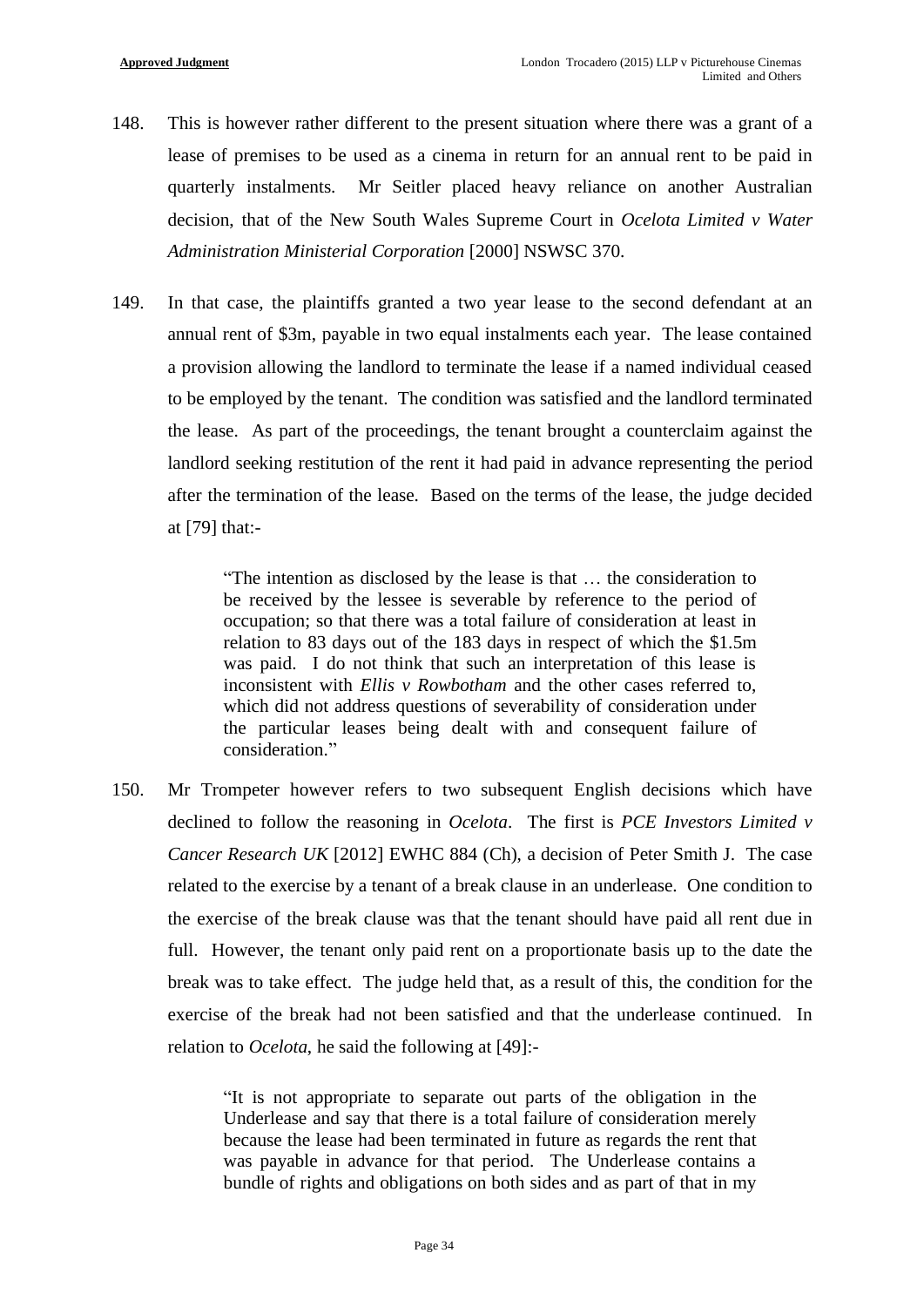view the Tenant agreed to pay rent in advance as part of the overall consideration for obtaining the Underlease from the Landlord. Merely because the provisions obligate him to pay rent in advance even after the Termination Date does not mean that there is a failure of consideration as regards the payment merely because beneficial use of the premises is not taken. One looks at the overall package in the Underlease and the Tenant obtained consideration in the form of the entirety of the Underlease. In my view therefore the premise of Hodgson CJ's judgment is wrong and I would not accept it."

151. This approach was followed at first instance in *Marks and Spencer PLC v BNP Paribas Securities Services Trust Company (Jersey) Limited* [2013] EWHC 1279 (Ch). Again, the case was dealing with a tenant's break clause. In that case, the tenant had paid the rent for the full quarter and brought the claim to recover a proportionate part of the rent which had been paid in advance and which related to the period after the termination of the lease. Morgan J found in favour of the tenant on the basis of an implied term (which generated an appeal, ultimately to the Supreme Court). However, in relation to failure of consideration, the judge concluded that it was not possible to apportion the rent so that there was a total failure of consideration in relation to the period after the termination of the lease. In relation to *Ocelota*, Morgan J concluded at [46] that:-

> "I would not apply the reasoning in Ocelota to the present case. In any event, the circumstances in Ocelota were quite different from the present case. In Ocelota, the landlord unilaterally took back the premises from the tenant where there was no fault on the part of the lessee. In the present case, the lessor was perfectly willing to allow the lessee to enjoy the possession of the premises from 24 January 2012 until the end of the term but the lessee chose to give up that right. That may or may not be a valid ground of distinction but, in any event, I do not find the decision in Ocelota persuasive in the present context."

- 152. Mr Seitler submits that the distinction identified by Morgan J is indeed a valid one and that this case is closer to the situation in *Ocelota* than that in *PCE Investors* or *Marks & Spencer* in that the failure of basis has arisen through no fault or action on the part of the Tenant. This, he suggests, is very different to a situation where the tenant has voluntarily terminated the lease.
- 153. I do not accept that, in determining whether rent can be apportioned, there is a significant distinction between a situation where the tenant exercises a break or whether the break is triggered by the landlord.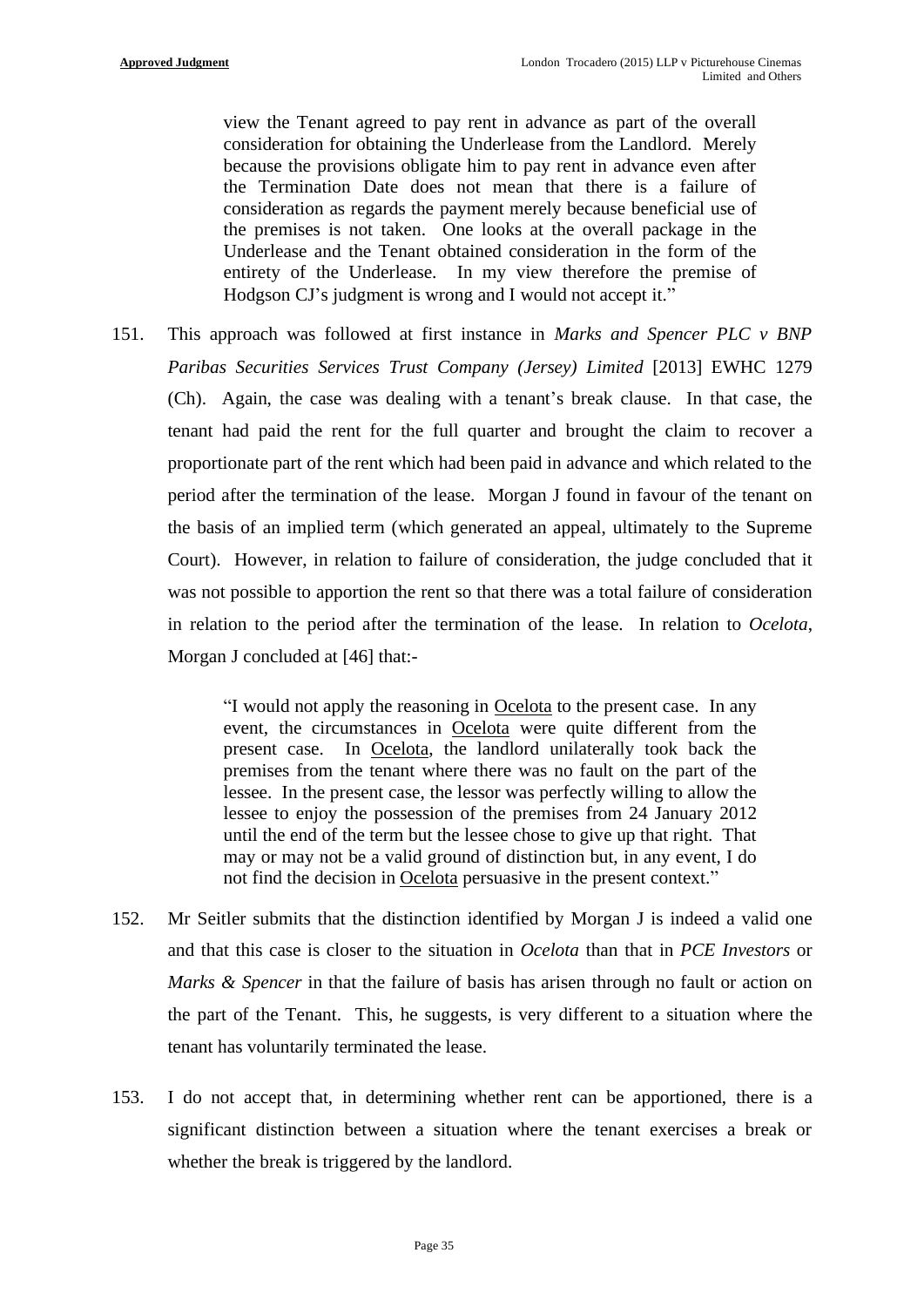- 154. The underlying reasoning in *PCE Investors* and in *Marks and Spencer* is that the rent is paid in respect of a bundle of rights and obligations contained in the lease. The rent payable in advance relates to all of those rights and obligations and so there is no failure of consideration just because there is no beneficial enjoyment of the premises after the date of termination (see *PCE Investors* at [49]). The lack of any distinction between a break exercised by a tenant or a landlord is confirmed by the comments of the Court of Appeal in *Jervis v Pillar Denton* [2014] EWCA Civ 180 at [7].
- 155. On this basis, *Ocelota* does not provide any assistance to the Defendants. However, had it been established in this case that a failure of basis had occurred, the position is, in my view, very different to the question as to whether rent can be apportioned in connection with the exercise of a break clause (whether by the Landlord or by the Tenant).
- 156. The reason for this is that the failure in question is the failure of a state of affairs which (contrary to my findings above) is fundamental to the basis on which the parties entered into the leases (the ability to use the premises as a cinema) to sustain itself. The failure does not relate to the performance by either party of any obligations under the leases or their ability to exercise rights or receive benefits under the terms of the leases. It is what Lord Toulson in *Barnes* referred to at [109] as "the failure of a non-promissory … state of affairs". The Tenant has not received any of what it bargained for. In such a case, there seems to me to be no reason in principle why the periods during which the premises could not be used as a cinema should not be treated as a severable part of the leases and the rent apportioned accordingly.
- 157. Mr Seitler notes that the lease itself provides in clause 2 that, although the rent is payable as a yearly amount, it is payable "proportionately for a part of the year". Mr Trompeter submits that this is only to take account of the possibility of the lease starting or ending on a day other than the quarterly payment dates.
- 158. However, it is apparent that there are other circumstances in which it may be necessary to apportion the rent. The provisions which I have already discussed in relation to the suspension of rent where the premises are damaged by an Insured Risk (clause 5.2) are one example of this, suspending the obligation to pay rent and service charges on the date upon which the damage occurs until the premises are once again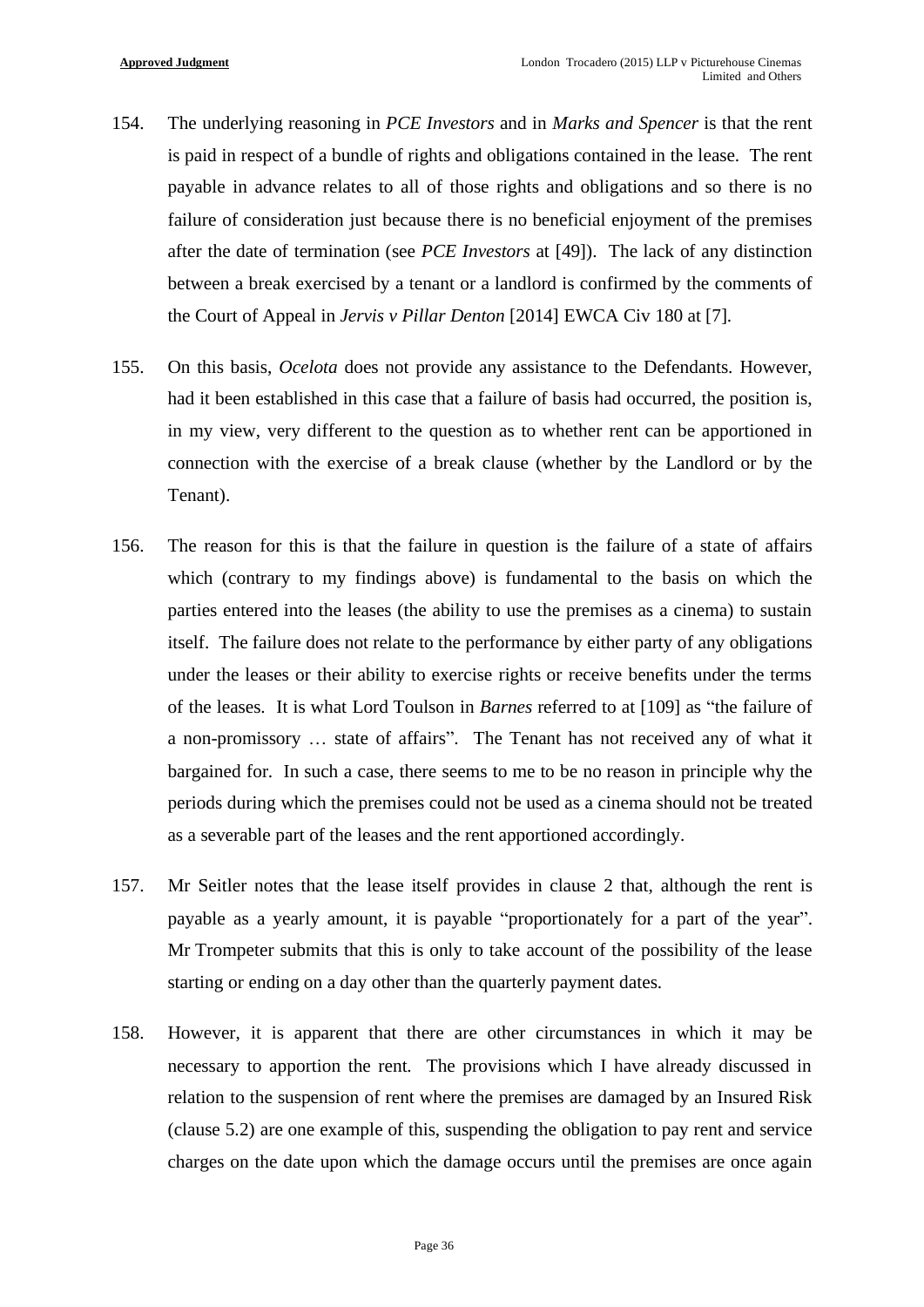fit for use. It is clear that an apportionment of the rent and service charge would be needed to give effect to this. There is equally no reason why an apportionment could not be made to give effect to the consequences of a failure of basis which prevents the premises from being used as a cinema for a specific period of time.

159. Had it been necessary to do so, I would therefore have concluded that the Defendants have a realistic prospect of success in relation to this part of their defence.

#### *Failure of basis as a defence to a contractual claim*

- 160. One aspect of the inter-relationship of unjust enrichment and contract is the impact of the existence of a continuing contract on the assessment as to whether or not there is a failure of basis in the first place. I have addressed this in coming to my conclusion that, in this case, there was no failure of basis.
- 161. The second aspect is whether, if there is in principle a failure of basis which would support a claim in unjust enrichment, this can provide a defence to a contractual claim for money which would otherwise be due under the terms of the contract. Again, this is an issue which I do not need to address given my decision that there has been no failure of basis. I will however summarise my conclusions.
- 162. Surprisingly, Mr Seitler did not make any detailed submissions in relation to this point given that it is central to the defence put forward by the Defendants. He simply asserted that, if there is a failure of basis which would support a claim in unjust enrichment, it would make no commercial sense to require the payer to make the payment and then commence a claim for a return of the payment in unjust enrichment.
- 163. Mr Seitler provides no authority for his submission that failure of basis can provide a defence to a contractual claim as opposed to founding a claim in restitution on the basis in unjust enrichment. No doubt the reason for this is that there are no such authorities. This is perhaps the key area where he invites the court to develop the existing law.
- 164. For his part, Mr Trompeter says that failure of basis is a principle which is only relevant to restitution and not the law of contract. Again, he does not rely on any specific authority.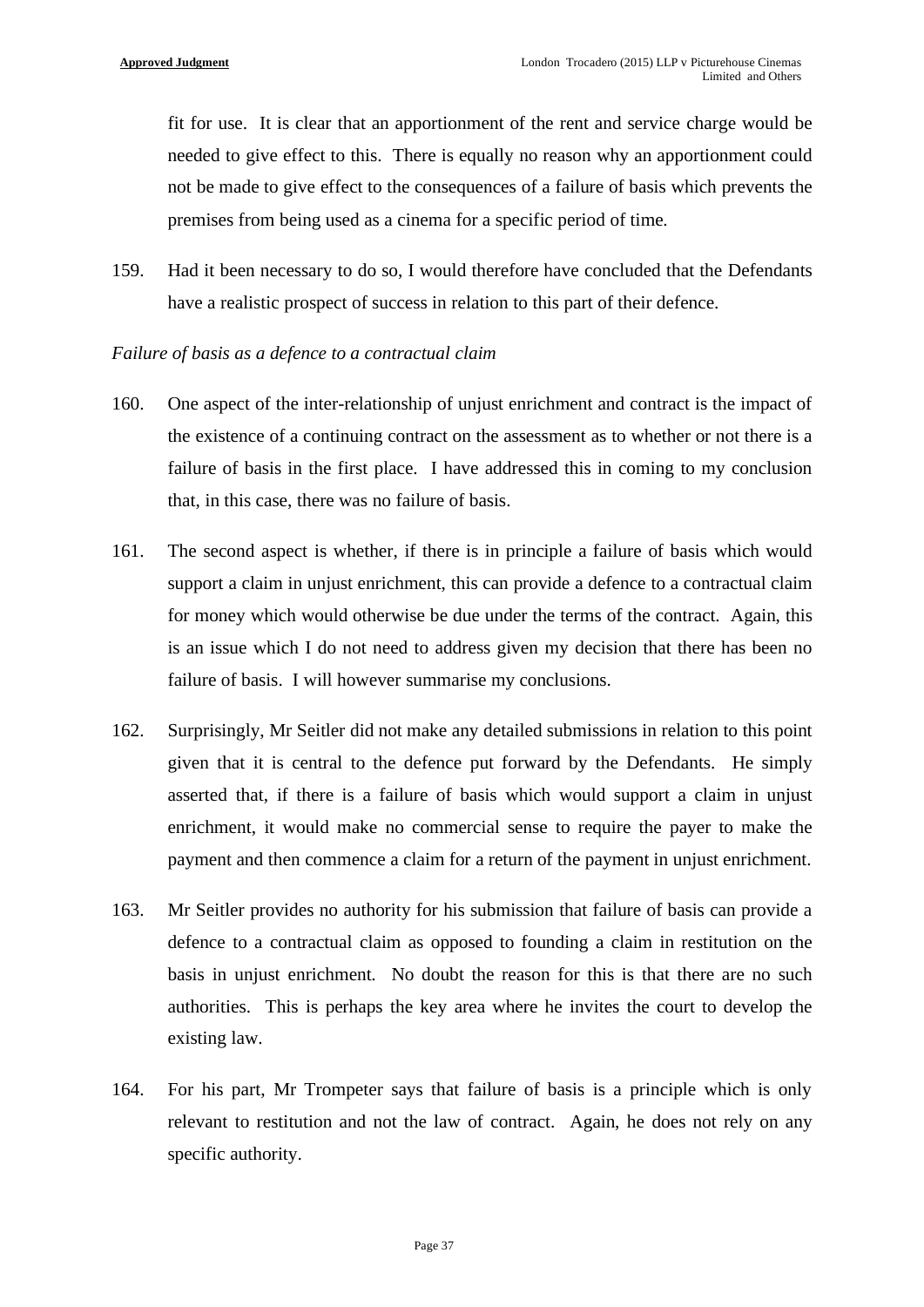- 165. I have already mentioned the view of the authors of *Goff & Jones* (supported by Carr LJ in *Dargamo*) that the relationship between liability in contract and liability in unjust enrichment is problematic, that the underlying rationale for claims differs and that different policy considerations arise.
- 166. In a discussion of the fundamental principles applicable to contract law, the authors of *Chitty* identify at [1-032, 1-041] as key principles the freedom the parties have to agree the terms of a contract, the binding force of the contract and the fact that the general approach of the courts in providing remedies is to respect the terms of a contract either by compelling performance or by putting the parties in the position they would have been in had the contract been performed.
- 167. There are of course situations where the law considers it inappropriate to hold the parties to the strict terms of their contract. Frustration is a good example of this. However, these situations are very much exceptions to the general rule given the potential consequences for the parties (see for example *Chitty* at [23-003] in relation to the "narrow confines" within which the doctrine of frustration operates). As Lord Hailsham of St Marylebone observed at [689C-D] in *Panalpina*:-

"… the effect of frustration, had it been applicable, would have been to throw the whole burden of interruption for 20 months on the Landlord, deprived as he would be of all his rent and imposed as he would have upon his shoulders the whole danger of destruction by fire and the burden of reletting after the interruptions. As it is … the tenant has to pay the entire rent during the period of interruption without any part of the premises being usable at all, together with the burden (such as it may be) of the performance of the other tenant's covenants which include covenants to insure and repair. These are no light matters."

168. Allowing failure of basis as a self-standing concept to provide a defence to a contractual claim would be tantamount to extending the doctrine of frustration so as to allow obligations under a contract to be suspended as a result of what might be termed temporary or partial frustration. There is of course no such principle as the law currently stands. It is clear that frustration brings a contract to an end and discharges the parties from all of their future obligations. Indeed, the possibility of temporary frustration was a significant issue in the *Cine-UK* case decided by Master Dagnall and was rejected by him. It is perhaps telling that the Defendants in this case do not put forward partial or temporary frustration as a defence.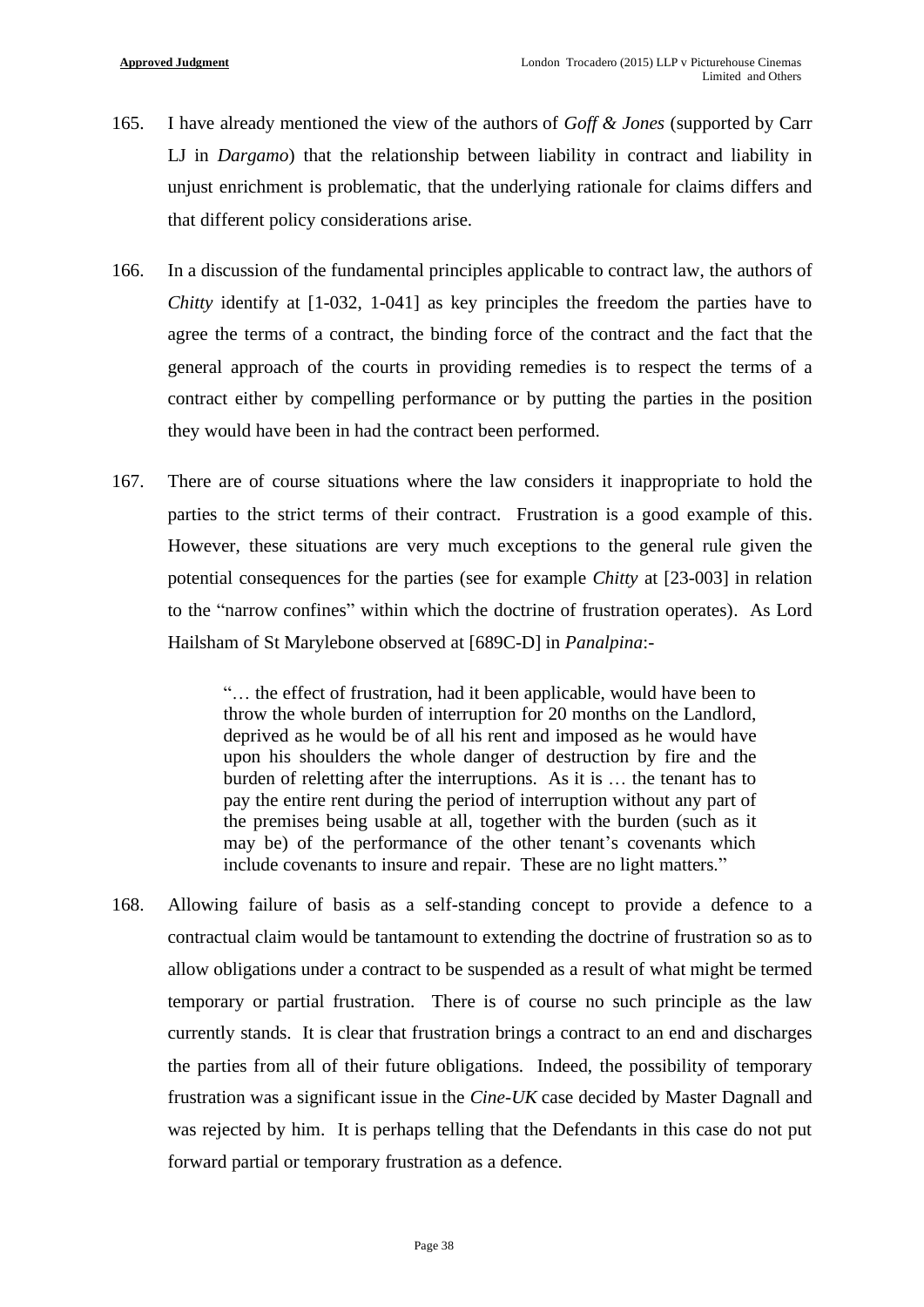- 169. Given the distinction between the law of unjust enrichment and the law of contract and bearing in mind the fundamental principles applicable to the law of contract and the approach the courts have taken in providing contractual remedies, it would not in my view be right as a matter of principle for the courts to extend the reach of failure of basis, a concept which might give rise to a claim in unjust enrichment, so that it provides a direct defence to a contractual claim in circumstances where the contract remains in existence.
- 170. In addition, allowing a defence or failure of basis in such a situation would, in my view, run the risk of giving rise to significant unfairness or injustice. In circumstances where neither party is at fault, the court would arbitrarily allocate the entire loss to one party or the other. However, it would be doing so against the background of a contract which continues to exist and where both parties have continuing rights and obligations under the contract. In the present case, for example, the Landlord would not have possession of the premises and would have an ongoing obligation to provide services in relation to the premises. In these circumstances, it seems to me that it would not be right, as a matter of contract law, for the court to intervene by removing one particular obligation of one of the parties.
- 171. I accept that there is some inelegance in allowing the possibility of a benefit to be recovered on the basis of unjust enrichment whilst not providing any defence to a contractual claim for the payment of the benefit in the first place. However, this does perhaps come down to a matter of practicalities and pleadings.
- 172. It may well be that the pragmatic answer to this is that, where failure of basis is put forward as a defence to a contractual claim, this should be pleaded by way of counterclaim in unjust enrichment and set-off, an approach apparently advocated by the court of appeal in *Universal Advance Technology Limited v Lloyds Bank Plc* [2016] EWCA Civ 933. However, in the circumstances, I express no concluded view on this.
- 173. This does however demonstrate one of the problems in respect of the interrelationship between the law of contract on the one hand and unjust enrichment on the other. It provides a good reason why the courts should continue to keep a tight rein over the ability to bring a claim in unjust enrichment where there is a subsisting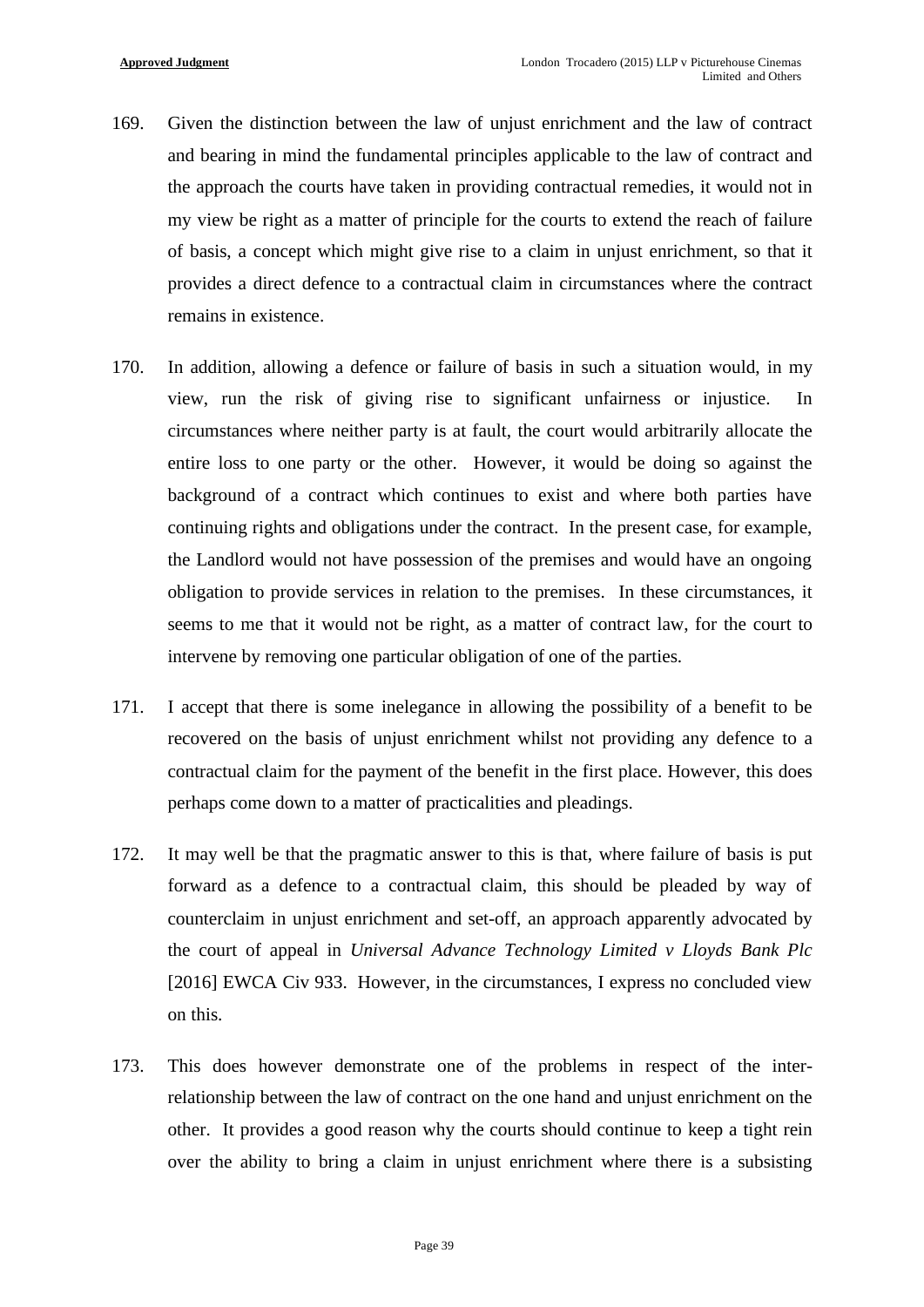contract, representing, as it does, a potential exception to the Obligation Rule referred to by Carr LJ in *Dargamo* in circumstances where the failure of basis in question results from the failure of a state of affairs to maintain itself.

### **Set-off**

- 174. As I have already mentioned, the Tenant makes a counterclaim in respect of matters relating to insurance. The Landlord accepts for the purposes of the summary judgment application that the counterclaim has a value of £621,000 which is the maximum the Tenant says it is entitled to recover.
- 175. There are two issues which need to be determined:-
	- (1) Whether any right of set-off is excluded by the terms of the Lease; and
	- (2) If not, whether it is only the Tenant (as the person who is making the counterclaim) who can benefit from the set-off or whether the result of the setoff is that an equivalent amount of the rent and service charge is not in fact due so that, indirectly, the claim against the Original Tenant and the Guarantor is reduced as well.
- 176. In relation to the first point, Mr Trompeter relies on clause 3.1 of the Lease which requires the rent to be paid "without any deduction whatsoever".
- 177. Whilst acknowledging that the Court of Appeal in *Connaught Ltd v Indoor Leisure Ltd* [1994] 1 WLR 501 concluded at [510C] that, in the context of a lease, the expression "without any deduction" was insufficient to exclude an equitable right of set-off, Mr Trompeter refers to the observation of Waite LJ at [510A] that:-

"The word 'deduction' has never achieved the status of a terms of art, but is an expression employed, both in everyday speech and in the language of the courts, at one moment in its strict sense to describe the ordinary process of subtraction with which it is grammatically associated, and at other moments in a broader sense to describe the result which follows when one claim is set against another and a balance is struck. It is thus a useful and a flexible word, but heavily dependent upon the context in which it is used for an accurate understanding of the sense in which it is being employed. If the context happens to be one that affords no guidance as to its intended meaning, it becomes an expression that necessarily suffers from ambiguity."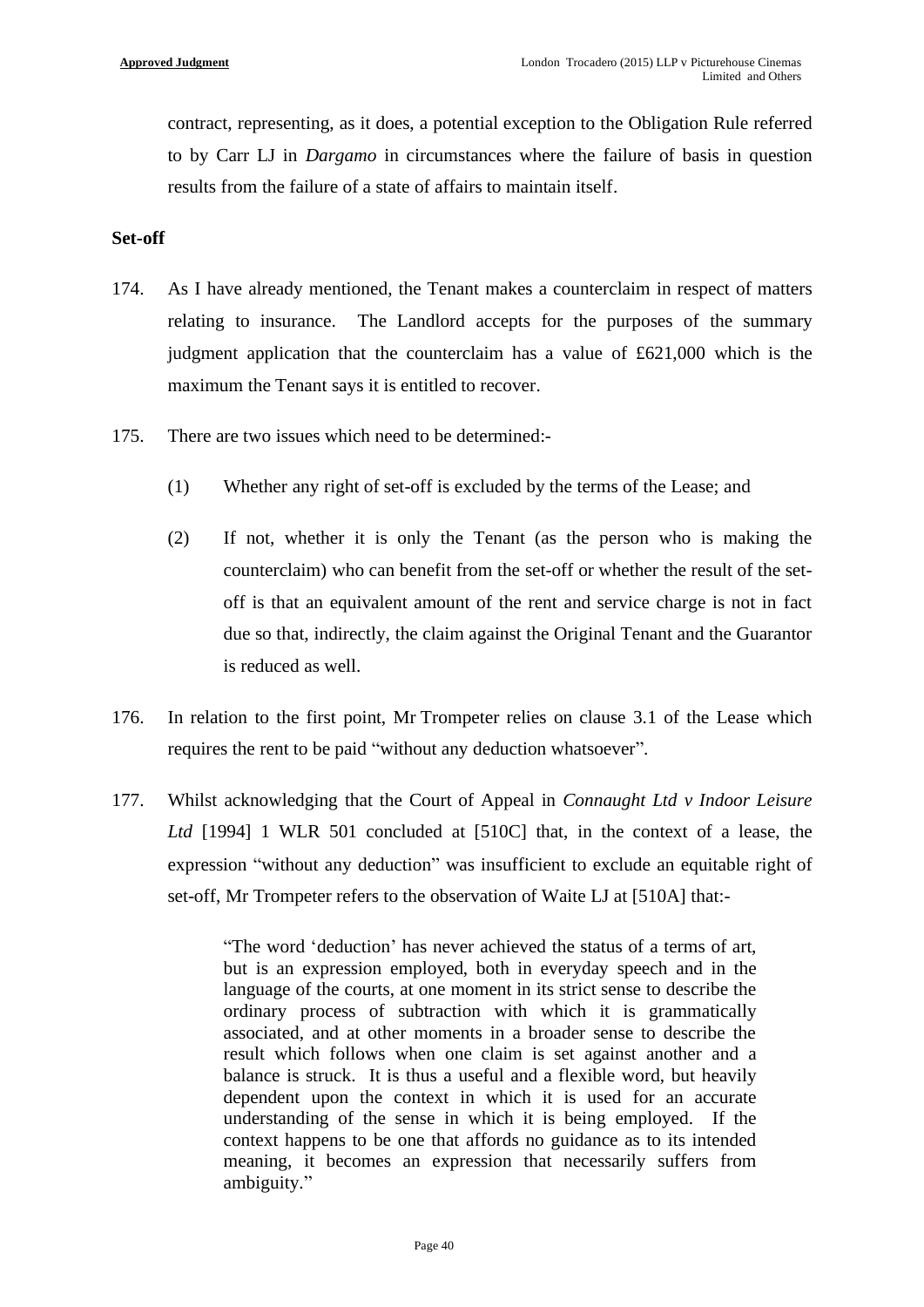- 178. Mr Trompeter submits that it is clear from this that the word "deduction" can have a broader meaning and can therefore, in the right context, include a right of set-off. In this case, he suggests that the inclusion of the word "whatsoever" leads to this result.
- 179. In support of this, Mr Trompeter refers to the decision of HHJ Thornton QC in *Valeo Materiaux De Frictions v VTL Automotive Ltd* [2005] EWHC 1855 TCC. In that case, the sums in question were to be paid "in full without any deductions whatsoever". The Judge concluded at [57] that this expression:-

"is in context, as wide as it could be and clearly cover set-off against an instalment of the consideration that has fallen due."

- 180. Mr Seitler on the other hand submits that the phase "any deduction whatsoever" is not, following *Connaught*, clear enough to exclude equitable right of set-off. In particular, he notes that the Court of Appeal's conclusion in *Connaught* was heavily influenced by the decision of the New Zealand Court of Appeal in *Grant v NZMC Ltd* [1989] 1 NZLR 8 where the clause in question required the rent to be paid "free and clear of exchange or any deduction whatsoever".
- 181. Mr Seitler also draws attention to the decision of the Court of Appeal in *Edlington Properties Ltd v JH Fenner & Co* [2006] 1 WLR 1 583. That case also dealt with a lease. The rent was to be paid "without deduction or abatement". Neuberger LJ noted at [71] that the words "without deduction" had been held to exclude a right of set-off in purely commercial contracts (referring to *BOC Group PLC v Centeon LLC* [1999] 1 All ER (Comm) 970 at [979-980]) but nonetheless followed the reasoning in *Connaught*, confirming at [75] that:-

"…the right of set-off against rent in a lease is not to be excluded except by words which cannot sensibly be interpreted as not extending to set-off. In my judgment the effect of the decision of the Court in the *Connaught Restaurants Ltd* case was almost this: that at least in the absence of any clear indication to the contrary in the lease, a covenant or any provision relating to the payment of rent will not exclude the tenant's normal right to claim equitable set-off, save where the word 'set-off' is specifically used."

182. As Mr Seitler pointed out, *Edlington* was decided after *Valeo* (although that case was not referred to by the Court of Appeal). *Valeo* was also a case dealing with a commercial contract rather than a lease.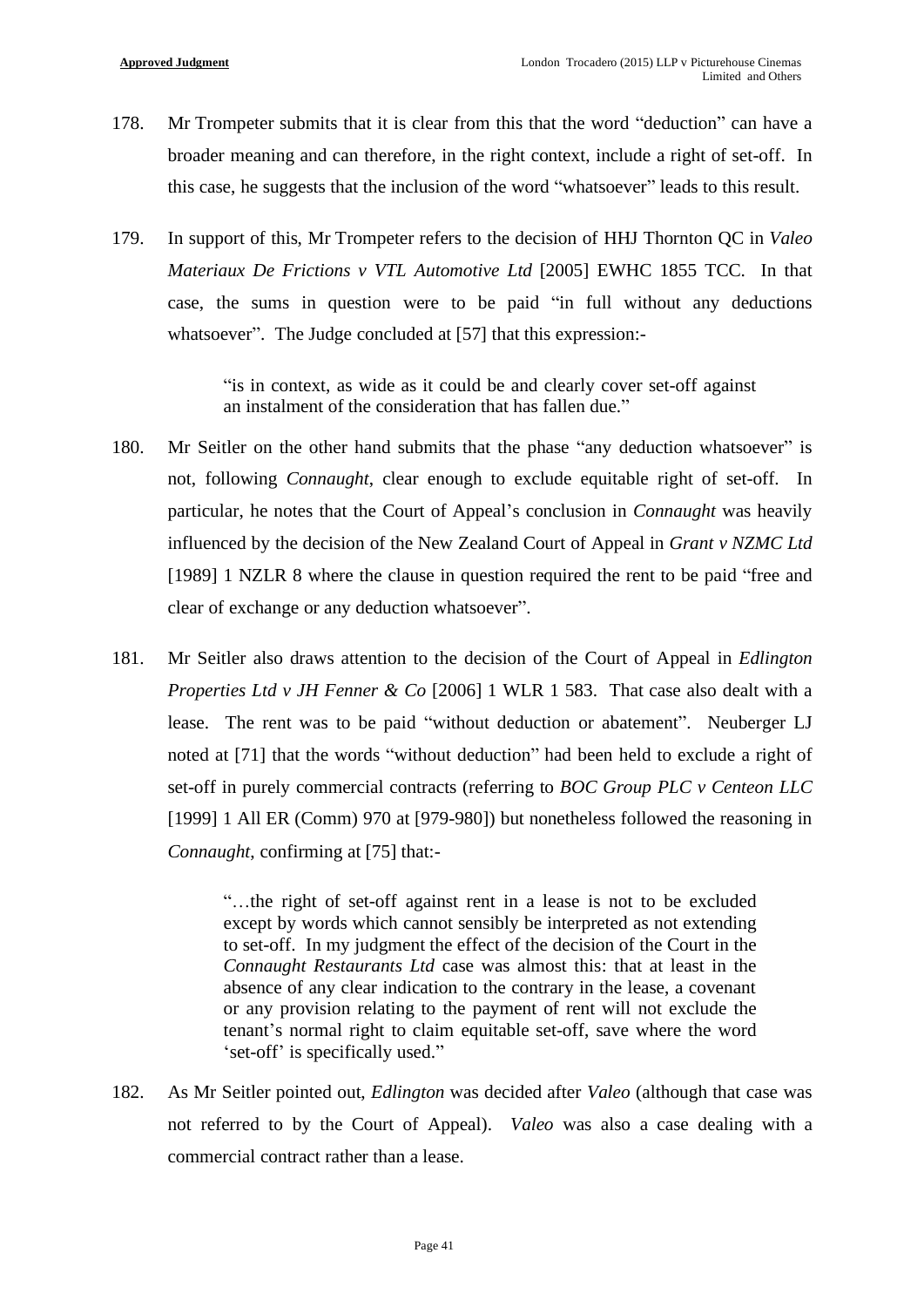- 183. In the light of the authority in *Connaught* and *Edlington*, there is no doubt in my mind that the words "without any deduction whatsoever" are not sufficiently clear to exclude equitable rights of set off. Whilst the word "whatsoever" did not appear in the relevant clause in *Connaught*, it was part of the relevant clause in *Grant,* on which that decision was based, and Waite LJ specifically confirmed at [510H] that the approach in *Grant* was correct.
- 184. In any event, if it is accepted (as it must be given the authorities) that the word "deduction" is insufficient to exclude rights of set off in the context of a lease, the addition of the word "whatsoever" does not in my view provide sufficient clarity to change the position. It certainly does not convert the words into ones which "cannot sensibly be interpreted as not extending to set off" (see *Edlington* at [75]).
- 185. This means that, certainly as far as the Tenant is concerned, any judgment against it must be reduced by the amount of the counterclaim. In relation to this, Mr Seitler suggested that the figure of £621,000 (which is based on the Defendants' expert's report) could increase once the Landlord has made full disclosure of documents which have been requested but which have not yet been provided.
- 186. This is put forward as a reason why summary judgment should not be given and why all of the issues in this case should proceed to trial rather than just the issues relating to the counterclaim in respect of insurance. I do not however accept this. There has been no suggestion by the Defendants prior to the hearing that the figure of £621,000 is anything other than the maximum amount which the Tenant might recover in respect of this part of its counterclaim. That position is reflected in Mr Seitler's skeleton argument which confirms that the counterclaim has a value of £621,000.
- 187. I also accept Mr Trompeter's submission that the figure of £621,000, referred to by the Defendants' expert is very much based on assumptions which are most favourable to the Defendants. As Mr Seitler says in his skeleton argument, the expert's conclusion is that the Tenant "may have been overcharged by as much as £621,000". There was no suggestion that the claim might exceed this amount once any further documentation has been reviewed.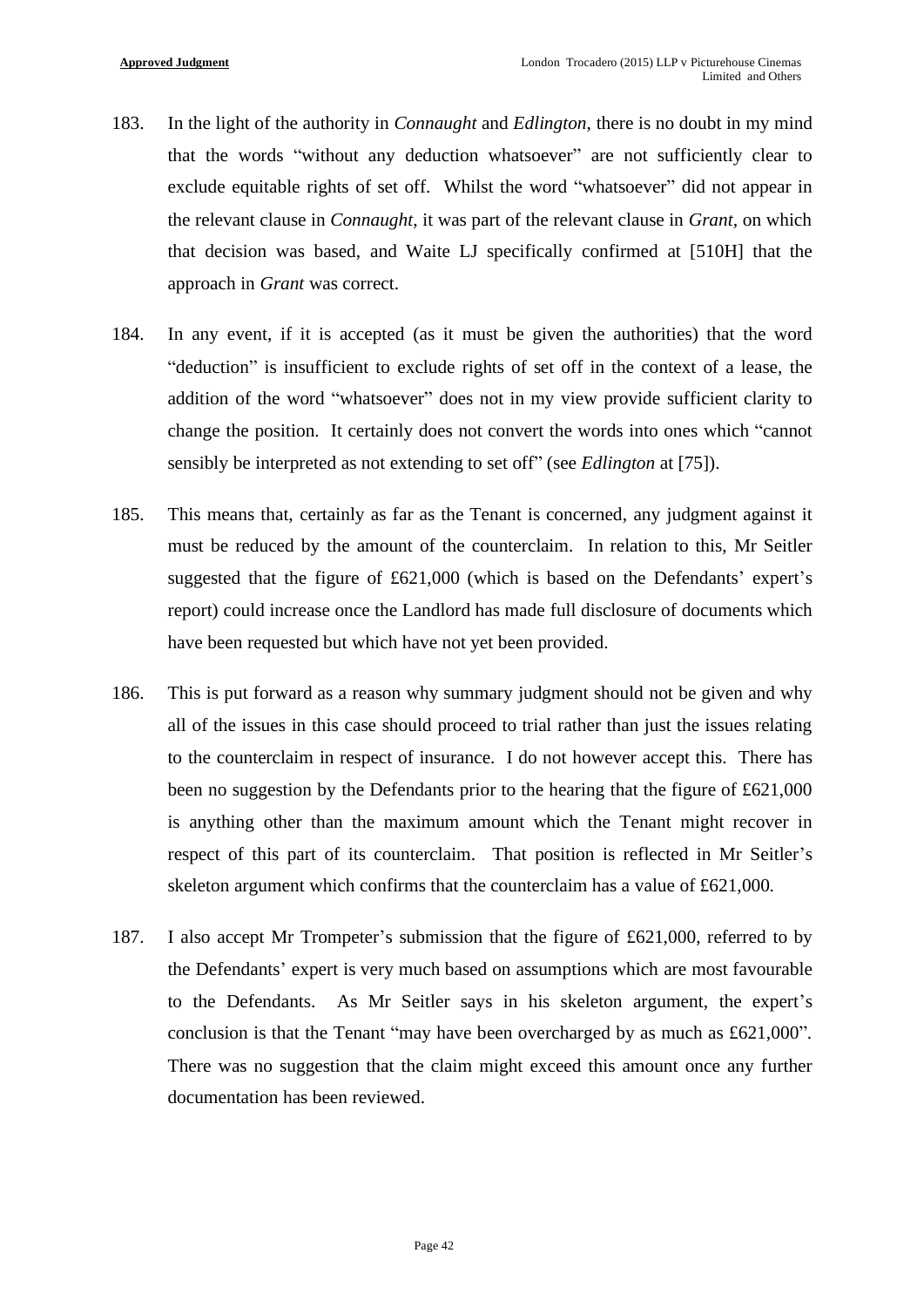- 188. The next question which arises as to whether the ability of the Tenant to set off its claim against the amount due is of any assistance to the Original Tenant and the Guarantor who, themselves, have no counterclaim against the Landlord.
- 189. In relation to this, Mr Seitler's case is that the effect of the set off is that an equivalent amount of the rent/service charge never becomes due. On this basis, he submits that there can be no claim in respect of this amount against the Original Tenant or against the Guarantor. This, he says, follows from the fact that the lease permits set off although he does not offer any authority for this result.
- 190. Mr Trompeter's response to this is that a right of set off is a personal right and is therefore only available to the person who has the claim. In support of this, he refers to the decision of Neuberger LJ in *Edlington* in which he states at [20] that:-

"The very nature of an equitable set off is that it is personal in nature, in that it is a claim raised against the claimant which impeaches his right to sue and does not run against third parties".

- 191. The position in that case was however a little different. The reversion had been transferred to the claimant who was now making a claim for unpaid rent. The tenant had a claim for damages against a predecessor in title of the claimant. The conclusion was that the tenant could not set off their claim against the original landlord against a claim by the new landlord for rent falling due after the transfer. This therefore says nothing about the question as to whether, where set off is available, the effect is to prevent the rent from ever becoming due.
- 192. Mr Trompeter also refers to the decision of the Court of Appeal in *Muscat v Smith* [2003] 1 WLR 2853. Buxton LJ explained the background to equitable set off and at [39], in particular, that the question to be asked is:-

"Whether the cross claim is sufficiently connected with the claim as to make it unfair that the Defendant should be obliged to pay the claim without deduction."

193. It seems to me that the answer to this question as far as the Original Tenant is concerned is straightforward. There is no doubt that the set off available as a result of the counterclaim is a personal right of the Tenant. It extinguishes the Landlord's claim against the Tenant to the extent of the counterclaim (see *Muscat* at [44]).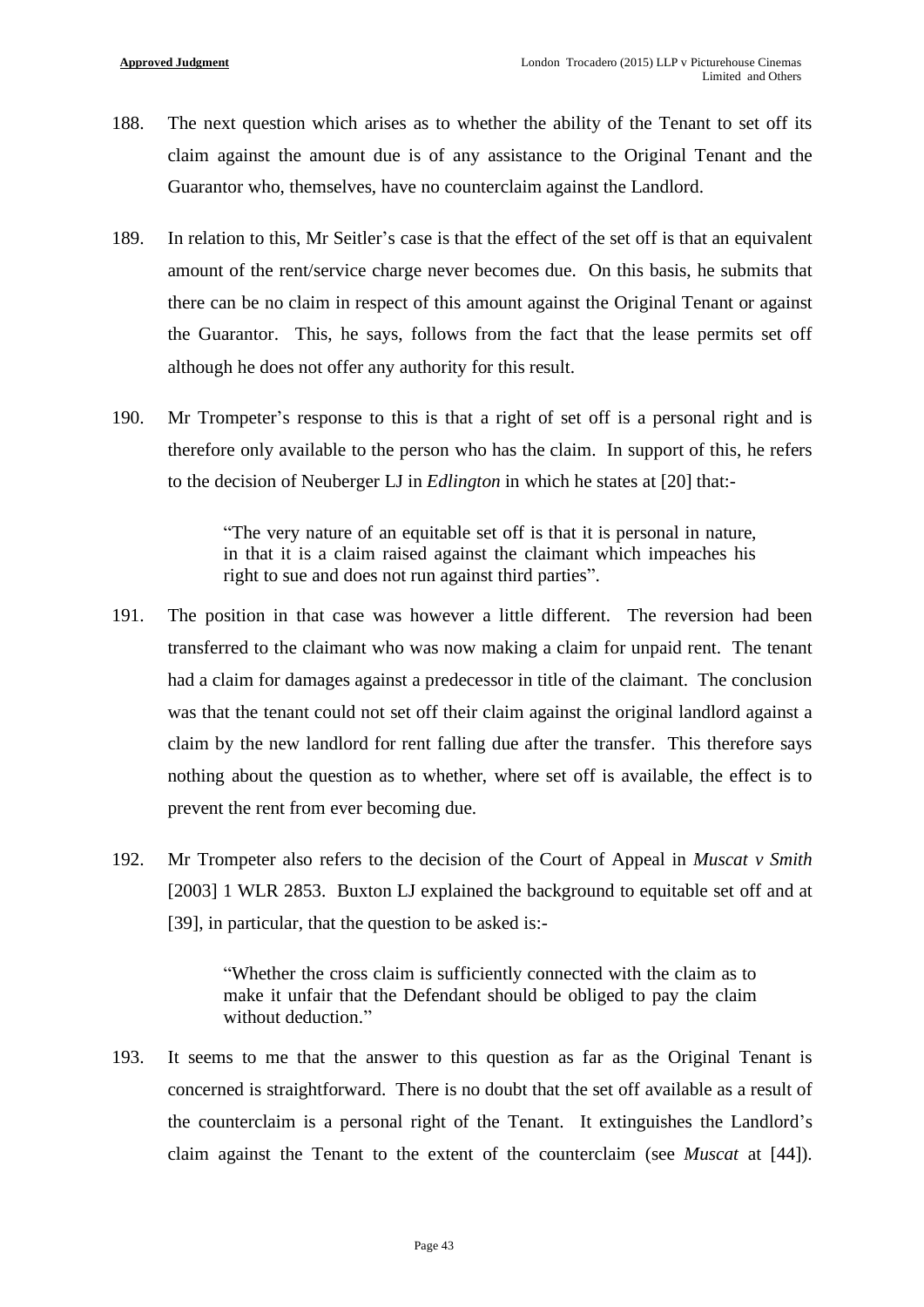However, the Landlord's claim against the Original Tenant is a separate claim. It is in no way dependent upon the claim against the Tenant. There is no sufficient connection between the claim by the Landlord against the Original Tenant and the counterclaim by the Tenant. There cannot therefore be any reduction in the claim against the Original Tenant as a result of the Tenant's right of set off.

- 194. The position of the Guarantor is more complicated as the Guarantor guarantees the obligations of the Original Tenant under the 1994 Lease and of the Tenant under the 2014 Lease. There is therefore no doubt that the Guarantor is liable for the rent in respect of the 1994 Lease and for the service charges under the 1994 Lease (as the Original Tenant is liable for these sums) without any reduction in respect of the Tenant's right of set off.
- 195. However, on the basis that, as explained in *Muscat* [at 44], the effect of equitable set off is "to extinguish a claim and prevent its original establishment, rather than to provide a sum to be balanced off against the claim once established" it is not at all clear that the amount of any claim against the Guarantor cannot be reduced by the set off to the extent that the counterclaim is set off against any amount due under the 2014 Lease (in respect of which the Original Tenant has no liability) as opposed to the 1994 Lease. The Defendants in my view, do have a realistic prospect of success in relation to this point.
- 196. One of the problems here is that the amounts claimed by way of service charges and insurance rent have not been apportioned between the 2014 Lease and the 1994 Lease. This is the reason why the summary judgment claim against the Original Tenant only relates to the rent due under the 1994 Lease and does not include any insurance rent or service charges due under the 1994 Lease. The amounts claimed in respect of insurance rent and service charges exceed £621,000.
- 197. No suggestion has been made as to which part of the Landlord's claim is reduced by the equitable set off. In these circumstances, it seems to me that the only fair way of attributing the set off is to deduct it proportionately from each element of the claim. To the extent that this reduces the amount of the claim in respect of the rent under the 1994 Lease, this will not reduce the liability of the Guarantor. However, to the extent that it reduces the claim for insurance rent and service charges, this will reduce the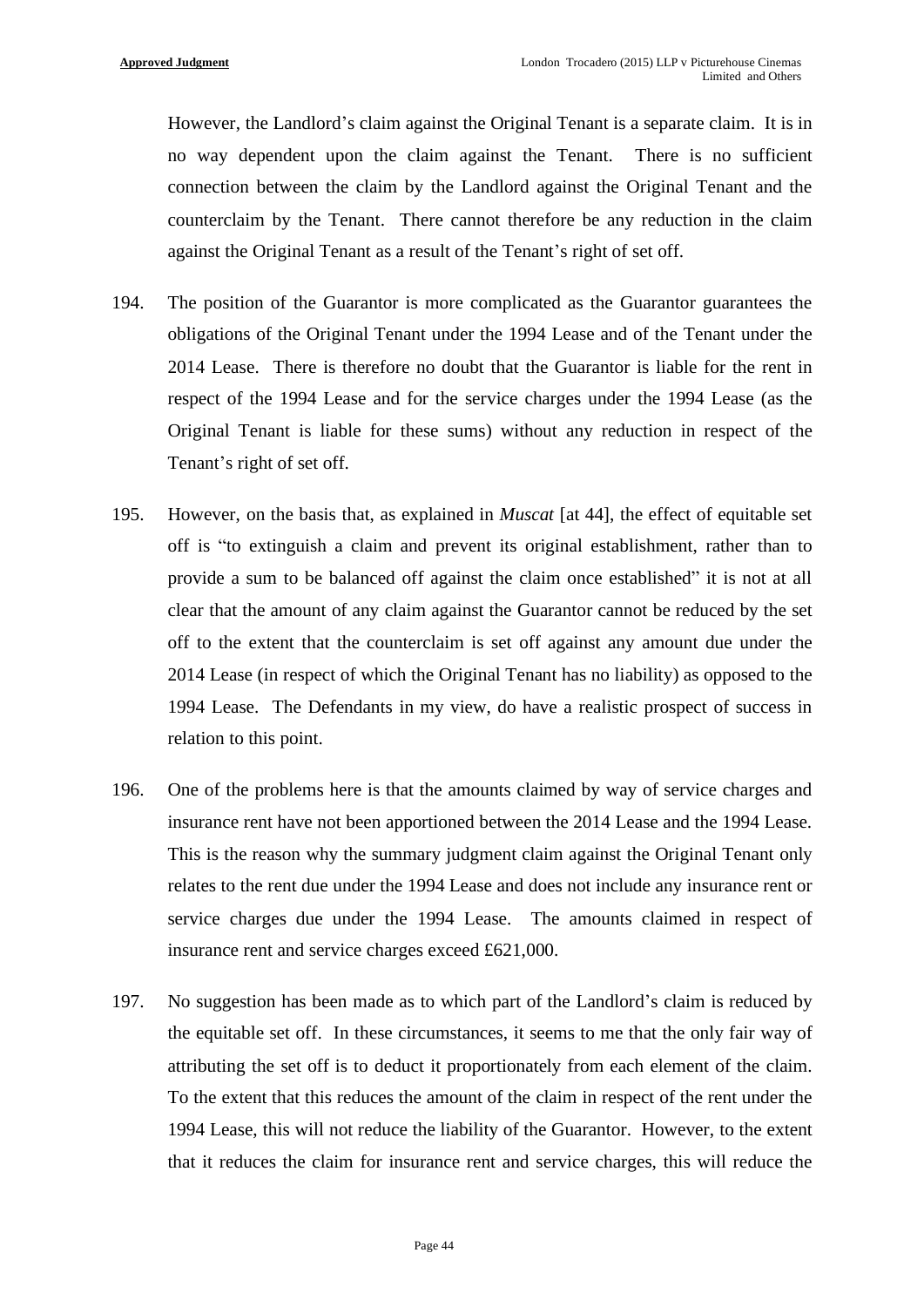amount of the claim against the Guarantor by the same amount given the Landlord's inability (at least at present) to apportion the service charge between the amounts due under the 1994 Lease and the 2014 Lease.

198. I note that Clause 6.5 of the 1994 Lease provides that:-

"Any sums which may not otherwise be recoverable by the Landlord from the Guarantor by way of guarantee by reason of any legal limitation, immunity, disability or incapacity or other circumstances relating to the Tenant (and whether or not known to the Landlord) shall nevertheless be recoverable from the Guarantor as principal debtor in respect thereof."

199. It is possible that the Tenant's right of set off is a "legal limitation" which reduces the amount recoverable by the Landlord from the Tenant and therefore reduces the amount that can be recovered by the Landlord from the Guarantor. If so, the effect of clause 6.5 would be that this amount can nonetheless be recovered from the Guarantor as principal debtor. However, Mr Trompeter has made no submissions based on this clause and so it cannot provide a basis for obtaining summary judgment in relation to the full amount claimed against the Guarantor.

## **Other Compelling Reasons to go to Trial**

- 200. The only reasons put forward as compelling reasons why the claims which are the subject of the summary judgment application should go to trial are those which I have already rejected in refusing to adjourn the hearing of the summary judgment application (the appeal process in relation to the *Cine-UK* case and the proposed introduction by the UK Government of a binding arbitration process in respect of rent due in the circumstances arising in this case). For the reasons set out in my judgment in respect of the adjournment application, these are not compelling reasons why the relevant issues should go to trial.
- 201. The only other reason put forward by Mr Seitler is the possible uncertainty as to the amount of the counterclaim in respect of insurance matters. However, for the reasons I have given, I do not accept that there is any realistic prospect of the Tenant recovering more than £621,000 in respect of this aspect of its counterclaim. More generally, the fact that there may need to be a trial in respect of the insurance issues is not a compelling reason for the matters which are the subject of this summary